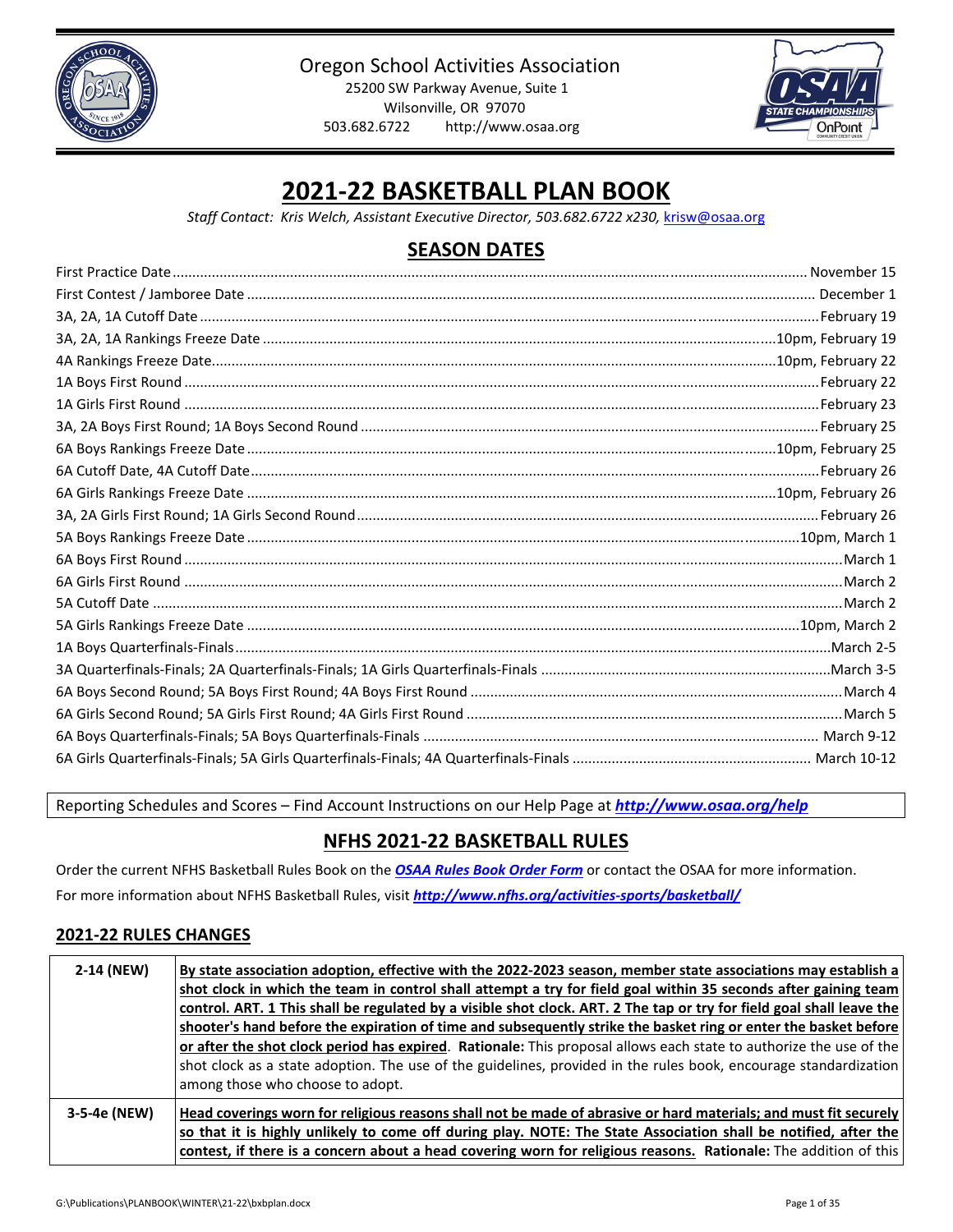|                                                           | provision allows for religious head coverings to be permitted without state association approval provided they are<br>secured properly and not made of abrasive or hard materials.                                                                                                                                                                                                                                                                                                                                                                                                                                                                                                                                                                                                                                                                                                                                                                                                                                                                                                                                                                                                                                |
|-----------------------------------------------------------|-------------------------------------------------------------------------------------------------------------------------------------------------------------------------------------------------------------------------------------------------------------------------------------------------------------------------------------------------------------------------------------------------------------------------------------------------------------------------------------------------------------------------------------------------------------------------------------------------------------------------------------------------------------------------------------------------------------------------------------------------------------------------------------------------------------------------------------------------------------------------------------------------------------------------------------------------------------------------------------------------------------------------------------------------------------------------------------------------------------------------------------------------------------------------------------------------------------------|
| $3 - 5 - 4f$                                              | EXCEPTION: Head decorations and headwear, except those specified above, are prohibited. EXCEPTION: State<br>associations may on an individual basis permit a player to participate while wearing a head covering if it meets the<br>following criteria: a. In the event a participant is required by a licensed medical physician to cover the head with a<br>covering or wrap, the physician's statement is required before the state association can approve a covering or wrap<br>which is not abrasive, hard or dangerous to any other player and which is attached in such a way that it is highly<br>unlikely to come off during play Delete: b. For religious reasons: In the event there is documented evidence<br>provided to the state association (or designee) that a participant may not expose his/ her uncovered head, the<br>state association may approve a covering or wrap which is not abrasive, hard or dangerous to any other player and<br>which is attached in such a way it is highly unlikely to come off during play. Rationale: The playing rules were<br>modified to add a provision that allows for religious head coverings to be permitted without state association<br>approval. |
| <b>The MANUAL</b><br>Part 3<br><b>SIGNALS 36 &amp; 37</b> | Eliminate signal #37 (Team Control Foul) Maintain use of signal #36 for Player Control and Team Control Foul<br>Player/Team Control Foul #36 Preceded by stop clock (Signal 4). The same hand used to stop the clock is placed<br>at the back of the head (Signal 36). The directional signal (Signal 6) shall be given and then indicate the ensuing<br>throw-in spot (Signal 7).<br>A common foul committed by a player while that player is in control of the ball or by an airborne shooter.<br>٠<br>A common foul committed by a member of the team that has control.<br>Rationale: It is redundant to have different signals to communicate that a foul will be charged to a member of the<br>team in control of the ball. Officials do not understand the need to differentiate between a player control foul and<br>a team control foul and many game participants, table personnel, and fans do not know the difference. This change                                                                                                                                                                                                                                                                     |

### **2021‐22 POINTS OF EMPHASIS**

#### 1. **OFFICIATING MECHANICS AND SIGNALS**

The NFHS Rules Committee expects officials to adhere to the approved mechanics and signals. By using only approved mechanics and signals it adds to the professional image of the officials and shows greater respect for the game. Officials at the High School level are part of an education‐based activity and the use of proper mechanics and the avoidance of "personal style" is essential.

The reason for having signals is to communicate to players, coaches, table personnel, fans, and other officials on the floor. The use of approved signals leads to more clear communication between all those involved. To that end, for each ruling the proper sequence of signals is:

- Stop the clock using the proper signal for a violation or foul.
- Signal held ball or the type of foul or violation.
- Verbally state the jersey color of the team entitled to the ball for the ensuing throw-in and point in the direction of that team's basket.
- Indicate the throw-in location.

**Note:** Due to the change in the approved signal used for player/team control foul, the "punch signal" has been eliminated.

#### 2. **TIME‐OUT ADMINISTRATION**

During a "dead" ball, EITHER team may be granted a time out. During a live ball, only the team in control of the ball may be granted a timeout. It is important officials verify there is PLAYER control prior to granting the request.

- **Head Coach requesting:** Coaches must understand that just because they have requested a timeout does not guarantee it will be granted. Remember, only the head coach or a player of the team in control of the ball may legally request a timeout. Officials must be sure the head coach is making the request. This request may be oral or visual.
- **Player control**. The committee is still concerned that officials are granting timeouts while the ball is loose and not in player control. Over the years, an officiating philosophy has developed that teaches officials to grant loose ball timeouts quickly to avoid rough play and stop additional players from diving onto the loose ball pile. While preventing rough play is desirable, that concept cannot supersede the basic rule that a player must be in control of the ball for a timeout to be legally granted. When in doubt, do not grant the timeout. Additionally, do not hesitate to charge fouls for players "jumping on" another player. "Going for the ball" does not justify this rough play.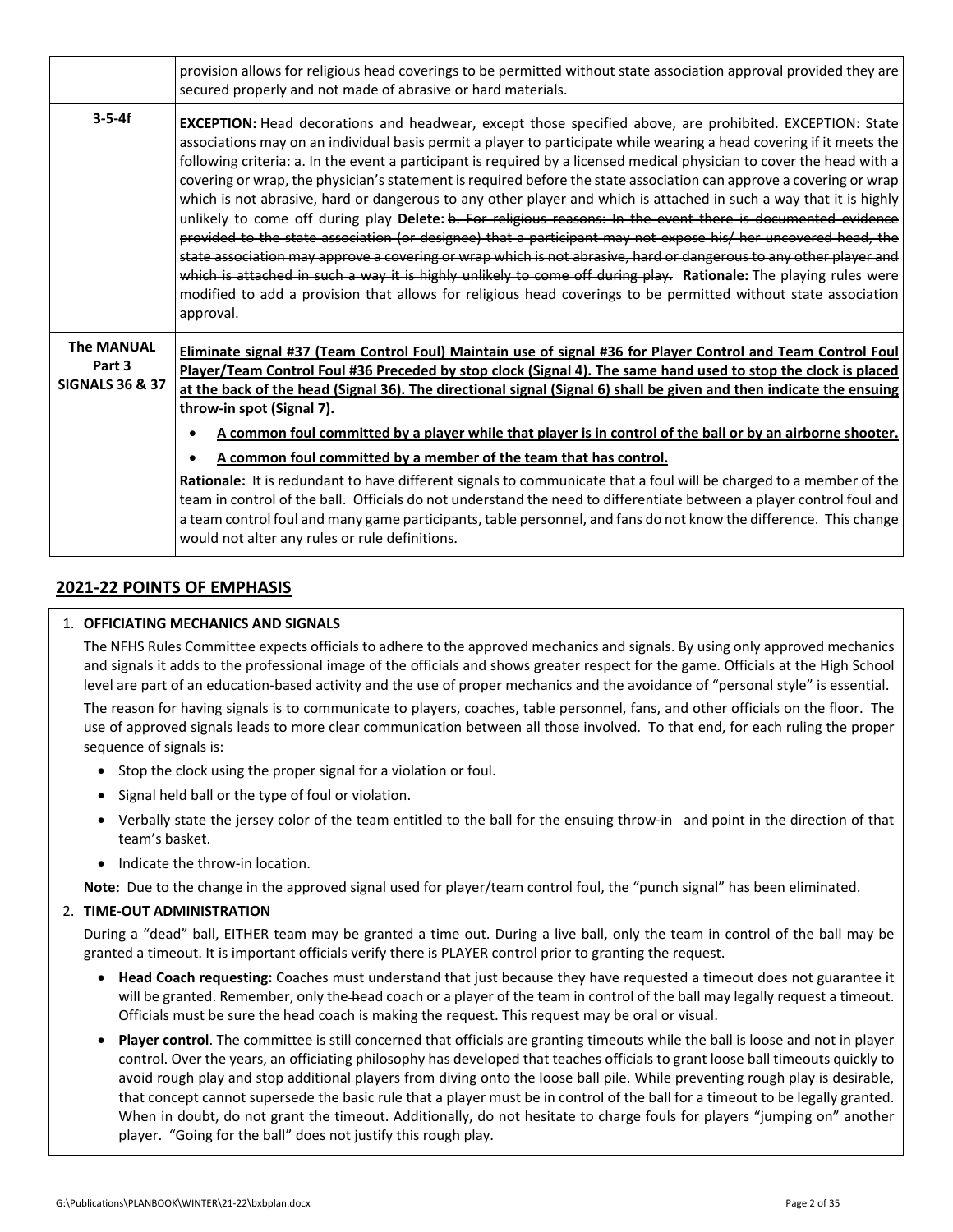**Granting Timeout Requests:** Ideally, granting the timeoutshould be the primary coverage official. However, other official(s) may become aware that a timeout is being requested. In all cases, officials must be certain there is player control prior to granting the timeout request. Officials should also be aware of situations where timeouts are more likely to be requested e.g., end of the period/ game or a team has made several baskets in a row.

#### 3. **UNSPORTING CONDUCT**

**Unsporting conduct.** The committee is concerned about inappropriate conduct by players, bench personnel, coaches, officials, and spectators. Each group needs to view the activity in light of it being educationally based and not accept conduct that would not be tolerated in other educational settings. Therefore, each group has the responsibility to demonstrate civility and citizenship.

- To this effect:
	- Game management needs to pay particular attention to spectators. Game Management should intervene when spectator behavior becomes unacceptable. This should be done prior to an official having to make such a request.
	- When game management fails to address spectator behavior on their own, officials should remind game management to hold spectators accountable for their actions. A game ticket is not a license to abuse.
	- Officialsshould not tolerate inappropriate conduct from coaches and/or players. The rules allow for a "warning" to be given to coaches and it should be utilized when appropriate.
	- The team huddle is not a safe haven for coaches' bad language. Just as a classroom teacher should not verbally abuse students, neither should coaches use bad language when addressing their players.
	- Players are not permitted to "let off steam" by using profanity, even if it is not directed at an opponent or official. Being angry at oneself is no excuse.
	- Officials are not exempt from unsporting conduct. Inappropriate references to players, coaches or other officials is not acceptable. Inappropriate behavior before, during or after the game should be reported to the official's association /assignor.

#### 4. **SCREENING**

Screening is a legal action to delay a player while touching the floor, without causing contact to prevent an opponent from reaching a desired position.

**Legal screening** is when the player who is screening an opponent:

- Is stationary (within the vertical plane) when contact occurs.
- Has both feet on the floor when contact occurs.
- Time and distance are relevant.
- The screener shall be stationary, except when both the screener and opponent are moving in the same path and the same direction.

**Illegal screening** is when the player who is screening an opponent:

- Is moving when contact occurred.
- Does not give sufficient distance in setting a screen outside the field of vision of a stationary opponent when contact occurred.
- Does not respect the elements of time and distance of an opponent in motion when contact occurred.
- A player may not use arms, hands, hips, or shoulders to force movement through a screen or hold the screener and then push the screener aside in order to maintain legal guarding position.

If the screen is set within the field of vision of a stationary opponent (front or lateral), the screener may establish the screen as close to the opponent as desired, provided there is no contact.

If the screen is set outside the field of vision of a stationary opponent, the screener must permit the opponent to take 1 normal step towards the screen without making contact.

If the opponent is in motion, the elements of time and distance shall apply. The screener must leave enough space so that the player who is being screened is able to avoid the screen by stopping or changing direction.

The distance required is never less than 1 and never more than 2 normal steps.

A player who is legally screened is responsible for any contact with the player who has set the screen.

#### 5. **EURO‐STEPS, SPIN MOVES, AND JUMP STOPS – LEGAL OR ILLEGAL?**

If executed within the parameters of the 4.44 traveling rule, each of these plays is legal. If not executed within the rules, each of these plays is illegal. High school players often attempt to emulate players they watch at higher levels but because collegiate and professional rules, interpretations, and directives vary, what is legal at one level may not be legal at another.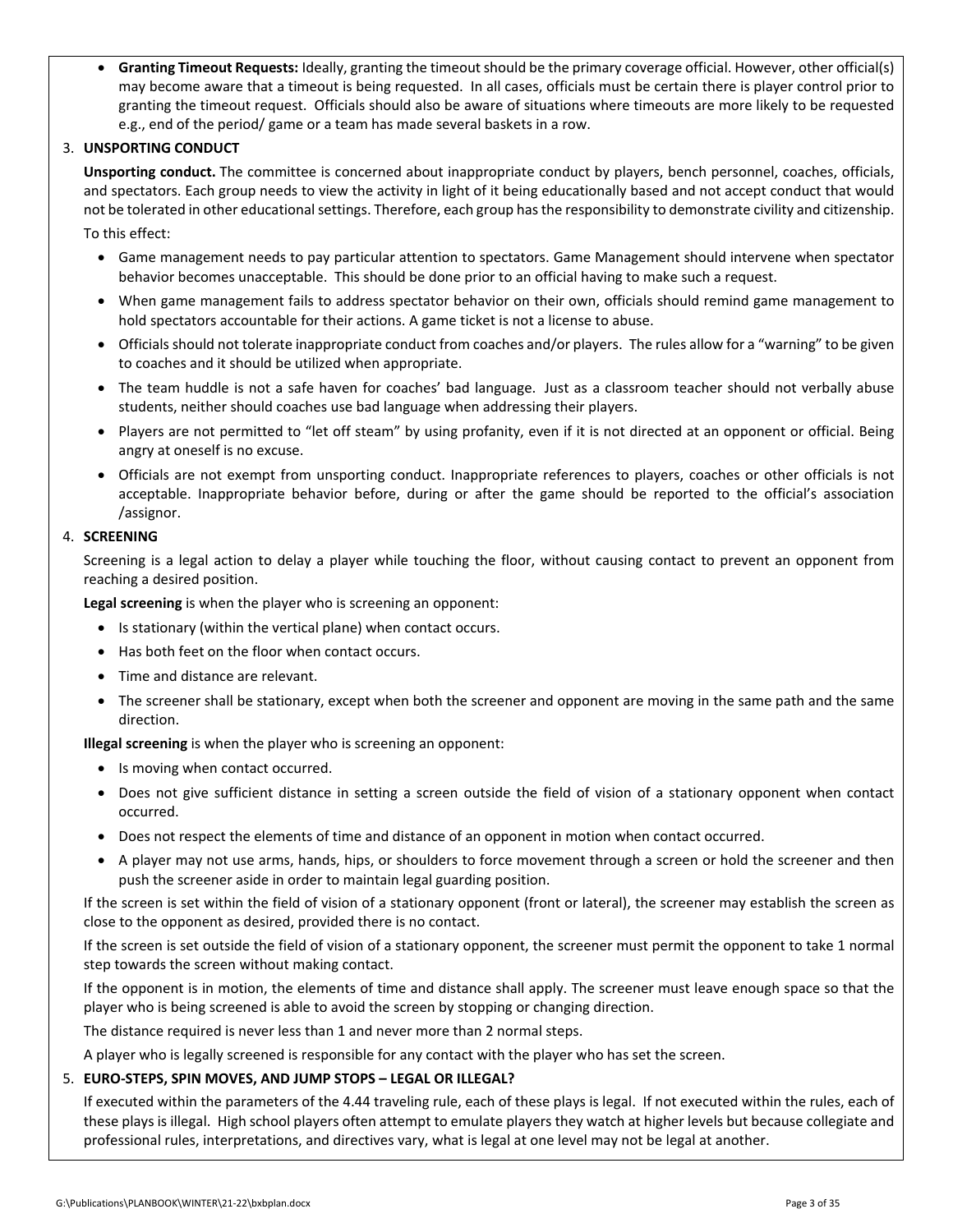What is referred to as a Euro Step most often occurs when a player who is dribbling toward the basket stops dribbling, catches the ball while both feet are off the floor, lands on one foot and stepslaterally with the other foot, often to step around a defender, all while facing the basket. The first foot to land on the floor is the pivot foot and if the player releases the ball on a try for goal or pass before the pivot foot touches the floor again, it is legal. If the player's pivot foot touches the floor a second time before the player releases the ball, it is illegal.

What is often referred to as a Spin Move most often occurs when a player who dribbles toward the basket, catches the ball while faking to one side of the basket, plants a foot (becomes the pivot foot), while facing the basket, turns his or her back to the basket in an attempt to "spin" around a defender, then steps with the other foot. This would be legal but most often when the player's back is to the basket during the spin, to again face the basket and get into position to release the ball on a try, the player must step again. This means the player's pivot foot returns to the floor a second time, thus causing a traveling violation. Example: A1 is dribbling toward the basket from the left side. Defender B1 is facing A1 when A1 catches the ball and steps with the left foot while faking to the left, then spins (back to the basket), steps with the right foot while spinning and then steps with the left foot again. When beginning the spin move, A1's left foot became the pivot foot and after the spin, when the left foot again touches the floor, A1 has violated. This type of play could originate from in front of the basket or from either side. Due to the speed of the player attempting a spin move and the physical difficulty of facing the basket when one foot touches the floor, then attempting to spin around a defender and release the ball before the pivot foot again touches the floor, the vast majority of spin move attempts are illegal.

What is often referred to as a Jump Stop is, by rule, an exception to the traveling rules. A legal jump stop occurs when a player who catches the ball with both feet off the floor, lands on one foot, jumps off that foot and lands with both feet touching the **floor simultaneously.** Many players are taught well and successfully execute legal jump stops. There are two situations that most often cause attempts at legal jump stops to become illegal. The first: After the player jumps off one foot, the player lands on one foot followed by the other (illegal "stutter step"), instead of landing simultaneously on both feet (legal). The second: After the player completes a legal jump stop, the player pivots. A legal jump stop is already an exception to the travel rule and a player who pivots with either foot after a jump stop is completed gains a huge advantage and has committed a traveling violation.

Landing on both feet, under NFHS rules the player violates when his or her pivot foot touches the floor the second time.

We encourage players, coaches, and officials to study and learn the rules governing these exciting basketball plays as they relate to NFHS rules.

#### **6. TRAVELING ‐ BASIC FUNDAMENTALS**

When beginning a dribble, a player must release the ball before lifting his or her pivot foot. A player who lifts the pivot foot before releasing the ball to begin a dribble has committed a traveling violation.

It is always legal for a player to lift the pivot foot but the player must pass, shoot, or be granted a time-out before the pivot foot touches the floor again.

It is not possible for a player to travel while dribbling the ball, bouncing the ball while out‐of‐bounds during a throw‐in or prior to attempting free throw(s).

For officials, identifying a player's pivot foot is, by far, the most important aspect of accurately ruling potential traveling violations. Videos, traveling presentations, and practice are effective tools available to officials who want to improve their accuracy of ruling potential traveling plays.

Traveling rules are relatively easy to learn and understand but because of the sheer number of potential traveling violations that occur in every game and the speed at which many of these plays occur, making a high percentage of accurate rulings is difficult. In some instances, officials appear to rule on these plays based on what it "looks like," rather than what rules allow. To improve the teaching, execution, and accurate rulings of potential traveling situations, players, coaches, and officials should review relevant rule descriptions and take advantage of available information … and practice!

### **2021‐22 RULES INTERPRETATIONS**

Publisher's Note: The National Federation of State High School Associations is the only source of official high school interpretations. They do not set aside nor modify any rule. They are made and published by the NFHS in response to situations presented. *Dr. Karissa L. Niehoff, Publisher, NFHS Publications © 2021*

#### **CORRECTIONS:**

**RULES BOOK:** Page 72, SHOT CLOCK – STATE ASSOCIATION ADOPTION: THE SHOT CLOCK OPERATOR SHALL: 6b(vii); After a held ball occurs during after an unsuccessful try…

**CASE BOOK:** Page 4, Rule 1, GAME BALL 1.12.3 SITUATION: RULING: Yes, the home team shall…

**SITUATION 1:** Team A members are wearing white jerseys which have (a) a manufacturer's logo in the apex of the neckline; (b) a paw print in the apex of the neckline. **RULING:** (a) Illegal – technical foul charged directly to the head coach; (b) legal. **COMMENT:**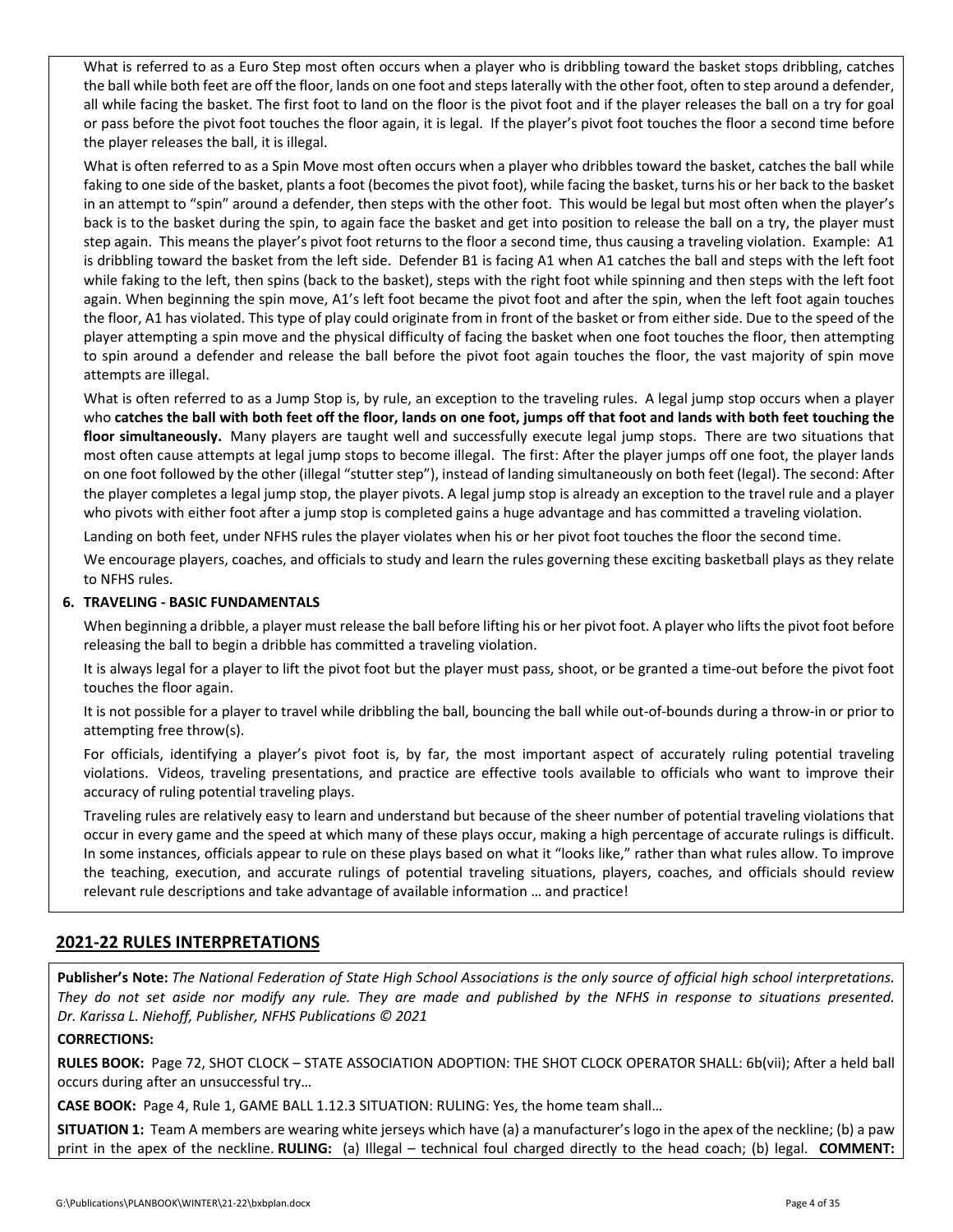Manufacturer's logos are allowed to be placed no more than 5 inches below the shoulder seam on the front of the jersey. The apex of the neckline is reserved for a school or conference logo/ mascot. (3‐4‐2a, d; 10‐6‐4)

**SITUATION 2:** A player from Team A is wearing a religious head covering (a) secured around the head/face with no added fasteners or abrasive materials; (b) secured with bobby pins; (c) tied together in a knot behind the head. **RULING:** (a) Legal; (b) and (c) illegal. **COMMENT:** Players may wear head coverings for religious reasons that fit securely and are free from abrasive materials. There is no longer a need for state association approval. Bobby pins, barrettes and extensions that tie in a knot are not permitted. (3‐5‐4d, e)

**SITUATION 3:** A1 sets a stationary screen within the lateral field of vision of a stationary opponent (B1) without leaving space for B1 to avoid the screen. **RULING:** Legal screen. **COMMENT:** If the screener is set within the field of vision of the stationary opponent, the screener may establish a screen as close to the opponent as desired. (4‐40‐3)

**SITUATION 4:** A1 sets a stationary screen on a stationary B1 from behind. B1 takes one step backwards before making contact with the screener. **RULING:** Legal screen. **COMMENT:** If the screener is set outside the field of vision of a stationary opponent, the screener must allow the opponent one normal step backward before contact is made. (4‐40‐4)

**SITUATION 5:** A1 attempts to set a screen on B1 who is moving laterally. A1 establishes a stationary screening position which does not allow B1 to avoid contact by stopping or changing direction and contact is made. **RULING:** Illegal screen. **COMMENT:** When screening a moving opponent, the screener shall allow the opponent both time and distance to avoid contact by stopping or changing direction. The speed of the player to be screened will determine where the screener may take position, which will vary between one to two normal steps or strides from the opponent. (4‐40‐5)

**SITUATION 6:** Player A1 is moving in the same path and direction as B1 who is attempting to set a screen on A1. A1 stops to legally guard B2. B1 overruns A1 and makes contact before establishing position for the screen. **RULING:** Illegal screen. **COMMENT:** When screening an opponent who is moving the same path and direction as the screener, the player behind is responsible if contact is made because the player in front slows up or stops and the player behind overruns his/her opponent. (4‐40‐6)

**SITUATION 7:** A1 sets a legal screen outside of the visual field of B1. B1 attempts to avoid contact by stopping – due to B1's speed, contact is made with the screener. B1 continues by moving around the screen after contact. **RULING:** Incidental contact. **COMMENT:** In cases of screens outside the visual field, the opponent may make inadvertent contact with the screener and if the opponent is running rapidly, the contact may be severe. Such a case is to be ruled as incidental contact provided the opponent stops or attempts to stop on contact and moves around the screen. (4‐40‐7)

**SITUATION 8:** A1 sets a legal screen on B1. B1 grabs A1 by the arm in order to pull through the screen and maintain defensive positioning on the other side of the screen. **RULING:** Illegal use of hands. **COMMENT:** A player may not use the arms, hands, hips or shoulders to force through a screen or to hold the screener and then push the screener aside in order to maintain a guarding position on an opponent. (4‐40‐8).

## **2021‐22 COMMENTS ON THE RULES**

#### 1. **State Option Added to Permit Shot Clock Use (2‐14 NEW)**

While several states have utilized a variety of options to permit the use of a shot clock in high school basketball, this allowance has not previously been permitted within the NFHS playing rules. Effective with 2022‐23 program year, state associations may utilize a 35‐second shot clock and in compliance with 2‐14, be considered to be adhering to the playing rules.

In adopting the option to utilize the shot clock, the committee remains cognizant of the many advocates and opponents of its use and has encouraged standardization among those who choose to adopt. In this way, future committees can gather and analyze consistent data as they evaluate any future considerations for change. The committee felt it appropriate to stop short of a nationwide rule change and instead allow for the continued analysis of both game and violation statistics as well as continuing to measure preferences in all states through surveys and questionnaire data. These decisions will need to be addressed within each of the states as they determine whether or not to pursue this path, and are, for now, best guided by each state's analysis of the wants, needs and desires of its membership.

The committee is therefore issuing guidance supplemental to the rules that list several areas for consideration by each state. These include the acquisition of the shot clock units, considerations for operators, protocols for officials including mechanics and duties, and the many other rules considerations that will need to be reviewed regarding full and partial resets, procedures for equipment failure and responsibilities for officials. This information will be placed supplemental to the actual playing rules to assist decision makers in this review.

#### 2.**Religious Head Coverings Rules Codified (3‐5‐4f NEW and 3‐5‐4, Exception B)**

The playing rules were modified to add a provision that allows for religious head coverings to be permitted without state association approval as long as they are not made of abrasive or hard materials and provided, they securely fit. This change also removes the previous exception that required state association approval prior to this type of head covering being worn.

3.**Officials Signal Change Made Eliminating Signal 37**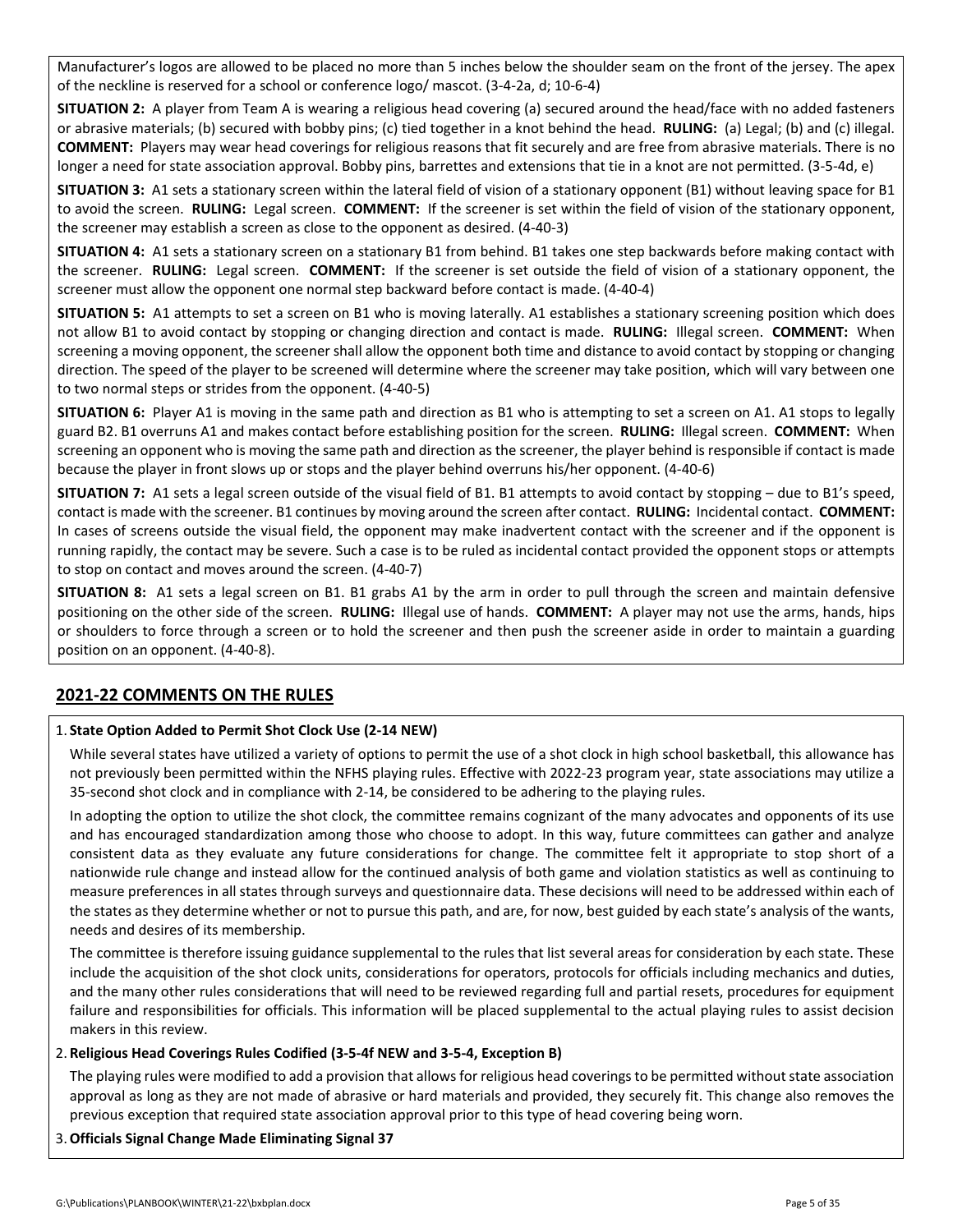The committee reviewed various changes that had been both made and requested at a variety of levels of basketball and determined that all player and team control fouls should utilize signal 36 (the hand behind the head) rather than the previous mechanics that utilized Signal 37 (the extended fist) for a team control foul. The proper sequence for either of these calls will now be signal 4 to indicate a foul, the use of the same arm to give signal 36 to indicate a player or team control foul, followed by signal 6 indicating the direction in which the ball will be put in play and then signal 7 to indicate the throw‐in spot.

Requests for rule interpretations or explanations should be directed to the OSAA. The NFHS will assist in answering rules questions from the state associations whenever called upon.

## **OSAA ADOPTED BASKETBALL RULES AND INTERPRETATIONS**

*The 2021‐22 NFHS Basketball Rules Book will be used.*

## **OSAA BASKETBALL POLICIES**

#### **Effective outside Association Year.**

#### **1. [SUMMER](http://www.osaa.org/governance/handbooks/osaa#_Toc456100463) POLICY** *(OSAA Handbook, Executive Board Policies) (Revised Fall 2017)*

- A. **All Sports**. Summer activities under the direction of any person affiliated with the high school program, including practices, contests, weight training and conditioning, are permissible throughout the summer, excluding the defined Moratorium Week, and must consider the following points:
	- 1) OSAA regulations regarding the Heat Index Calculator are in effect at all times. Athletes must be encouraged to stay well hydrated at all times, especially in hot and humid conditions. This applies to outdoor activities and indoor activities without air conditioning. See the *[NFHS](http://www.nfhs.org/sports-resource-content/nfhs-sports-medicine-position-statements-and-guidelines/)* statements on heat and hydration.
	- 2) Implement a slow and gradual preseason-conditioning regimen that prepares the athlete for the rigors of the sport.
	- 3) Slowly build up the intensity of activity over several days.
	- 4) Have fitness tests (mile run, shuttle run times, maximum repetition exercises) scheduled the second week of practices. Use a progressive, periodized program and evaluate performance once athletes are acclimated to the stress about to be placed upon them.
	- 5) Take into account the level of conditioning of all individuals and what their previous conditioning has been. Athletes who have just finished a sports season should have at least a short period (one to two weeks) of relative rest.
	- 6) Slowly introduce new exercises or workout routines to allow for adaptation by muscle groups.
	- 7) Provide adequate rest and recovery between repetitions in the weight room and especially during "gassers" and intense station or "mat" drills.
	- 8) Athletes should refrain from consuming high caffeine energy drinks and supplements, or other stimulants, as they may contribute to dehydration. See the *[NFHS](http://www.nfhs.org/sports-resource-content/nfhs-sports-medicine-position-statements-and-guidelines/)* statement on energy drinks.
	- 9) Athletes should refrain from extreme exercise during acute illness, if feeling ill, or while experiencing a fever.

#### **Effective during Association Year, outside the designated OSAA sport season.**

**1.** *PRACTICE [LIMITATION](http://www.osaa.org/governance/handbooks/osaa#_Toc456100421) RULE (6A, 5A Pilot) (OSAA Handbook, Executive Board Policies) (Revised July 2021)*

- A. Philosophy/Rationale. The following statements outline the philosophy of this policy regarding in-season and out-of-season sports.
	- 1) The spirit of the Practice Limitation Rule (6A, 5A Pilot) isthat every school and participantshall have the same opportunity to practice prior to the first contest.
	- 2) The mission of OSAA member schools is to foster well-rounded individuals. The purpose of interscholastic athletics is to help educate boys and girls and not to prepare students for college athletics, which is a by-product of interscholastic competition available to a very small percentage of high school athletes.
	- 3) For most students, specialization in a single athletic activity is not in their best long-term interests.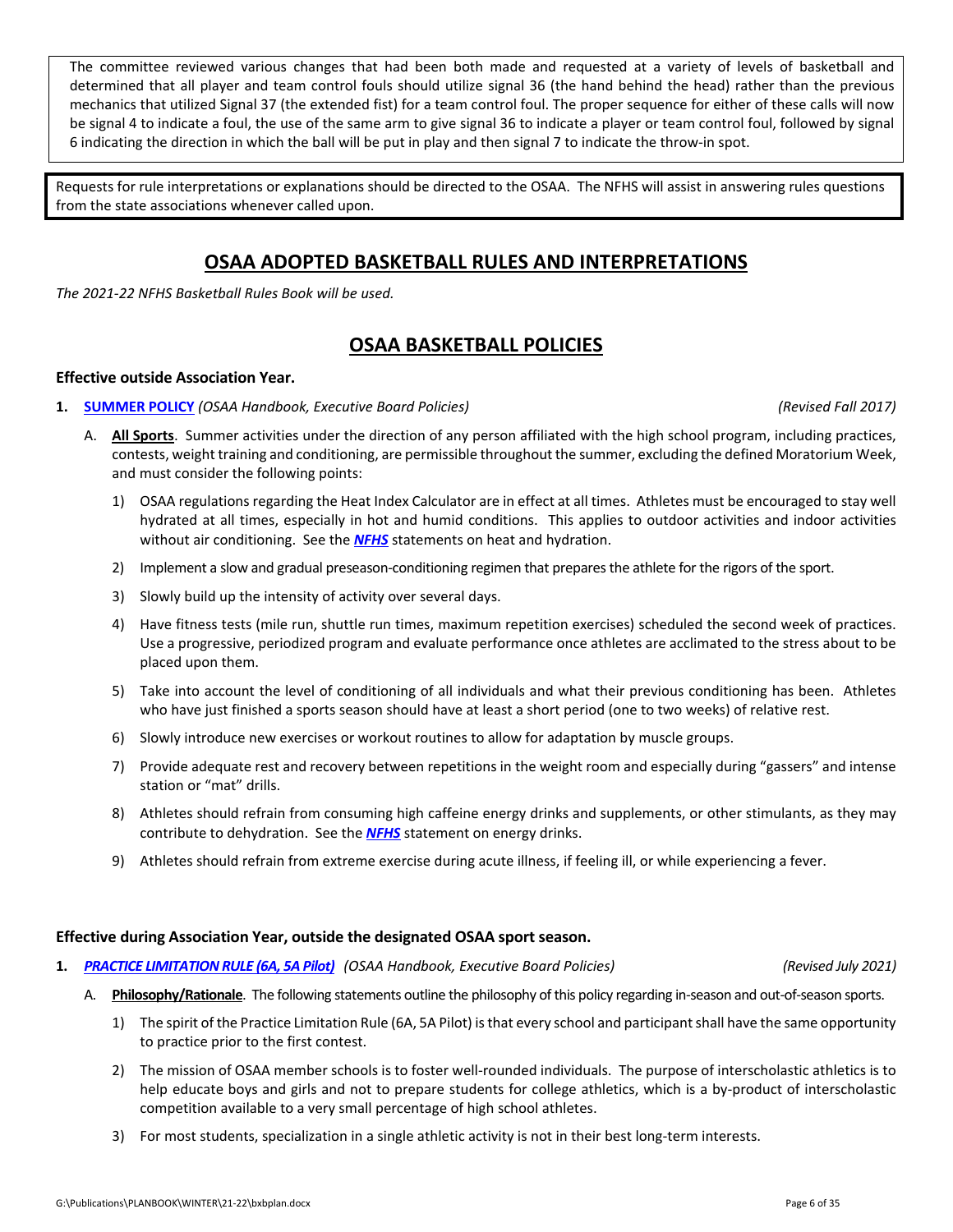- 4) Students should be encouraged by coaches, administrators and parents to participate in a variety of school activities, including more than one sport during the school year.
- 5) Schools should not allow use of school equipment, including uniforms and school district vehicles, and facilities by nonschool organizations that promote a philosophy contrary to the above statements.
- 6) 6A, 5A Schools are looking to provide coaches with more opportunities for fundamental skill development at specified times during the Association Year.
- 7) 6A, 5A Schools believe that high school coaches are the individuals best-trained to guide and promote the health and physical welfare of all participants.
- 8) 6A, 5A Schools want to work with the OSAA to educate parents regarding the impact on the health and physical welfare of students who choose to specialize in one sport, year‐round.
- 9) There should be no promotion or publicity within a school for non-school programs, which promote a philosophy contrary to the above statements.
- B. **Individual Sports Limitation**. Schools may conduct practices and/or contests in individual sports (cross country, golf, swimming, tennis, track & field, wrestling) only during the designated OSAA sports seasons as outlined in Rule 6. Local school districts and/or leagues should establish their own policy restricting the involvement of their individual sports coaches in outof‐season programs.
- C. **Closed Period**. The Closed Period for out‐of‐season team sports begins on the first practice date of each Fall, Winter, and Spring season. Dates shall follow the NFHS Numbered Calendar, as adopted by the OSAA. The Closed Period shall last six weeks. During the six-week Closed Period, conditioning is the only activity allowed between out-of-season coaches and student(s) from their high school. Conditioning is defined as a session where students work on physical fitness and conditioning by use of weights, running, and/or exercises. Conditioning does not allow for the use of individualized and specialized sports equipment or apparatus, including but not limited to balls, bats, protective equipment, blocking dummies, batting cages, charging sleds and other implements related to specific OSAA activities. Participation in conditioning activities must be optional.
- D. *Open Period*. The Open Period for all out‐of‐season team sports begins on the first *practice date of each season* Monday following the six-week Closed Period and ends when the next OSAA defined season begins. Dates shall follow the NFHS Numbered Calendar, as adopted by the OSAA. Fundamental skill development with an unlimited number of the school's student‐athletes is allowed for a maximum of six hours each week per program. All open facility times shall be included in the weekly limitation. It shall be a violation of the Practice Limitation Rule (6A, 5A Pilot) if there is any attempt by a coach during the Open Period to coach student-athletes from their high school in a contest in the activity they coach at that high school. For the purpose of this rule, a contest is any event (practice, scrimmage, game, etc.) that involves anyone other than the students at your high school. While boys' and girls' basketball (and soccer) are examples of the same sport, for the purpose of this rule they are considered different activities. Participation in Open Period fundamental skill development and/or conditioning must be optional. NOTE: The use of football protective equipment is prohibited from the conclusion of a school's regular and/or post‐season until the end of the Association Year as outlined in *Rule 6.7*. This does not prohibit an individual student from using football protective equipment owned by the school when attending camps/clinics not organized by any member school personnel.

#### E. *Dates for the 2021‐22 School Year.*

#### 1) *OSAA Fall Season.*

- a) Official Practices begin for Fall Team Sport Coaches Monday, *August 16* (Week 7)*.*
- b) Closed Period for all Winter and Spring Team Sport Coaches Monday, *August 16* Sunday, *September 26* (Weeks 7‐12).
- c) Open Period for all Winter and Spring Team Sport Coaches Monday, *September 27*  Sunday, *November 14* (Weeks 13‐19).
- d) Coaching Ends for Fall Team Sport Coaches On the cutoff date or when all state championship contests have concluded for that school in that sport.

#### 2) *OSAA Winter Season.*

- a) Official Practices begin for Winter Team Sport Coaches Monday, *November 15* (Week 20).
- b) Closed Period for all Fall and Spring Team Sport Coaches Monday, *November 15* Sunday, *December 26* (Weeks 20‐25).
- c) Open Period for all Fall and Spring Team Sport Coaches Monday, *December 27* Sunday*, February 27* (Weeks 26‐34).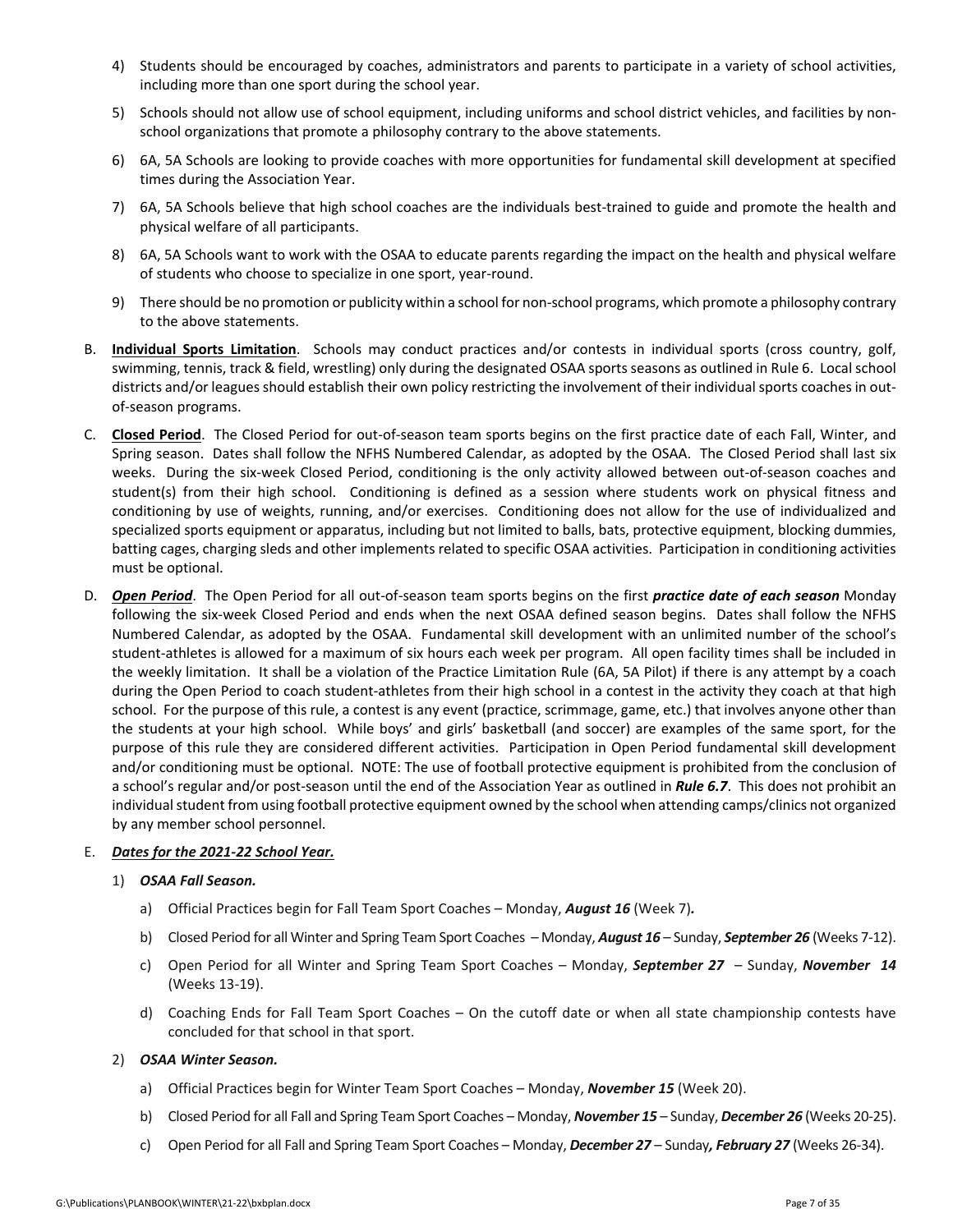d) Coaching Ends for Winter Team Sport Coaches – On the cutoff date or when all state championship contests have concluded for that school in that sport.

#### 3) *OSAA Spring Season.*

- a) Official Practices begin for Spring Team Sport Coaches *–* Monday, *February 28* (Week 35).
- b) Closed Period for all Fall and Winter Team Sport Coaches Monday, *February 28* Sunday, *April 10* (Weeks 35‐40).
- c) Open Period for all Fall and Winter Team Sport Coaches *–* Monday, *April 11* Sunday, *May 30* (Weeks 41‐47).
- d) Coaching Ends for Spring Team Sport Coaches *–* On the cutoff date or when all state championship contests have concluded for that school in that sport.

#### 4) *OSAA Summer Season.*

- a) Summer Season for Fall, Winter and Spring Team Sport Coaches Tuesday, May 31 Sunday, August 14 (Weeks 48-6).
- b) Moratorium Week Sunday, *July 24* Saturday, *July 30* (Week 4).
- **1. Q.** Under the Practice Limitation Rule (6A, 5A Pilot), may a coach work on fundamental skill development with two students a day as was allowed previously?
	- **A.** Yes, but only during the Open Period. During the Open Period coaches may work with an unlimited number of students on fundamental skill development for a maximum of six hours each week per program. All open facility times shall be included in the weekly limitation. During the Closed Period coaches are prohibited from working on fundamental skill development with any students.
- **2. Q.** Under the Practice Limitation Rule (6A, 5A Pilot), may students who do not currently attend your school and/or students planning to transfer to your high school participate in fundamental skill development during the Open Period?
	- **A.** No. Only full‐time students currently attending your school, or students eligible to participate for your school via Rule 8.5 School Representation, are allowed to participate in fundamental skill development during the Open Period.
- **3. Q.** Under the Practice Limitation Rule (6A, 5A Pilot), is a coach allowed to coach student‐athletes from their high school in a contest during the Association Year outside their sport season in the activity they coach at that high school?
	- **A.** No.
- **4. Q.** Under the Practice Limitation Rule (6A, 5A Pilot), are coaches allowed to work on fundamental skill development with their students during the Open Period and organize their students to participate in contests while being coached by someone else? **A.** No.
- **5. Q.** Under the Practice Limitation Rule (6A, 5A Pilot), how does the maximum of six hours each week per program work during the Open Period?
	- **A.** Any fundamental skill development involving a coach and any number of students from the coach's school in the activity they coach at that high school counts toward the maximum of six hours each week per program (football, girls' basketball, boys' basketball, etc.). A week is defined as Monday‐Sunday. All open facility times shall be included in the weekly limitation.
- **6. Q.** Are open gyms still permissible under the Practice Limitation Rule (6A, 5A Pilot)?
	- **A.** Yes, provided they occur during the Open Period and fall within the maximum of six hours each week per program. The terminology has been changed to "open facility" and is applicable to gymnasiums, fields, tracks, etc.
- **7. Q.** What are the penalties if a high school coach violates the Practice Limitation Rule (6A, 5A Pilot) by coaching members of his or her team during the Closed Period or in an out‐of‐season contest?
	- A. Rule 5, "Violations of [Regulations](http://www.osaa.org/governance/handbooks/osaa#_Toc456100268) Penalties" outlines violations of rules and penalties. As outlined in Rule 5.2., violations of any rule of the OSAA could include probation, forfeiture, fines, suspension or expulsion from the Association. The Executive Board would determine the penalty.
- **8. Q.** Is a school in violation of the Practice Limitation Rule (6A, 5A Pilot) if an unpaid volunteer coach coaches both the high school team and an out‐of‐season team during the OSAA year?
	- **A.** Yes, this would be a violation. The Practice Limitation Rule (6A, 5A Pilot) applies to any coach associated with a high school program (paid, volunteer, etc.).
- **9. Q.** Under the Practice Limitation Rule (6A, 5A Pilot), may two high school coaches "trade" teams and coach each other'steams in an out‐of‐season contest, or may a person coach a high school team and then arrange for their parent/spouse/family member to coach the out-of-season club team during the Association Year?
	- A. No. The intent of the rule is to provide high school coaches with more opportunities to teach fundamental skill development during specified times during the Association Year.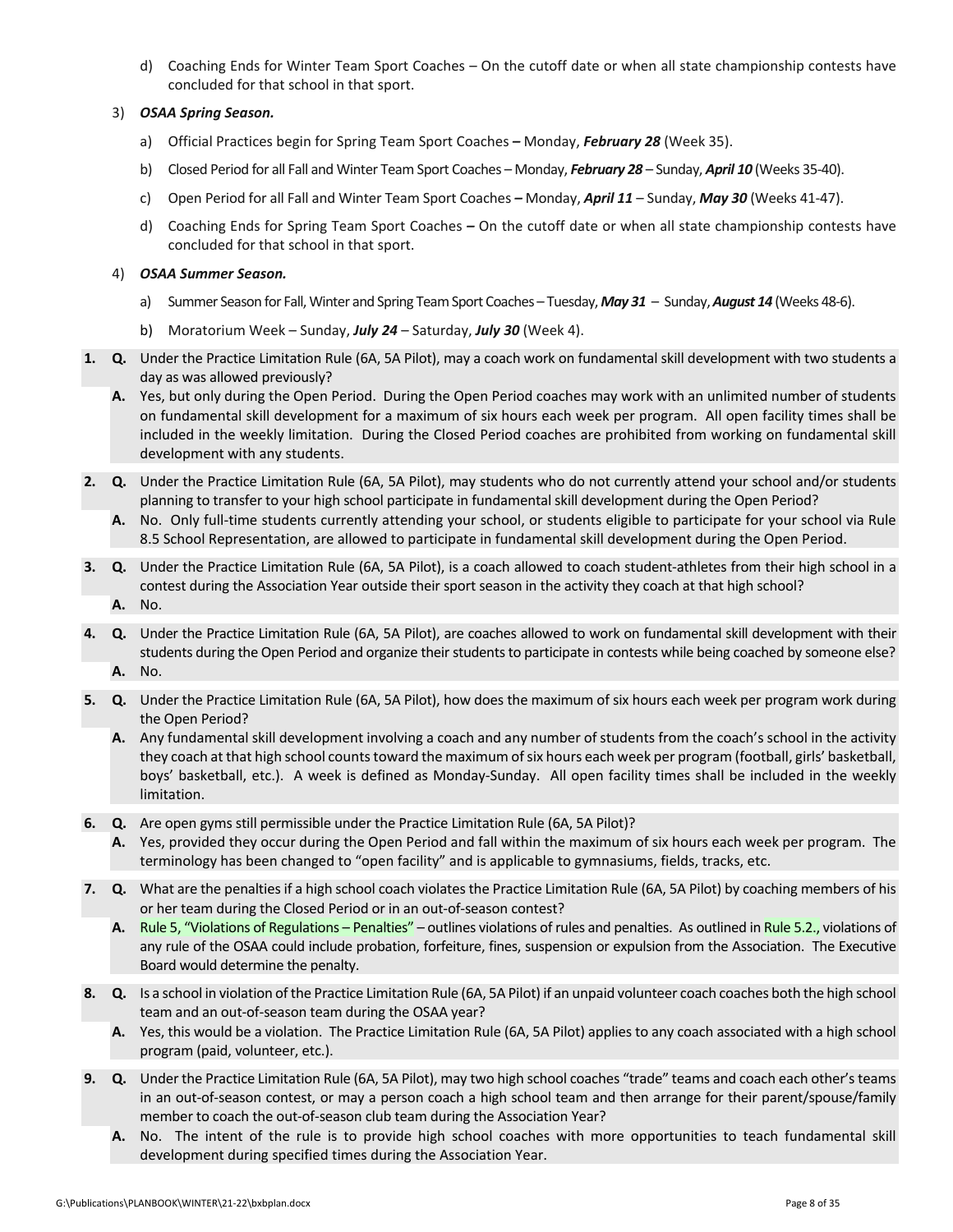- **10. Q.** A coach of a high school team arranges for a parent/spouse/family member to coach that same team in an out‐of‐season contest during the Association Year. Is this legal under the Practice Limitation Rule (6A, 5A Pilot)?
	- **A.** No, this would be considered a violation.
- **11. Q.** Under the Practice Limitation Rule (6A, 5A Pilot), may a high school coach work with a group of 9th graders before they turn out for a sport?
	- **A.** Yes, provided it occurs during the Open Period.
- **12. Q.** Under the Practice Limitation Rule (6A, 5A Pilot), may a high school coach conduct club team tryouts prior to the end of the Association Year?
	- **A.** Yes, provided that the tryouts don't include students from the coach's high school in the activity they coach. Coaches may conduct club team tryouts for non‐high school students, students from other high schools, and/or students from the coach's high school in an activity they don't coach.
- **13. Q.** Under the Practice Limitation Rule (6A, 5A Pilot), may students serve as demonstrators at a clinic or camp at which their school coach is making a presentation outside of the OSAA season for that sport?
	- **A.** Yes, provided the clinic or camp occurs during the Open Period or Summer Season.
- 14. Q. Under the Practice Limitation Rule (6A, 5A Pilot), may a coach own a club on which there are teams, which includes members of their school?
	- **A.** Yes, but the coach may not personally coach a team with members of their school in the activity they coach at that high school during the Closed Period. During the Open Period the coach may conduct fundamental skill development and/or conditioning but may not coach members of their school in a contest in the activity they coach at that high school.
- **15. Q.** May a coach be present at a camp, clinic or practice during the Closed Period in the activity they coach at that high school if their high school students are attending as participants?
	- **A.** No, a coach may not attend as an instructor or observer.
- **16. Q.** Would it be a violation of the Practice Limitation Rule (6A, 5A Pilot) for a coach to teach members of the high school program in a sport-specific class outside of the season for that sport during the Association Year?
	- **A.** No, so long as the sport‐specific class meets the following conditions:
		- 1) The coach must be the teacher of record for the sport‐specific class, and
		- 2) The sport-specific class must be part of the regular school curriculum for which credit is granted, and
		- 3) Enrollment in the sport-specific class must not be limited to team members.
- **17. Q.** Would it be a violation of the Practice Limitation Rule (6A, 5A Pilot) if a school was to offer a sport specific class for which the coach is not the teacher of record, and the coach was allowed to attend the class as a guest and teach sport specific skills to members of the high school program outside of the season for that sport during the Association Year?
	- **A.** Yes.
- **18. Q.** At what point does the OSAA consider a person to be a school's coach?
	- **A.** Once a person and a school have verbally agreed that the person will perform coaching duties for the school, they are considered to be that school's coach by the OSAA. At that time, all OSAA policies are in effect for that coach until such time that the coach resigns or is notified by the school that they are no longer a coach for that school.
- 19. Q. May a returning coach work with students outside their designated sports season since the coach working under a one-year contract and has not signed a contract for the coming year?
	- **A.** No. Once a person becomes a school's coach, the OSAA considers that person to be a coach for the school until such time that the coach resigns or is notified by the school that they are no longer a coach for that school. Coaches who resign and are then brought back in a coaching capacity by the same school in an attempt to circumvent OSAA policy are subject to penalties as outlined in Rule 5, "Violations of [Regulations](http://www.osaa.org/governance/handbooks/osaa#_Toc456100268) - Penalties."
- **20. Q.** A school is conducting interviewsfor a vacant coaching position. Isthe interviewee allowed to conduct a practice in part of the interview process?
	- **A.** Yes, but the trial practice session shall be no longer than 30 minutes in length.
- **21. Q.** Under the Practice Limitation Rule (6A, 5A Pilot), may a high school coach work with their own children during the Closed Period?
	- **A.** Yes, a coach may work with their own children at any time.
- **22. Q.** May a high school coach be present as a spectator at an out‐of‐season club team contest if their high school student(s) are participating on the team?
	- **A.** Yes, this is allowed during both the Closed and Open Period.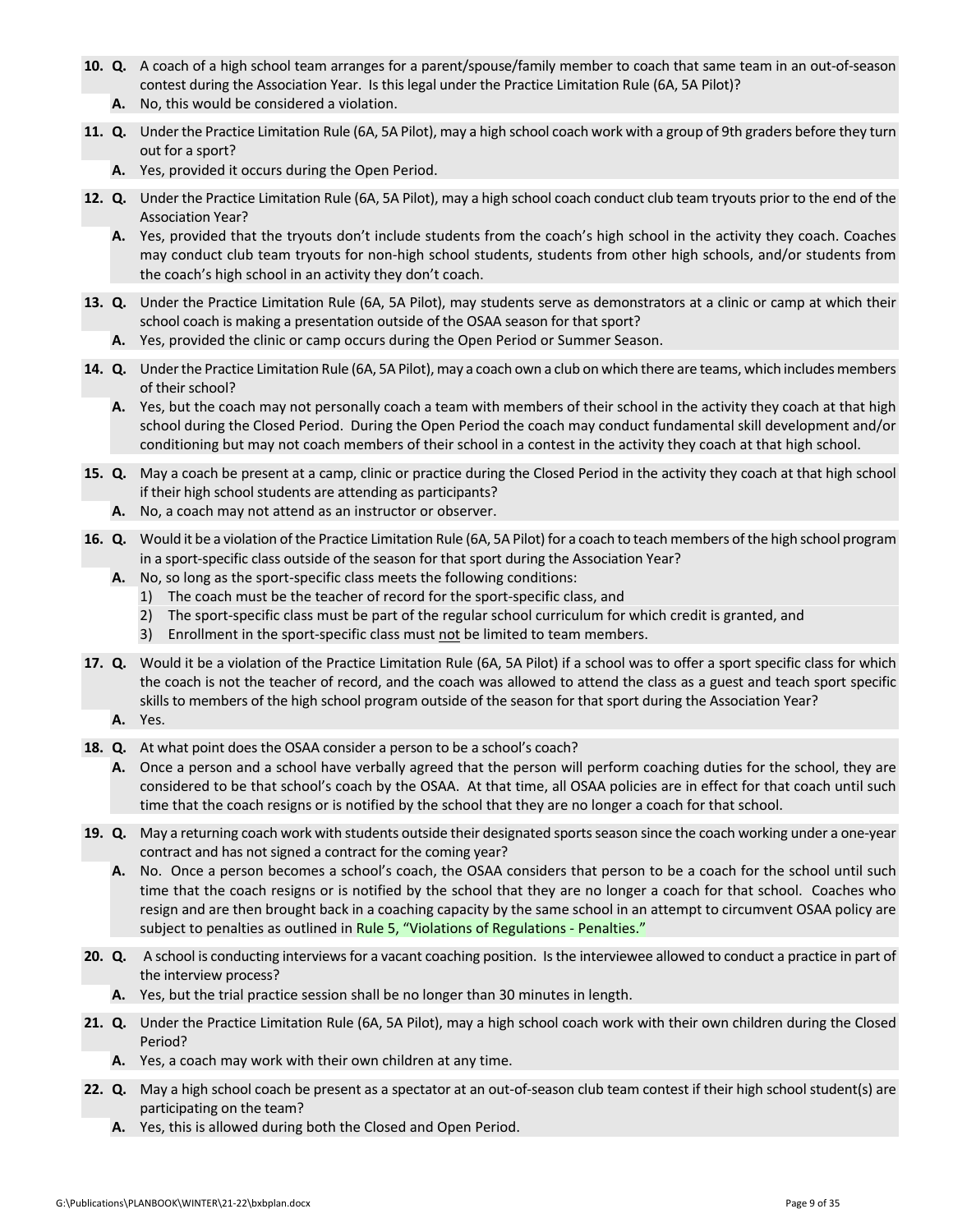- **23. Q.** During the Closed Period, may a high school facility be used by an out‐of‐season student from that high school? **A.** Yes, provided no coach from that school organizes the usage, is involved in it or is in attendance.
- **24. Q.** During the Closed Period, may a high school facility be used by an out‐of‐season coach to hold an out‐of‐season event or open facility?
	- **A.** Yes, provided no student from their high school is present.
- **2.** *PRACTICE [LIMITATION](http://www.osaa.org/governance/handbooks/osaa#_Toc456100421) RULE (OSAA Handbook, Executive Board Policies) (Revised July 2021)*

- A. Philosophy. The following statements outline the philosophy of the OSAA regarding in-season and out-of-season sports.
	- 1) The mission of OSAA member schools is to foster well‐rounded individuals. The purpose of interscholastic athletics is to help educate boys and girls and not to prepare students for college athletics, which is a by-product of interscholastic competition available to a very small percentage of high school athletes.
	- 2) For most students, specialization in a single athletic activity is not in their best long-term interests.
	- 3) Students should be encouraged by coaches, administrators and parents to participate in a variety of school activities, including more than one sport during the school year.
	- 4) Schools should not allow use of school equipment, including uniforms and school district vehicles, and facilities by nonschool organizations that promote a philosophy contrary to the above statements.
	- 5) There should be no promotion or publicity within a school for non-school programs, which promote a philosophy contrary to the above statements.
- B. **Preface**. The spirit of the Practice Limitation Rule is that every school and participant shall have the same opportunity to practice prior to the first contest. Practice is defined as the involvement of individuals from a member high school in any program, demonstration, instruction, or participation conducted in part or in its entirety by a person or a group of people who are or who have been involved in the coaching of any of these athletes in that sport at the high school, including volunteer coaches. Unless a person has been approved by the school district as a member of the coaching staff, that person may not practice against a team or a team member (example‐ throwing batting practice or working against a basketball post player).
- C. **Team Sports Limitation**. Schools may conduct practices and/or compete in contests in team sports (baseball, basketball, football, softball, soccer, volleyball) only during the designated OSAA sports seasons as outlined in Rule 6. It shall be a violation of the rule if there is any attempt during the Association year to gather together more than two members of the same high school, with remaining eligibility in that sport, per day outside the OSAA defined season to receive specialized athletic instruction from any coach associated with the participating athletes' high school. Attempts to circumvent the rule by encouraging team members to attend out‐of‐season practices or camps during the Association year other than through general dissemination of information or brochures shall be considered a violation of this rule. **EXCEPTION**: Baseball and softball coaches may begin pitching instruction and throwing workouts with pitchers and catchers only (maximum of eight total per day) two weeks prior to the Spring Sports First Practice Date. **NOTE***:* The use of football protective equipment is prohibited from the conclusion of a school's regular and/or post-season until the end of the Association Year as outlined in Rule 6.6. This does not prohibit an individual student from using football protective equipment owned by the school when attending camps/clinics not organized by any member school personnel.
- D. **Individual Sports Limitation**. Schools may conduct practices and/or contests in individual sports (cross country, golf, swimming, tennis, track & field, wrestling) only during the designated OSAA sports seasons as outlined in Rule 6. Local school districts and/or leagues should establish their own policy restricting the involvement of their individual sports coaches in outof‐season programs.
- E. **Open Facility**. The intent of an open facility is to provide an opportunity for a recreational activity to occur. The facility is provided so that any student in the school has an opportunity to participate. (See Team Sports Limitation listed above for additional information.)
- F. **Conditioning**. Conditioning is defined as a session where students work on physical fitness and conditioning by use of weights, running, and/or exercises. Conditioning does not allow for the use of individualized and specialized sports equipment or apparatus, including but not limited to balls, bats, protective equipment, blocking dummies, batting cages, charging sleds and other implements related to specific OSAA activities. Participation in conditioning activities must be optional.
- **1. Q.** Does the Practice Limitation Rule apply during the summer?
	- **A.** No. The Executive Board Policy is only in effect during the Association year, which starts on the first day of fall practice and ends after Memorial Day is observed.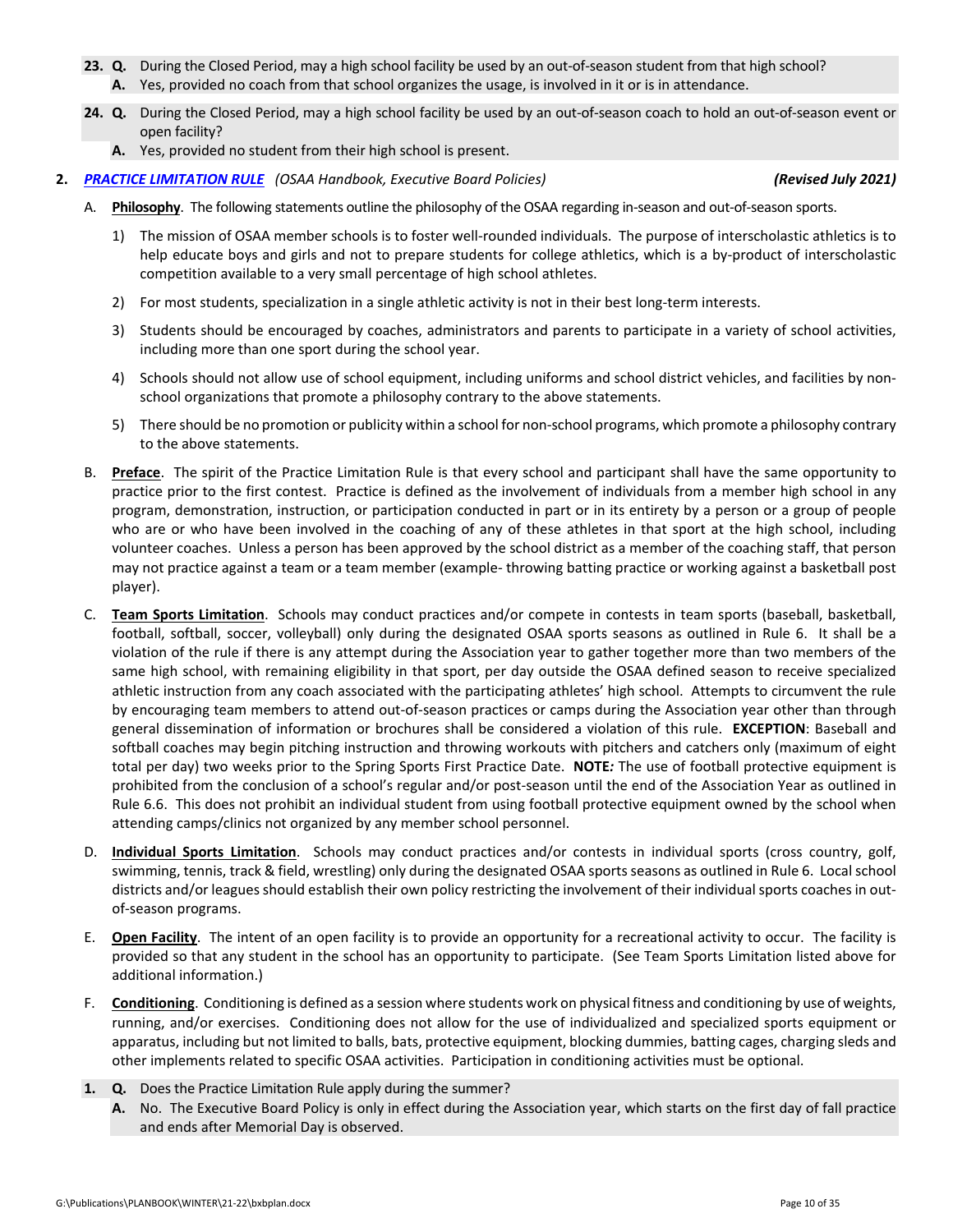- **2. Q.** May a school or an individual student compete in an indoor track meet?
	- **A.** The OSAA does not have a season designated for indoor track. Therefore, indoor track is not an OSAA sanctioned activity. Since track and field is an individual sport, it falls under the Individual Sports Limitation. A participant in indoor track must do so unattached and may not represent *their* high school. No school uniforms, equipment or transportation may be used.
- **3. Q.** What are the penalties if a high school coach violates the Practice Limitation Rule by coaching more than two members of his or her team in an out-of-season program?
	- A. Rule 5, "Violations of [Regulations](http://www.osaa.org/governance/handbooks/osaa#_Toc456100268) Penalties" outlines violations of rules and penalties. As outlined in Rule 5.2., violations of any rule of the OSAA could include probation, forfeiture, fines, suspension or expulsion from the Association. The Executive Board would determine the penalty.
- **4. Q.** Is a school in violation of the Practice Limitation Rule if an unpaid volunteer coach coaches both the high school team and the out-of-season team during the OSAA year?
	- **A.** Yes, this would be a violation.
- **5. Q.** May high school team members belong to the same club team?
	- **A.** Yes, if the high school team members independently try out and/or belong to the same club team through no influence or direction from the high school coach, then no violation would occur.
- **6. Q.** Is it a violation of the Practice Limitation Rule if a high school coach works at a YMCA, "The Hoop," "Sports Nation," etc., during the Association year?
	- **A.** No, aslong asthe high school coach is not involved in directly coaching more than two players from his or her high school team on any given day.
- **7. Q.** Under the Practice Limitation Rule, may two high school coaches "trade" teams and coach each other's teams in an out‐of‐ season program, or may a person coach a high school team and then have their spouse coach the out-of-season club team?
	- **A.** No. The intent of the rule is to prevent the high school coach from directly or indirectly pressuring players from the high school team to play on an out‐of‐season club team. If the high school coach organizes the high school team members to congregate on the same out‐of‐season club team and then secures someone else to coach them, e.g., spouse, parent, another high school coach, etc., he or she would violate the intent of the rule and it would be considered a violation.
- **8. Q.** Under the Practice Limitation Rule, may the high school boys' basketball coach work with the girls' basketball club team? **A.** Yes. Boys' and girls' programs at a high school in the same sport are considered separate sports for the purpose of the Practice Limitation Rule.
- **9.** Q. Under the Practice Limitation Rule, may the local golf pro coach the high school team and still give lessons to team members outside the high school season?
	- **A.** The Individual Sports Limitation Rule would allow this if allowed by the local school district and/or league.
- **10. Q.** A coach of a high school team allows a parent to coach that same team in an out‐of‐season program. Isthis legal under the Practice Limitation Rule?
	- **A.** Yes, as long as the high school coach does not organize or require members of the high school team to participate on the out‐of‐season team coached by the parent.
- **11. Q.** Under the Practice Limitation Rule, may a high school coach work with a group of 9th graders before they turn out for a sport?
	- A. No. A coach may work with no more than two players (or potential players) outside the designated sports season.
- **12. Q.** Under the Practice Limitation Rule, may a high school coach work with 8th grade students before they enter high school?
	- **A.** Yes, so long asthe contact occurs prior to the Fall first practice date on the OSAA Calendar. From that point, the students are considered high school students.
- **13. Q.** Under the Practice Limitation Rule, may a high school coach work with two students at a time, rotating the students every half‐hour?
	- **A.** No. A high school coach may work with no more than two students from his or her school on any given day.
- **14. Q.** Under the Practice Limitation Rule, may a high school coach work with two students at one basket, then two different students at another basket, etc.?
	- **A.** No. A high school coach may work with no more than two students from his or her school on any given day.
- **15. Q.** Under the Practice Limitation Rule, may the head coach work with two students, the assistant coach work with two other students, the JV coach work with two other students, etc.?
	- **A.** No. All coaches in a program are collectively allowed to work with no more than two students from that school on any given day.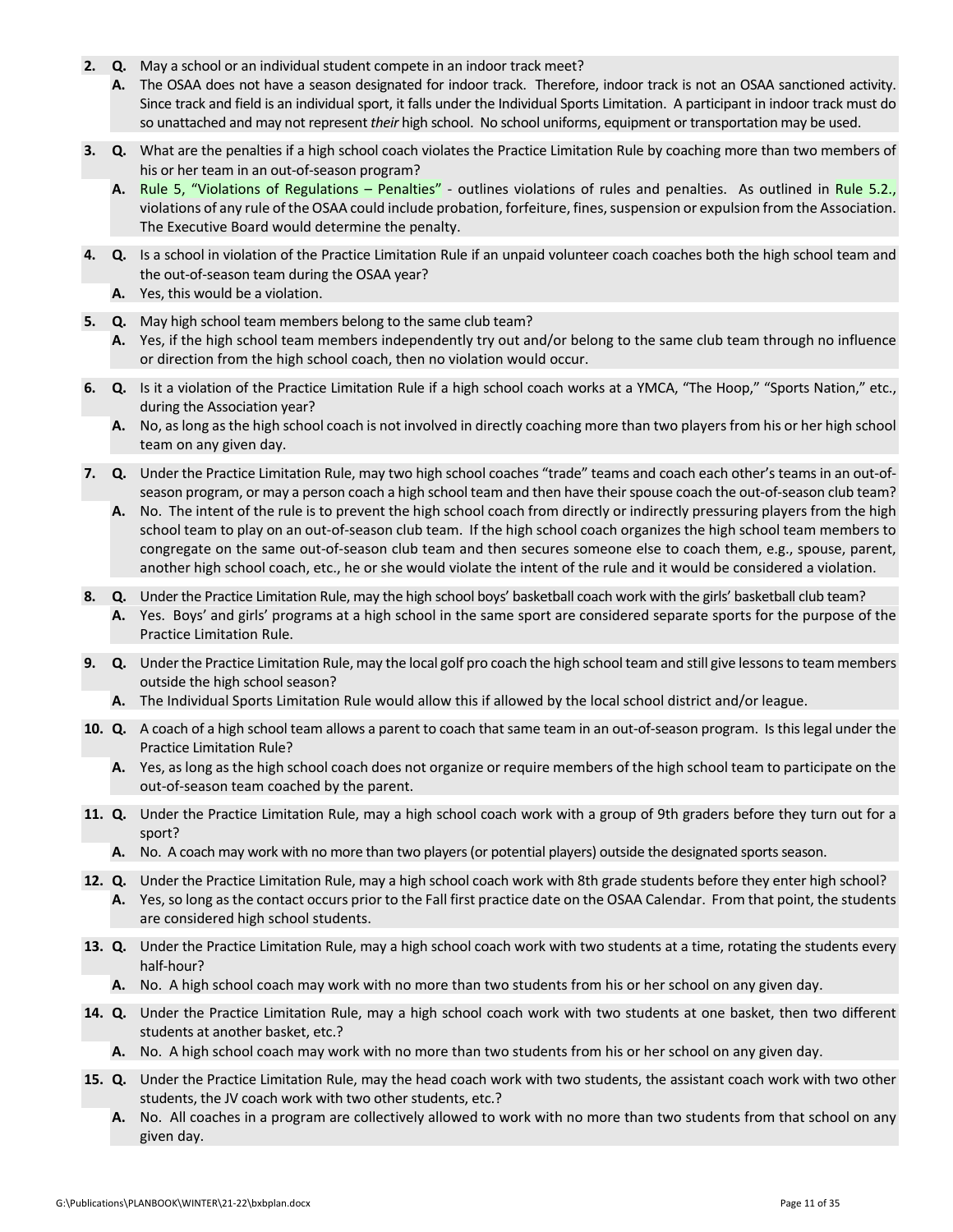- **16. Q.** Under the Practice Limitation Rule, may a high school coach work with more than two students provided that any student(s) in excess of two are their children?
	- **A.** Yes. When determining number of players for the purpose of this policy, the children of the person coaching shall not count toward the limitation.
- **17. Q.** Are open gyms still permissible under the Practice Limitation Rule?
	- **A.** Yes. The terminology has been changed to "open facility" and is applicable to gymnasiums, fields, tracks, etc. The basic philosophy of an open facility is that it is a recreational opportunity open to anyone and that no instruction is occurring. A coach may not be "at the other end" of an open facility working with two students.
- **18. Q.** Are batting cages considered open facilities?
	- **A.** Yes, if a batting cage is open to anyone and no coaching is taking place. Merely throwing batting practice is not considered coaching. Hitting grounders and/or fly balls is considered a violation.
- **19. Q.** A high school baseball/softball coach wants to run a hitting camp for players prior to the first practice date for spring sports. Is this legal under the Practice Limitation Rule?
	- **A.** No. The high school coach may coach no more than two of his or her players on a given day outside of the OSAA designated sports season.
- **20. Q.** Under the Practice Limitation Rule, may a school have an "open gym" or "open field" where baseball/softball players play catch to get their arms in shape?
	- **A.** Yes, provided that no coaching is taking place.
- **21. Q.** Under the Practice Limitation Rule, may a high school coach include graduating seniors on an out‐of‐season club team after the high school season in that sport has been completed?
	- **A.** Yes. Once seniors have completed their sports season, they are no longer considered to be team members or potential team members for that sport.
- **22. Q.** Under the Practice Limitation Rule, may a high school wrestling coach be involved with his wrestlers in AAU, Greco‐Roman and/or freestyle wrestling?
	- **A.** Yes. Under the Individual Sports Limitation Rule, local school districts and/or leagues may establish their own policy regarding the high school coach's involvement in individual sports such as wrestling.
- **23. Q.** Under the Practice Limitation Rule, may a high school coach conduct club team tryouts prior to the end of the association year?
	- **A.** Yes, provided that the tryouts don't include more than two students from the coach's high school in the activity they coach. Coaches may also conduct club team tryouts for non‐high school students, students from other high schools, and/or students from the coach's high school in an activity they don't coach.
- **24. Q.** Under the Practice Limitation Rule, may more than two students serve as demonstrators at a clinic or camp at which their school coach is making a presentation outside of the OSAA season for that sport?
	- **A.** Yes, but with these restrictions:
		- 1) More than two students may attend a camp or clinic only as demonstrators for a presentation by their coach. It would be a violation of the Practice Limitation Rule for more than two students to attend as participants at a clinic or camp at which their school coach is making a presentation unless the clinic or camp was held during the OSAA season for that sport.
		- 2) Each school is limited to only one clinic or camp to which this interpretation applies per program each school year.
		- 3) Clinic or camps to which this interpretation applies may be no more than two days in length.
- **25. Q.** May a coach participate in an open gym with more than two members of their school?
	- **A.** Yes, so long as no instruction takes place.
- **26. Q.** May a coach participate on an organized team with more than two members of their school? **A.** No.
- **27. Q.** Under the Practice Limitation Rule, may a coach own a club on which there are teams, which include more than two members of their school?
	- **A.** Yes, but the coach may not personally coach a team with more than two members of their school.
- **28. Q.** May a coach be present at a camp, clinic or practice during the Association Year outside of their sport's designated season if more than two or their high school students are attending as participants?
	- **A.** No, a coach may not attend as an instructor or observer.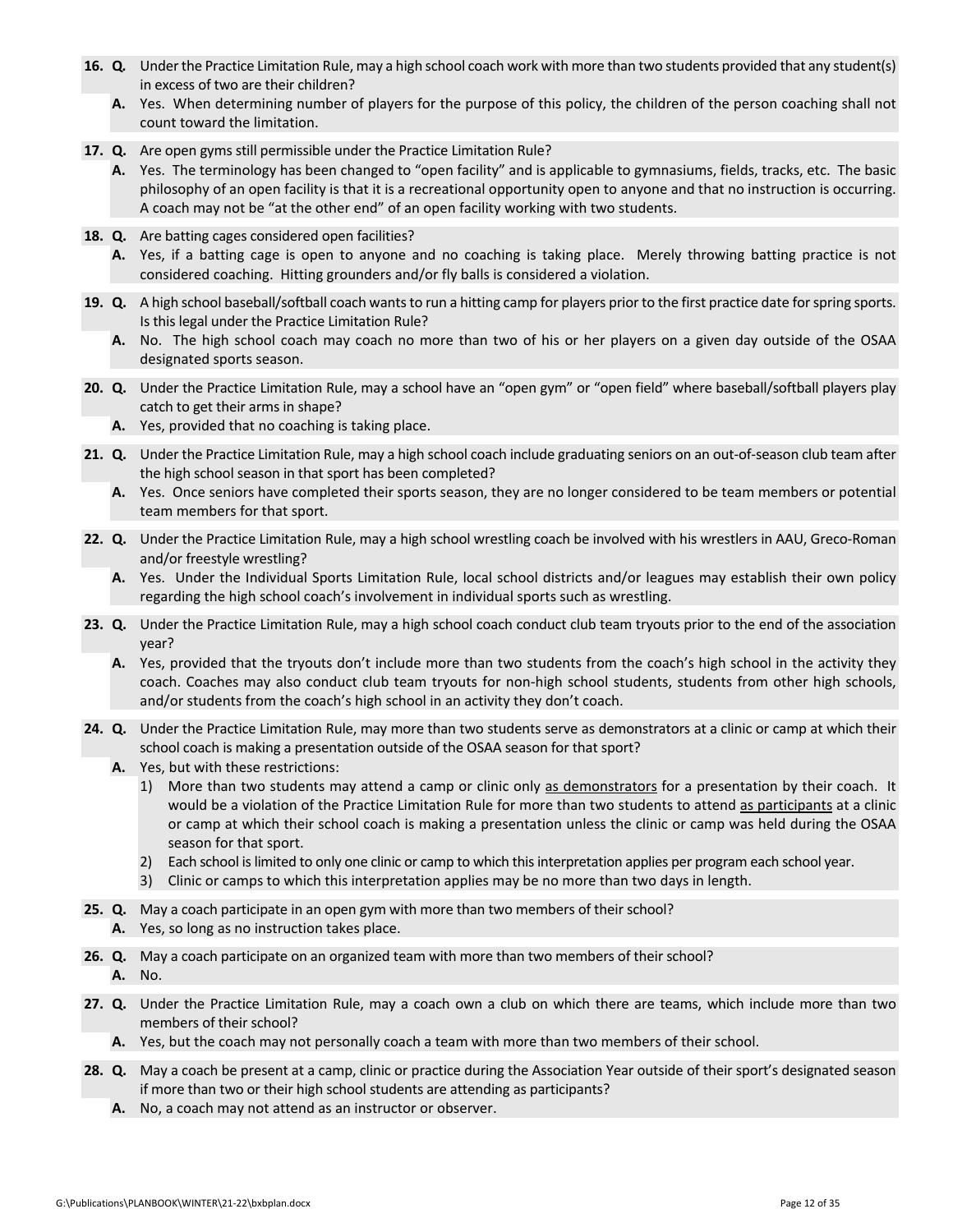- **29.** Q. May a high school coach be present as a spectator at an out-of-season club team contest if their high school student(s) are participating on the team?
	- **A.** Yes, this is allowed.
- **30. Q.** Under the Practice Limitation Rule may a high school coach work with their children and two additional students? **A.** Yes, a coach's children are not counted under the Practice Limitation Rule.
- **31. Q.** Would it be a violation of the Practice Limitation Rule for a coach to teach more than two members of the high school program in a sport-specific class outside of the season for that sport during the Association Year?
	- **A.** No, so long as the sport‐specific class meets the following conditions:
		- 1) The coach must be the teacher of record for the sport‐specific class, and
		- 2) The sport-specific class must be part of the regular school curriculum for which credit is granted, and
		- 3) Enrollment in the sport‐specific class must not be limited to team members.
- **32.** Q. Would it be a violation of the Practice Limitation Rule if a school was to offer a sport specific class for which the coach is not the teacher of record, and the coach was allowed to attend the class as a guest and teach sport specific skills to more than two members of the high school program outside of the season for that sport during the Association Year?
	- **A.** Yes.
- **33. Q.** At what point does the OSAA consider a person to be a school's coach?
	- **A.** Once a person and a school have verbally agreed that the person will perform coaching duties for the school, they are considered to be that school's coach by the OSAA. At that time, all OSAA policies are in effect for that coach until such time that the coach resigns or is notified by the school that they are no longer a coach for that school.
- **34.** Q. May a returning coach work with students outside their designated sports season since the coach working under a one-year contract and has not signed a contract for the coming year?
	- **A.** No. Once a person becomes a school's coach, the OSAA considers that person to be a coach for the school until such time that the coach resigns or is notified by the school that they are no longer a coach for that school. Coaches who resign and are then brought back in a coaching capacity by the same school in an attempt to circumvent OSAA policy are subject to penalties as outlined in Rule 5, "Violations of [Regulations](http://www.osaa.org/governance/handbooks/osaa#_Toc456100268) - Penalties."
- **35. Q.** A school is conducting interviews for a vacant coaching position. Is the interviewee allowed to conduct a practice with more than two students from a school in part of the interview process?
	- **A.** Yes, but the trial practice session shall be no longer than 30 minutes in length.
- **36. Q.** On what date may baseball and softball coaches begin pitching instruction and throwing workouts with pitchers and catchers only (maximum of eight total per day)?
	- **A.** *February 14, 2022,* which is two weeks prior to the start of spring practices on *February 28, 2022.*
- **37. Q.** During thistwo‐week early window for baseball and softball coaches, how many students are coaches allowed to work with each day?
	- **A.** If non‐pitchers and non‐catchers, a maximum of two a day. If pitchers and/or catchers only, a maximum of eight a day. This maximum applies to a school's entire coaching staff in that activity.
- **38.** Q. During this two-week early window for baseball and softball coaches, are coaches allowed to work with eight pitchers and catchers and two additional students on the same day?
	- **A.** No. During this timeframe, coaches are allowed to work with a maximum of eight on a single day but all eight must be pitchers and/or catchers, or the coaches may work with two non-pitchers and non-catchers on a single day, but not both.
- **39. Q.** During this two‐week early window for baseball and softball coaches, are coaches allowed to work with six pitchers and catchers and two additional students, for a total of eight?
	- **A.** No. During this timeframe, coaches are allowed to work with a maximum of eight on a single day but all eight must be pitchers and/or catchers. During this timeframe, coaches would be allowed to follow the standard "Rule of Two" and work with two players only on a single day. These players are not required to be pitchers and/or catchers.
- **40. Q***.* During this two‐week early window for baseball and softball coaches, if coaches are working with pitchers and/or catchers, is live hitting allowed?
	- **A.** No, live hitting is not allowed but a coach is allowed to stand in the batter's box.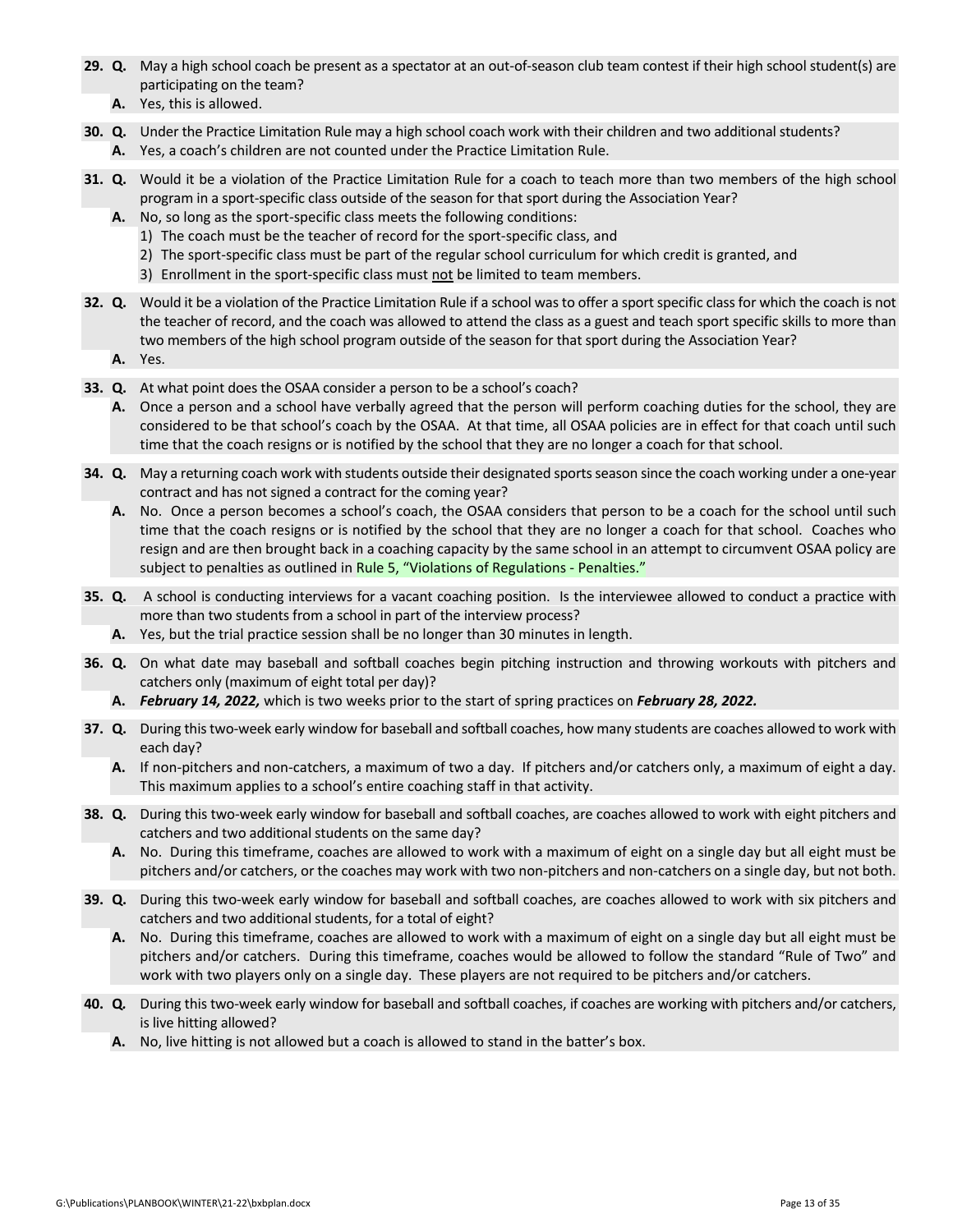#### **Effective First Practice Date through End of HS Season**.

**1. [PRACTICE](http://www.osaa.org/governance/handbooks/osaa#_Toc456100422) MODEL** *(OSAA Handbook, Executive Board Policies) (Revised July 2021)*

Schools and students are required to adhere to the following practice model.

- C. *All other sports* (Cheerleading, Swimming, Wrestling, Basketball, Dance/Drill, Golf, Tennis, Track & Field, Baseball, Softball)
	- 1) All practices shall allow for water breaks and general acclimatization to hot and/or humid weather. Ample amounts of water should always be available and a student's access to water should not be restricted. In addition, all practices shall follow the fundamentals set forth in the NFHS's Heat Acclimatization and Heat Illness Prevention Position Statement. While the risk of heat illness is greatly dependent upon weather conditions, the fundamentals in the NFHS's Heat Acclimatization and Heat Illness Prevention Position Statement promote safety and diminish injury risk in any setting.
	- 2) Students may participate in multiple practice sessions per day, but not on consecutive days.
		- a) Single Practice Session. No single practice session shall be longer than three hours, including warm-up and cool down. On days with a single practice session, students are limited to a maximum of one hour of weight training either before or after practice but not both.
	- 3) A student may not practice or participate in a contest for more than six consecutive days without a rest day. A rest day must be complete rest – no organized team physical activity is allowed. Travel is allowed on a rest day.
	- 4) A student shall become eligible to participate in a jamboree or interscholastic contest/meet after completing a minimum *of five days of actual practice, unless the student participated in the immediately preceding season.*
- **1. Q.** Can the one‐hour weight training session allowed on single practice days be conducted both prior to practice and after practice if players only participate in one of the weight training sessions?
	- **A.** Yes, multiple one‐hour weight training sessions may be held but individual players are limited to participation in a single session.
- **2. Q.** Is the one‐hour weight training session allowed on single practice days required to be "immediately" prior to and after the practice?
	- **A.** No, the training session does not have to immediately precede or follow the scheduled practice.
- **3. Q**. Is the one‐hour weight training session allowed on single practice days also allowed on multiple practice days? **A.** No, weight training conducted on multiple practice days counts toward the daily five‐hour practice limit.
- **4. Q.** On single practice days may coaches conduct classroom‐training sessions that would involve no physical activity?
	- **A.** Yes, classroom instruction that requires no physical activity is allowed and does not count towards the daily five‐hour practice limit.
- **5. Q.** Is classroom instruction with no physical activity allowed during the required three‐hour recovery period between multiple practices?
	- **A.** Yes, classroom instruction that requires no physical activity is allowed during the recovery period.
- **6. Q.** A team plans to conduct multiple practices on a single day but wants to reduce the length of each practice to 90 minutes. Can the team reduce the required recovery time of three hours between practice sessions because they have used lessthan the maximum practice time allowed?
	- **A.** No, the three‐hour recovery period between practices is required regardless of practice length.
- **7. Q.** Are multiple practices on a single day required for all Fall teams?
	- **A.** No, teams are not required to have multiple practices on a single day. If multiple practices are conducted, the second practice of the first two multiple practices days is a teaching session only.
- **8. Q.** What is the definition of a "teaching session"?
	- **A.** During a teaching session, the intensity, duration, and pace of all practice components shall be modified from a normal practice session. The focus of a teaching session should be directed at developing skills fundamental to the sport at a significantly reduced pace. In Football, light contact with bags is allowed but Live Action situations are prohibited. Practice components in all activities intended to develop skills while conditioning the athlete at the same time are not allowed. Coaches are encouraged to use this "teaching session" to address offensive and defensive strategies, skill development drills and other types of team building activities that do not involve conditioning.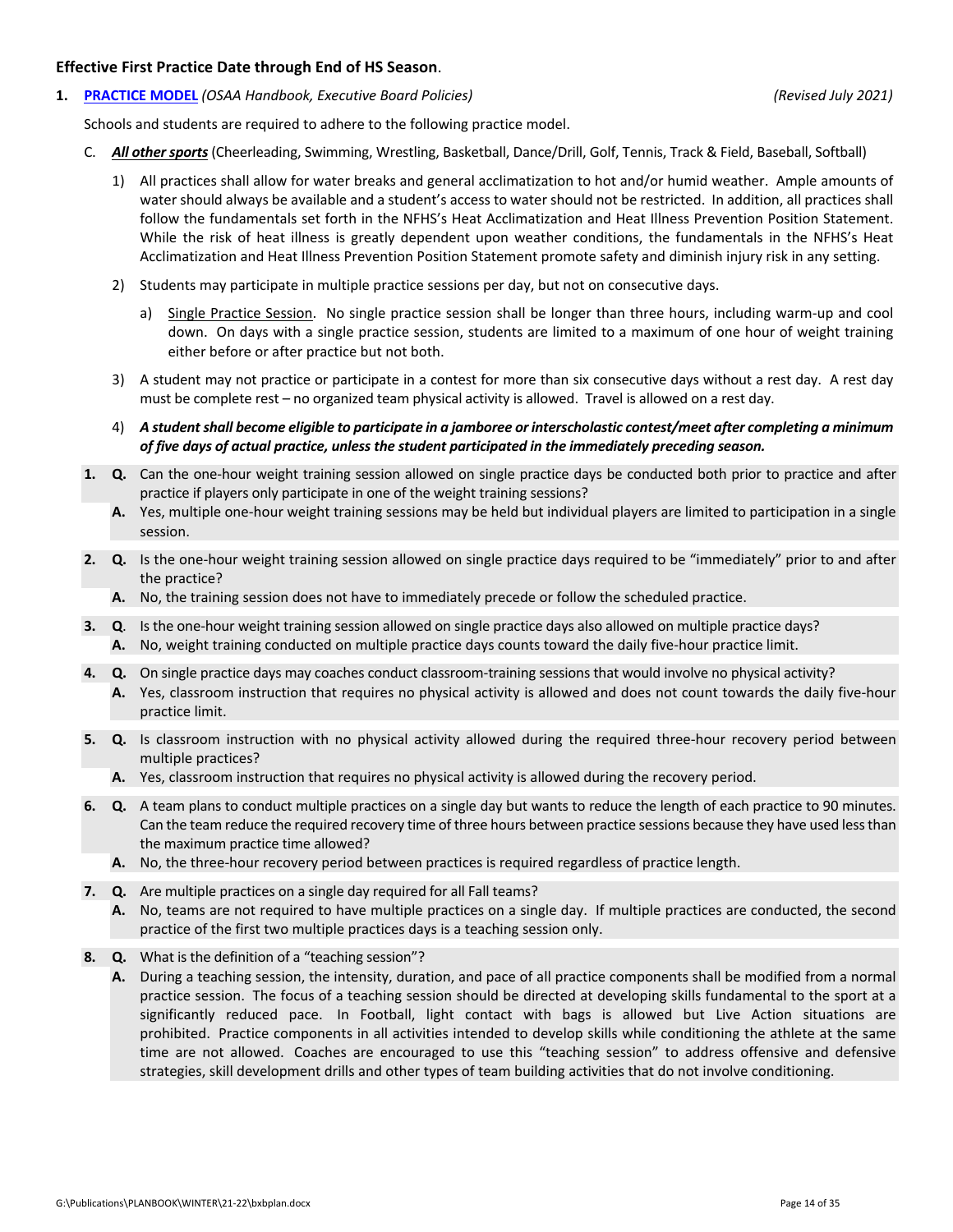- **9. Q.** How do you calculate practice time for multiple sport athletes participating in more than one Fall sport?
	- A. Practice hours are cumulative. On a single practice day, the three-hour practice limit may be split between the two sports but the total practice time, including any breaks, must fit within the three‐hour limit. On a multiple practice day, the daily five‐hour practice limit may be split between the two sports, but all required recovery periods must be implemented. Any participation for a fraction of a half hour counts as a half hour towards the daily practice limit.
- 10. Q. If Fall multiple sport athletes practice one hour with the Football team and two hours with the Soccerteam are they required to have a recovery period between the two practices?
	- **A.** No, this is considered to be one three‐hour practice and no recovery period is required. If the combined practice time, including any breaks, exceeds three hours then a three‐hour recovery is required.
- **11. Q.** May a team practice for 2 hours, take a 30‐minute break, and resume for 1 hour?
	- **A.** No, this would constitute a violation. Teams may not exceed the maximum practice time of three hours, including all breaks within the schedule.
- **12. Q.** In football, are 7‐on‐7 drills permissible during teaching sessions? **A.** Yes, provided that they comply with the foregoing "teaching session" requirements.

#### **2. [PARTICIPATION](http://www.osaa.org/governance/handbooks/osaa#_Toc456100497) LIMITATIONS** *(OSAA Handbook, Participation Limitations, Basketball) (Revised December 2020)*

- A. **Team**. A school team shall not play more than 24 games at each level of competition exclusive of varsity district playoffs and state championships.
- B. **Individual**. A student shall not participate in more than five quarters per day and in not more than 24 games per season, exclusive of varsity district playoffs and state championships. Overtime periods shall be considered an extension of the previous quarter, and participation for any length of time in a quarter shall constitute a quarter. For the purposes of this rule, participation during the same day in five quarters shall be considered participation in one game. A student may participate in only one jamboree.
- C. **Jamboree**. A school may participate in only one jamboree at each level of competition. A jamboree shall include at least three teams and shall not be counted as a contest. Jamborees may be held only on the first playing date and for 30 days thereafter. A jamboree shall be limited to not more than a total of 24 minutes (three or more teams) and to not more than one contest against any school. Students participating in jamborees shall adhere to the individual participation limitations set forth in this Handbook. Participation against a single opponent in a jamboree shall count as one quarter toward the daily limit. A student may participate in only one jamboree.

#### D. **Five‐Quarter Rule**.

- 1) If a student participates in a total of five quarters on one day in three different games (one‐quarter freshman, two quarters junior varsity, two quarters varsity), the student is charged with participation in one game. However, if the same student participated in five quarters on three separate days (one quarter freshman on Monday, two quarters junior varsity on Tuesday, two quarters varsity on Wednesday), that student is charged with three games. If a student appears in more than five quarters on one day, the game in which the student exceeds the limit is forfeited. Participation in two games at the same level in one day counts as two games.
- 2) **EXCEPTION**. Individuals may participate in two games in one day at the same level.
- E. **Adding a Fifth Quarter**. A fifth quarter may be played at the freshman level, or at the junior varsity level if there is no freshman team, providing both schools agree, and the officials agree. The extra quarter isintended to provide an opportunity for those students whose play was limited in the regular contest. In no case, shall a student exceed the five-quarter limit.
- **1. Q.** Is there a basketball contest limitation for any given seven-day period during the season?
	- **A.** No, schools may individually determine the appropriate number of contests to be played during any seven‐day period.

#### **3. OFFICIALS – CERTIFIED [REQUIREMENT](http://www.osaa.org/governance/handbooks/osaa#_Toc456100409)** *(OSAA Handbook, Executive Board Policies) (Revised Summer 2020)*

A. **General requirement**.Member schools shall secure certified officials from officials' associations that have been recognized and certified by the OSAA for all interscholastic activities requiring those officials. **EXCEPTION**: Any request for an exception to this policy must receive the approval of the Executive Director. Exceptions shall be considered only when adherence to this policy presents a financial hardship to the school or when the local officials' association is unable to service the member school. Any out-of-state official used under this exception in a contest in Oregon shall represent an association whose commissioner was an attendee at the OSAA Rules Interpreters' Clinic for that year.

OSAA certified officials are required for all sanctioned activities at the varsity and junior varsity levels including jamborees. **EXCEPTION**: OSAA certified officials are required in baseball and softball at the varsity level only. OSAA certified officials are required in football at all sub‐varsity levels.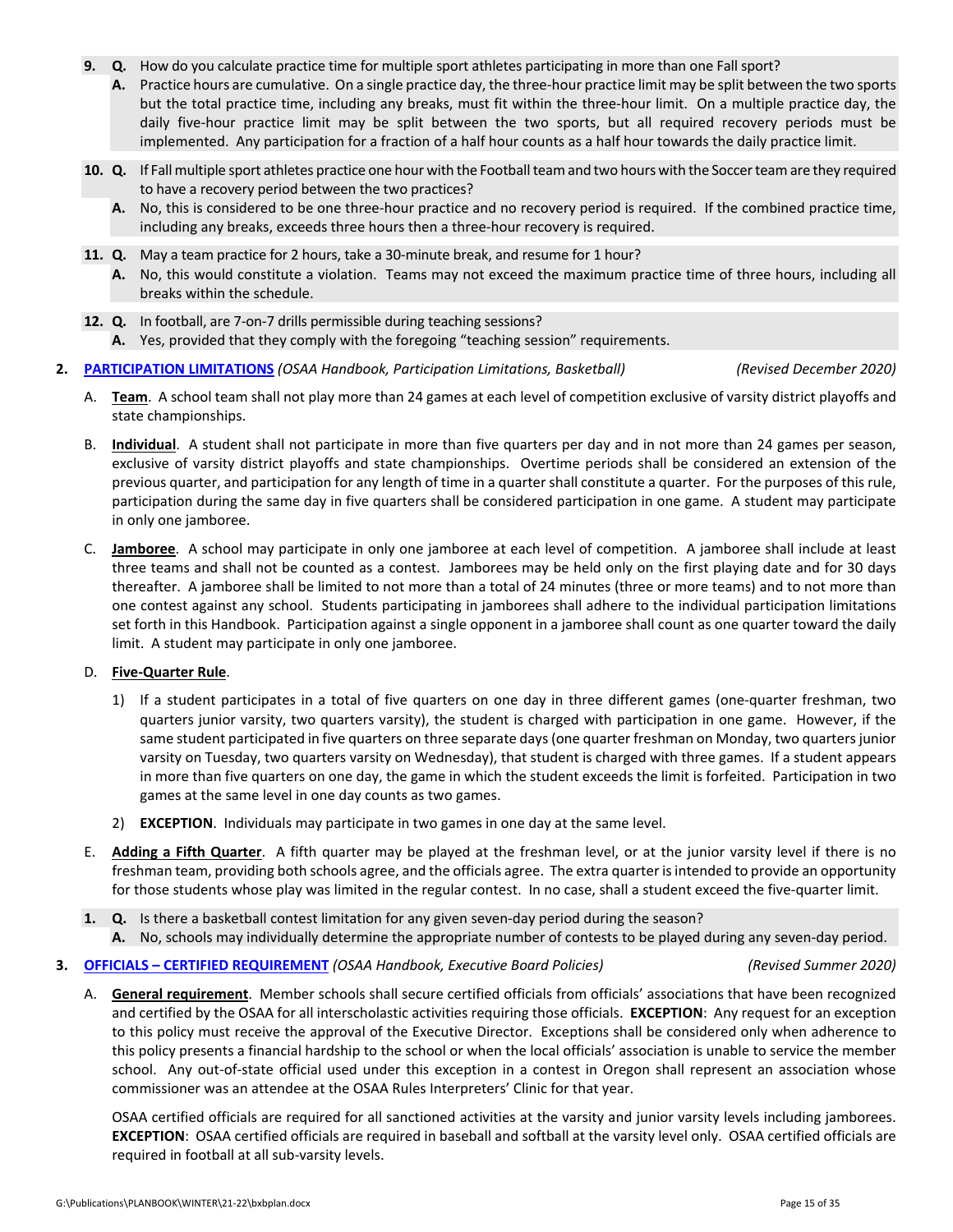Schools, leagues and tournaments are limited to using a maximum of the quantity of officials assigned to State Championship contests unless written permission to exceed that quantity is received from the OSAA Executive Director prior to the event(s).

Schools have the responsibility to request permission from their local associations to use non-certified officials at sub-varsity contests where certified officials are not required.

- B. **Quantity requirements**. See Officials Fee [Schedule](http://www.osaa.org/governance/handbooks/osaa#_Toc456100511) for additional information.
	- 1) **Basketball**. Two officials are required at the varsity and junior varsity levels. One referee may be used in an emergency situation only. JV2 and Freshman: Two officials should be assigned, but one official may be assigned at the rate of 1.33 the "per official fee."
- **4. [INTERRUPTED](http://www.osaa.org/governance/handbooks/osaa#_Toc456100396) CONTESTS** *(OSAA Handbook, Executive Board Policies) (Revised Fall 2015)*

Following is the policy concerning interrupted athletic contests. **NOTE**: For state championship final games, the OSAA staff shall take jurisdiction and make any decisions rather than the schools involved.

- B. **Basketball**. Contest shall be continued from point of interruption unless the teams mutually agree otherwise or there are athletic district rules that apply.
- **5. [ENDOWMENT](http://www.osaa.org/governance/handbooks/osaa#_Toc456100362) GAMES** *(OSAA Handbook, Executive Board Policies)* **[\(Endowment](http://www.osaa.org/governance/forms) Game Application)**  *(Revised May 2020)*

The OSAA and its member schools believe in the fundamental values associated with participation in high school activities and want to work together to ensure the future of high school activities in the state of Oregon. The establishment of the OSAA Foundation will help us realize our goal. Endowment Games are a way for member schools and local communities to be active participants in growing the OSAA Foundation. Endowment Games regulations are as follows:

- A. Endowment Games applications should be submitted to the OSAA office by the host school a minimum of 15 days prior to the scheduled contest. Failure to do so may result in participation limitations violations. Applications may be reviewed prior to approval to ensure that the host school is able to effectively secure the facility and charge admission.
- B. Endowment Games shall not count toward a school's or an individual student's season participation limitations for each activity. Daily and weekly individual participation limitations still apply. Schools should ensure that participants meet all OSAA eligibility requirements prior to competing in an Endowment Game.
- C. Endowment Games tickets will be \$6 for adults and \$4 for students. No passes shall be accepted except for the OSAA Media Pass.
- D. Upon completion of an Endowment Game, the host school is responsible forsubmitting the necessary financial report form and 100% of the gate receipts to the OSAA Foundation. The OSAA Foundation will return *30%* of the gross gate receipts to the host school within five business days after receiving the check for gross gate receipts. Operating expenses for Endowment Games are to be drawn from the 30% of the gross gate receipts returned to the host school. Financial agreements, if any, between the two participating schools are at the discretion of the schools.
- E. Endowment Games are allowed at the varsity level only in the following activities:
	- 4) **Basketball**. One additional game between the first contest date and the cutoff date.
- **1. Q.** Are Endowment Games required?
	- **A.** No, Endowment Games are optional for all member schools.
- **2. Q.** What happens when one basketball team is counting the contest as an Endowment Game, but the other team has only scheduled 24 games?
	- **A.** If either team in a contest is counting the game as an Endowment Game, it is considered to be an Endowment Game.
- **3. Q.** May a school play an Endowment Game doubleheader with its boys' and girls' basketball teams against another school? **A.** Yes.
- **4. Q.** May teams play in multiple Endowment Games?
	- **A.** Yes, as long as the team does not exceed that sports Participation Limitation by more than one game/contest. See [Participation](http://www.osaa.org/governance/handbooks/osaa#_Toc456100497) Limitations for additional information.

## **STATE CHAMPIONSHIPS INFORMATION**

#### **1. STATE CHAMPIONSHIPS POSTING TIMELINES**

A. **Athletic Directors, Coaches and Spectators**: Detailed information regarding the Basketball State Championships will be posted on the OSAA website *(<http://www.osaa.org/activities/bbx>)* on Wednesday, January 26. It is essential that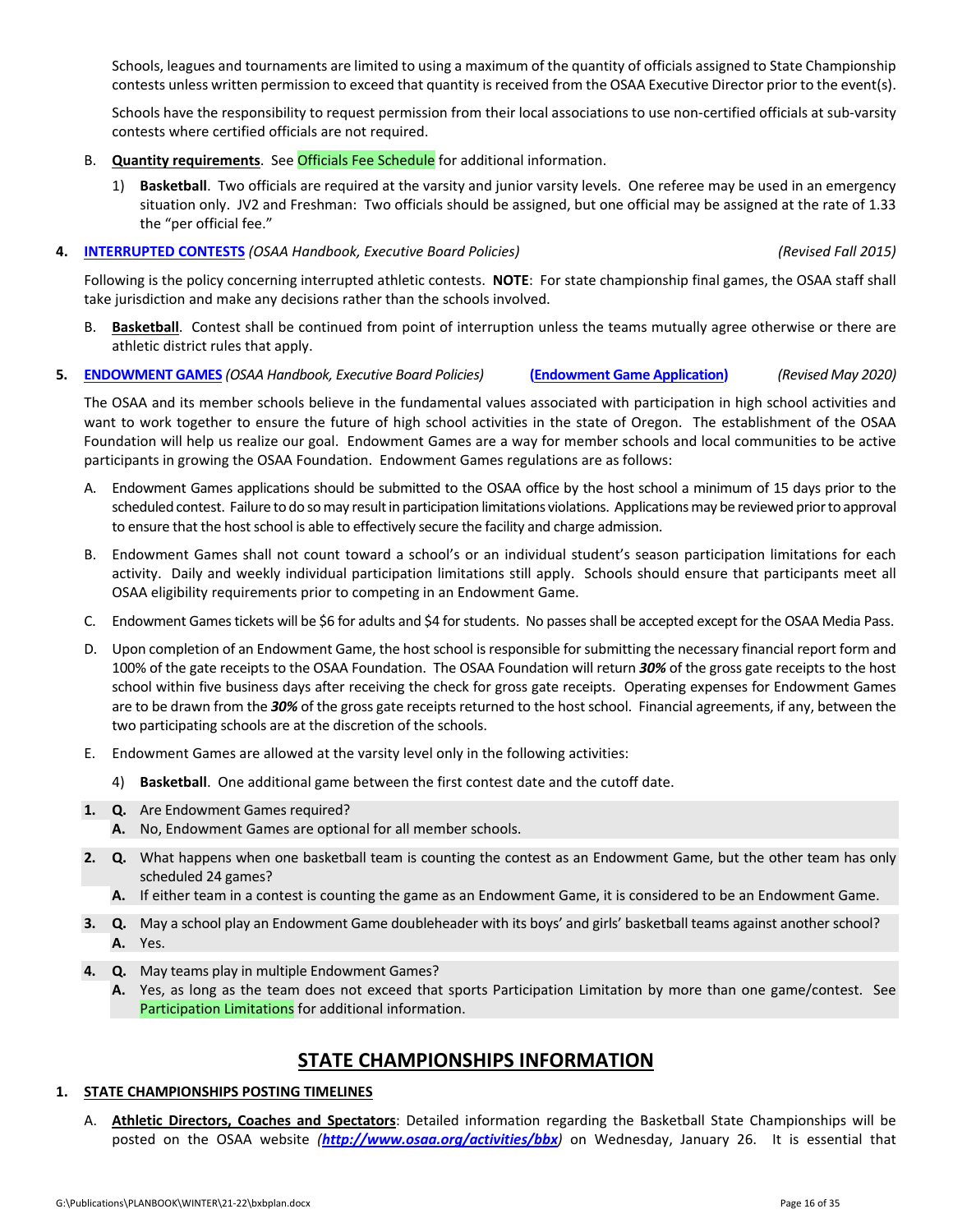participating teams and individuals access this information prior to the state championships. Included will be information regarding ticket prices, parking, maps, how to submit souvenir program information, souvenir merchandise, etc.

B. **Event ManagementInformation (EMI)**: Beginning Wednesday, January 26,schoolsthat hoststate championship games must download Event Management Information from the OSAA website *(<http://www.osaa.org/activities/bbx>)*. Event Management & Ticket Report form – School administrators can access the online form from their "My Account" page on the OSAA website. Included will be information regarding expenses, event management and ticket report, admission policies, ticket booth signs, PA script, etc.

#### **2. STATE CHAMPIONSHIPS LOCATIONS, DATES AND TIMES**

A. **First and Second Round Sites and Times**: Refer to brackets for locations and home team designation. Game times are by mutual agreement of both schools participating. If schools cannot mutually agree, the OSAA will make the final decision.

#### B. **First and Second Round Dates:**

- 1) Round 1 games for 6A and 1A that are scheduled during the week (Tuesday, Wednesday) are to take place on the date scheduled on the OSAA calendar. EXCEPTION: If a school is hosting both a boy's and a girl's game and all three schools agree, a doubleheader may be played on either play date, Tuesday or Wednesday.
- 2) Round 2 games (6A, 1A) and 5A, 4A, 3A, 2A Round 1 games that are scheduled on the weekend (Friday, Saturday) may take place on either date provided both schools agree. If both schools do not mutually agree to change the date, the contest shall take place on the date scheduled on the OSAA calendar.

#### C. **Finals**:

- 1) **6A –** University of Portland, 5000 N Willamette Blvd, Portland, OR 97203
- 2) **5A** Oregon State University, Gill Coliseum, 107 Gill Coliseum, Corvallis, OR 97331
- 3) **4A** Forest Grove HS, 1401 Nichols Lane, Forest Grove, OR 97116
- 4) **3A** North Bend HS, 2323 Pacific St, North Bend, OR 97459 / Marshfield HS, 10th & Ingersoll, Coos Bay, OR 97420
- 5) **2A** Pendleton HS, 1800 Carden Ave, Pendleton, OR 97801 / Pendleton Convention Center, 1601 Westgate, Pendleton, OR 97801
- 6) **1A** Baker HS, 2500 E Street, Baker City, OR 97814

#### **3. PLAYOFF QUALIFICATIONS**

- A. **6A** 32‐team OSAA bracket
	- 1) **Automatic Qualifiers**: Twenty‐one teams automatically qualify for the OSAA's 32‐team bracket based on regular season and/or district tournament play *on or before Friday, February 25 (Boys); on or before Saturday, February 26 (Girls)*. Each league determines how they will select their allotted playoff spots. PIL – 3; Metro – 3; Pacific – 3: Mt. Hood – 3; Three Rivers  $-3$ ; Mountain Valley  $-3$ ; Southwest  $-3$
	- 2) **Rankings Freeze Date**: The rankings will freeze at 10pm on *Friday, February 25 (Boys)* and *Saturday, February 26 (Girls)*.
	- 3) **At‐Large Qualifiers**: Eleven additional teams qualify for the OSAA's 32‐team bracket based on the OSAA rankings. Once the rankings are frozen, the 11 highest ranked teams not already an automatic league qualifier will qualify as At‐Large teams.
	- 4) **Rankings**: Once the 32 qualifying teams are determined, they will be placed on the OSAA bracket according to OSAA Executive Board Policy "*State [Championships](http://www.osaa.org/governance/handbooks/osaa#_Toc456100456) – Rankings*."
- B. **5A** 16‐team OSAA bracket
	- 1) **Automatic Qualifiers**: Fifteen teams automatically qualify for the OSAA's 16‐team bracket based on regular season and/or district tournament play *on or before [Tuesday,](http://www.osaa.org/governance/handbooks/osaa#_Toc456100456) March 1 (Boys); on or before Wednesday, March 2 (Girls)*. Each league determines how they will select their allotted playoff spots. Northwest Oregon – 4; Midwestern – 4; Mid-Willamette ‐ 4; Intermountain – 3
	- 2) **Rankings Freeze Date**:The rankings will freeze at 10pm on *Tuesday, March 1 (Boys)* and *Wednesday, March 2 (Girls).*
	- 3) **At‐Large Qualifier**: One additional team will qualify for the OSAA's 16‐team bracket based on the OSAA rankings. Once the rankings are frozen the highest ranked team between the fifth place team from the Midwestern and the fifth place team from the Mid‐Willamette will qualify as the At‐Large team.
	- 4) **Rankings**: Once the 16 qualifying teams are determined, they will be placed on the OSAA bracket according to OSAA Executive Board Policy "*State [Championships](http://www.osaa.org/governance/handbooks/osaa#_Toc456100456) – Rankings*."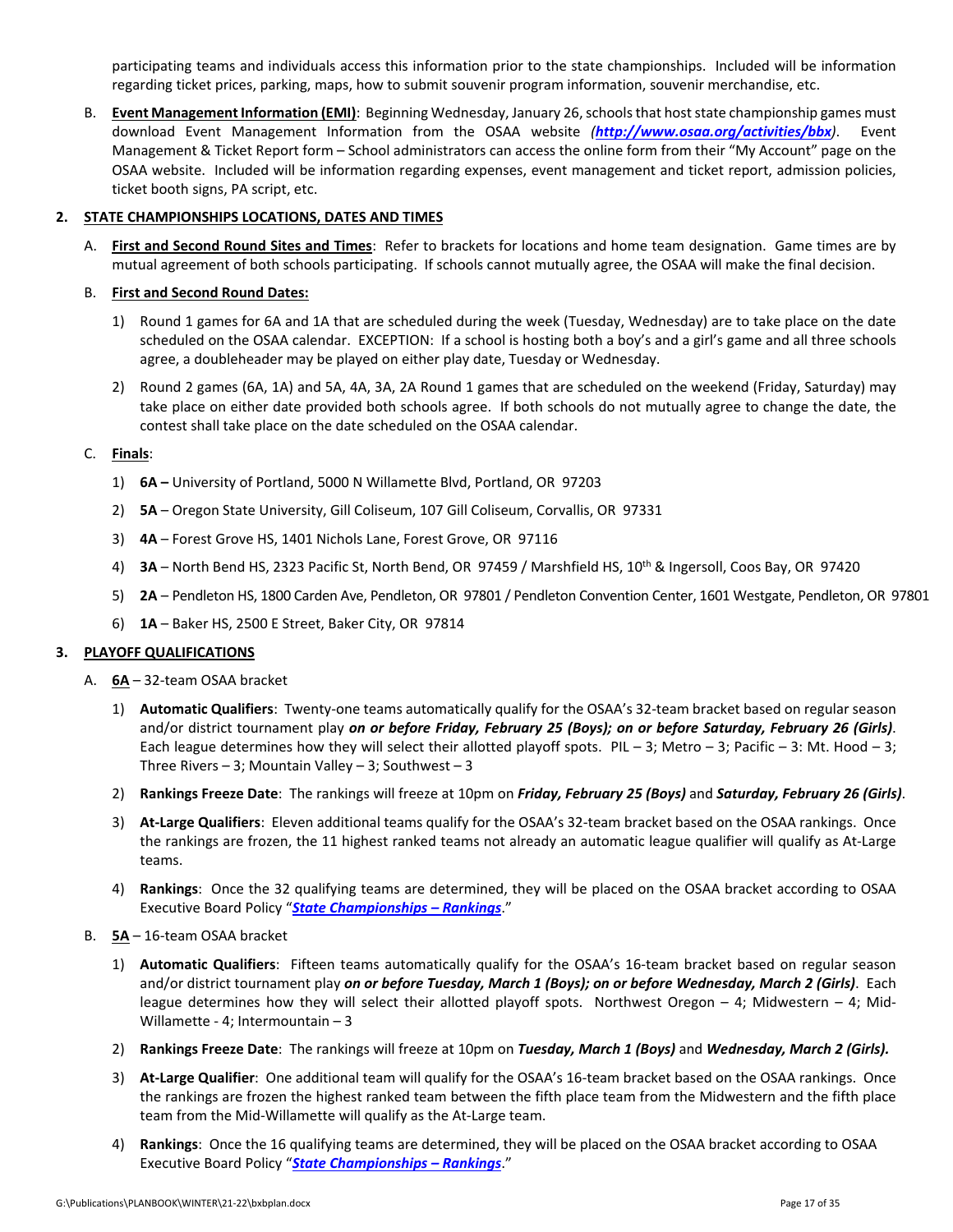- C. **4A** 16‐team OSAA bracket
	- 1) Automatic Qualifiers: Eight teams including the #1 team from the Cowapa, Tri-Valley, Oregon West, Sky-em, Skyline and Greater Oregon leagues, along with the next two highest ranked teams between the #2s from the aforementioned *leagues, will* automatically qualify for the *first round of the* OSAA's 16‐team bracket *(Group A)* based on regular season and/or district tournament play on or before *Tuesday, February 22 (Boys and Girls)*. Each league determines how they will select their allotted playoff spots.
	- 2) **Rankings Freeze Date**: The rankings will freeze at 10pm on *Tuesday, February 22 (Boys and Girls)*.
	- 3) **Play‐In Model**: *Sixteen* teams will qualify as Play‐In teams based *on the following criteria:*.
		- a) The four remaining #2 teams from the Cowapa, Tri-Valley, Oregon West, Sky-Em, Far West, Skyline and Greater Oregon, along with the #3 teams from the two leagues that have two representatives in Group A (guaranteeing all leagues host a play-in game) plus the two highest remaining ranked #3 teams will be the eight home teams in *the Play‐In round (Group B).*
		- b) Group B will be placed into matchups based on their ranking (B1, B2, B3, etc.) The two remaining #3 teams, along with the next six highest ranked non-automatic qualifiers, will travel in the Play-In round (Group C).
		- c) Group C will be placed into the matchups based on their ranking (C1, C2, C3, etc.). The matchups will take place on or before Friday, February 26, and will be as follows: C8 @ B1, C7 @ B2, C6 @ B3, C5 @ B4, C4 @ B5, C3 @ B6, C2 @ B7, C1 @ B8. OSAA's same league matchup policy will be utilized in determining opponents for play-in *contests. Winners advance to the OSAA 16‐team bracket.*
- **1. Q.** *If the Cowapa League #2 qualifies into Group A, who fills their spot in Group B?*  A. The Cowapa #3 would then be moved to Group B to ensue that each league hosts a pay-in game.
	- 4) **Rankings**: Once the 16 qualifying teams are determined, they will be placed on the OSAA bracket according to OSAA Executive Board Policy *"State [Championships](http://www.osaa.org/governance/handbooks/osaa#_Toc456100456) – Rankings."*
- D. **3A** 16‐team OSAA bracket
	- 1) Automatic Qualifiers: Twelve teams automatically qualify for the OSAA's 16-team bracket based on regular season and/or district tournament play on or before *Saturday, February 19 (Boys and Girls)*. Each league determines how they will select their allotted playoff spots. Lewis & Clark – 2; PacWest – 2; Coastal Range – 2; Mountain Valley – 2; Far West – 2; Eastern Oregon – 2.
	- 2) **Rankings Freeze Date**: The rankings will freeze at 10pm on *Saturday, February 19 (Boys and Girls).*
	- 3) **At‐Large Qualifier**: Four additional teams will qualify for the OSAA's 16‐team bracket based on the OSAA rankings. Once the rankings are frozen, the four highest ranked teams not already an automatic league qualifier will qualify as the At‐ Large teams.
	- 4) **Rankings**: Once the 16 qualifying teams are determined, they will be placed on the OSAA bracket according to OSAA Executive Board Policy "*State [Championships](http://www.osaa.org/governance/handbooks/osaa#_Toc456100456) – Rankings*."
- E. **2A** 16‐team OSAA bracket
	- 1) **Automatic Qualifiers**: Twelve teams automatically qualify for the OSAA's 16‐team bracket based on regular season and/or district tournament play on or before *Saturday, February 19 (Boys and Girls)*. Each league determines how they will select their allotted playoff spots. Northwest – 2; Tri-River – 2; Central Valley – 2; Sunset – 2; Southern Cascade – 2; Blue Mountain – 2.
	- 2) **Rankings Freeze Date**: The rankings will freeze at 10pm on *Saturday, February 19 (Boys and Girls)*.
	- 3) **At‐Large Qualifier**: Four additional teams will qualify for the OSAA's 16‐team bracket based on the OSAA rankings. Once the rankings are frozen, the four highest ranked teams not already an automatic league qualifier will qualify as the At‐ Large teams.
	- 4) **Rankings** Once the 16 qualifying teams are determined, they will be placed on the OSAA bracket according to OSAA Executive Board Policy "*State [Championships](http://www.osaa.org/governance/handbooks/osaa#_Toc456100456) – Rankings*."
- F. **1A** 24‐team OSAA bracket
	- 1) **Automatic Qualifiers**: Twenty‐four teams automatically qualify for the OSAA's 24‐team bracket based on regular season and/or district tournament play on or before *Saturday, February 19 (Boys and Girls)*. Each league determines how they will select their allotted playoff spots. Valley 10 – 3; Casco – 3; Mountain West – 3; Skyline – 3; Mountain Valley – 3; Big Sky  $-3$ ; Old Oregon  $-3$ ; High Desert  $-3$ .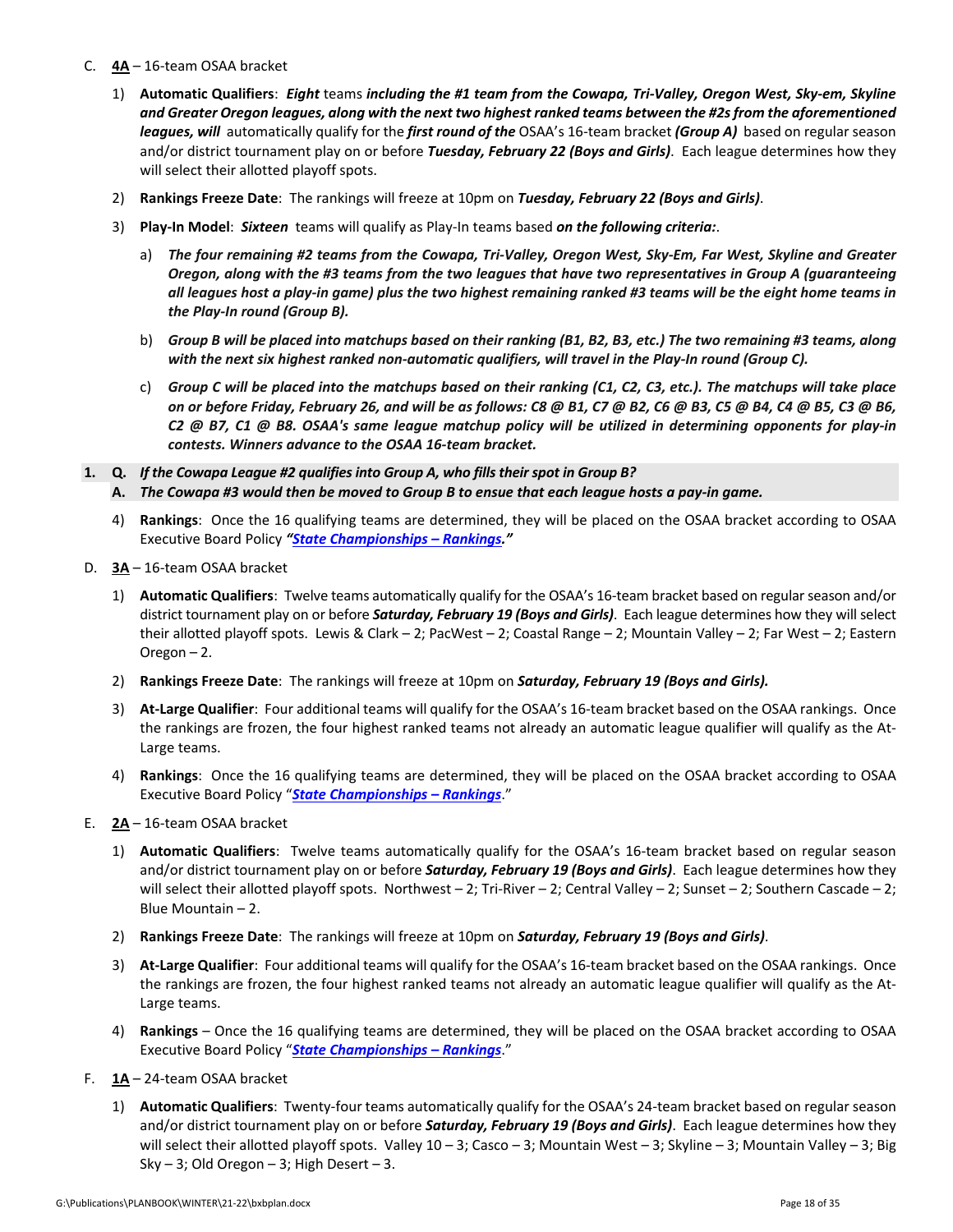- 2) **Rankings Freeze Date**: The rankings will freeze at 10pm on *Saturday, February 19 (Boys and Girls).*
- 3) **Bracket Pairings Round of 24**: #3 teams from each league will travel to an adjacent league's #2 team based on a regional pairing rotation. Winners of these games will advance to the round of 16.

| Valley 10 #3 @ Big Sky #2           | Mountain Valley #3 @ Skyline #2 |
|-------------------------------------|---------------------------------|
| Big Sky #3 @ Old Oregon #2          | Skyline #3 @ Mountain West #2   |
| Old Oregon #3 @ High Desert #2      | Mountain West #3 @ Casco #2     |
| High Desert #3 @ Mountain Valley #2 | Casco #3 @ Valley 10 #2         |

- 4) **Rankings** Once the final 16 teams are determined, they will be placed on the OSAA bracket according to OSAA Executive Board Policy "*State [Championships](http://www.osaa.org/governance/handbooks/osaa#_Toc456100456) – Rankings*."
- **2. STATE [CHAMPIONSHIPS](http://www.osaa.org/governance/handbooks/osaa#_Toc456100447) ‐ HOME TEAM DESIGNATION** *(OSAA Handbook, Executive Board Policies) (Revised Fall 2018)*

During all rounds of each OSAA State Championship bracket, the team with the better Adjusted Playoff Ranking (APR) shall be the designated home team.

- **4. STATE [CHAMPIONSHIPS](http://www.osaa.org/governance/handbooks/osaa#_Toc456100459) – TEAM SIZE** *(OSAA Handbook, Executive Board Policies) (Revised Fall 2013)*
	- A. The following limitations shall apply to replacement players and maximum team sizes for team sport State Championship events, first round through championship final. **NOTE**: Only players in uniform are allowed to participate in pre-game warm-ups.
	- B. **Penalties for excessive team size**: Suiting up, warming up, or playing too many players shall be considered a gross act of unsportsmanlike conduct and may be punishable by fines, forfeiture and*/*or other penalties as determined by the OSAA Executive Board.
		- 1) **Basketball**. Team: Replacement of players applies to each game. A player replaced on the roster may be reinstated to the roster in subsequent games. Maximum in uniform:  $6A - 14$ ; All other classifications  $-12$ .

#### **5. STATE [CHAMPIONSHIPS](http://www.osaa.org/governance/handbooks/osaa#_Toc456100435) – ADOPTED BALL** (*OSAA Handbook, Executive Board Policies) (Fall 2010)*

The OSAA shall require that the officially adopted ball for that sport be used in all state championship contests, first round through final sites.

#### A. **State Championship Contests at Home Sites**.

- 2) **Team sports (other than football)**.
	- a) Procedure. Officials shall confirm that the game balls provided by the home team are the officially adopted balls *Wilson Evolution)*. If the home team does not have the officially adopted ball, officials shall inquire if the visiting team hasthe officially adopted ball and use them if they are available. If neither team has the officially adopted ball, the contest shall be played, and officials shall report the violation by the host school to the OSAA.
	- b) Penalty. If no officially adopted balls are available for use at an OSAA state championship contest, the host school shall be subject to fines, forfeiture and/or other penalties as determined by the OSAA Executive Board.
- B. **State Championship Contests Administered by OSAA Staff**. Officially adopted balls *(Wilson Evolution)* shall be provided by OSAA staff administering the contests.

#### **6. STATE [CHAMPIONSHIPS](http://www.osaa.org/governance/handbooks/osaa#_Toc456100458) – SUPPORT GROUP POLICIES** *(OSAA Handbook, Executive Board Policies) (Revised Fall 2017)*

Following are the support group policies as adopted by the Executive Board regarding state championships:

- A. **Admission**. Members of support groups shall be given complimentary admission from game management for contests during which their school is participating. Members shall enter the facility in uniform as a group and must be accompanied by their coach/director for verification.
	- 1) Cheerleading. The number of cheerleaders permitted is limited to members of the varsity cheer team for that sport season. Venue space, as determined by game management, may limit the number of cheerleaders able to cheer on the sideline. Squad size for routines performed prior to the contest, during timeouts and for halftime entertainment may exceed the venue sideline limit so long as the additional members return to the stands when the contest resumes.
- B. **Pep Band Expectations**. The purpose of performances by pep bands at athletic events is to entertain, promote school spirit and support cheerleaders in providing positive crowd participation activities. All members of the pep band are expected to exhibit the highest standards of good sportsmanship.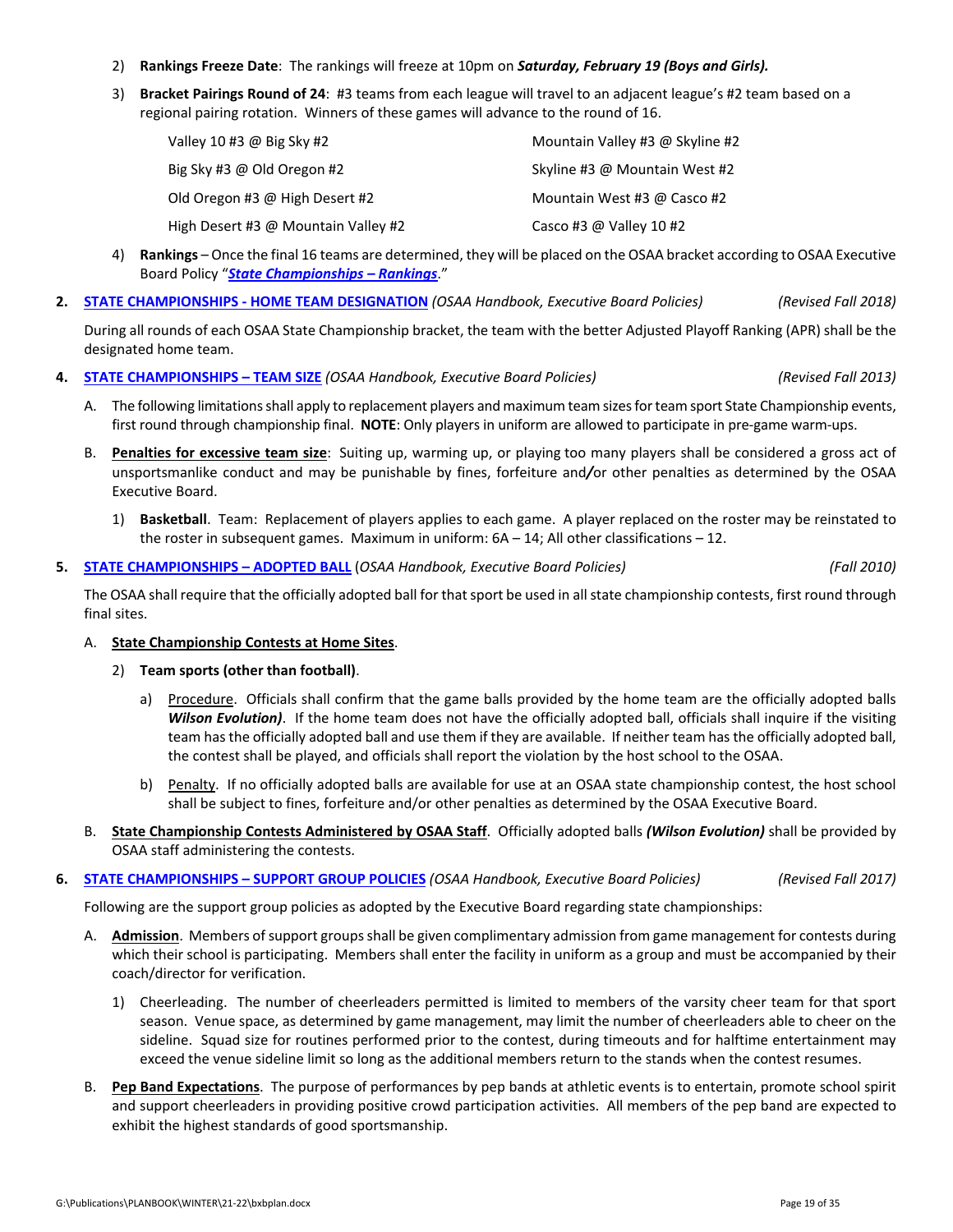- 1) Musical selections including rhythmic percussion cadences in support of cheerleaders may be performed only during the following times:
	- a) Prior to the game.
	- b) During time outs.
	- c) Between quarters or at halftime.
	- d) Following the game.
	- e) Exceptions:
		- (1) Rhythmic percussion cadences in support of cheerleaders may be performed during play at outdoor venues only.
		- (2) No musical selections may be performed during injury time outs.
- 2) Amplified instruments are permitted at basketball contests unless the State Championship Director determines that space availability or distance to an electrical outlet precludes its use. The State Championship Director has the authority to control the volume of any amplified instrument.
- 3) If two pep bands are playing at an athletic contest, the groups shall alternate performances and split the halftime. In football, the performance time after a touchdown or point after goes to the band representing the school that has scored regardless of which band performed last. The directors of the two groups shall meet prior to the contest to confirm how the time will be shared.
- C. **Halftime Entertainment**. The following halftime procedures shall be utilized:
	- 1) Basketball.
		- a) Schools participating in the Basketball State Championships will be given first choice to entertain during halftime intermission of all basketball games. Other schools will be considered in order of application received. It shall be understood that schools not participating in the state championships shall not bring a band.
		- b) All halftime entertainment must be approved by the State Championship Director.
		- c) Individuals or groups shall provide their own equipment for music accompaniment.
		- d) Total halftime entertainment shall not exceed eight minutes.
		- e) Participating schools are to mutually agree on how the eight‐minute halftime is to be shared.
		- f) The facilities will not be blacked out nor will fire of any nature be permitted for entertainment.
		- g) Individuals or groups must wear appropriate gym floor shoes.
		- h) Questions concerning halftime entertainment shall be directed to the State Championship Director.

## **OSAA GENERAL POLICIES**

1. ATTACHED AND UNATTACHED [COMPETITION](http://www.osaa.org/governance/handbooks/osaa#_Toc456100326) / EXHIBITION (OSAA Handbook, Executive Board Policies) (Revised August 2012)

Following is the policy regarding attached and unattached competition:

- A. A high school team shall not compete against an unattached team (e.g., club team).
- B. Students representing a high school shall not compete against unattached individuals.
- C. Students shall not represent a high school and participate in a competition or exhibition as unattached on the same day at the same venue/facility.
- **2. [CERTIFICATION](http://www.osaa.org/governance/handbooks/osaa#_Toc456100330) – ATHLETIC DIRECTORS AND COACHES** *(OSAA Handbook, Executive Board Policies) (Revised Spring 2019)*

Athletic directors and coaches shall achieve certification in the following areas prior to assuming duties as an athletic director or coach. The high school principal shall be held accountable for verifying that athletic directors and coaches have been certified. **EXCEPTION**: Any emergency exception to an OSAA requirement must be authorized in writing by the OSAA.

- A. **NFHS Fundamentals of Coaching**. The OSAA requires that athletic directors and coaches must achieve a passing score on the test included with the NFHS Fundamentals of Coaching course. This is a one-time requirement.
- B. **Concussion Recognition and Management Training**. The OSAA and Oregon State Law (*ORS [336.485](https://www.oregonlegislature.gov/bills_laws/Pages/Oregon-Laws.aspx)*) requires that athletic directors and coaches receive training to learn how to recognize the symptoms of a concussion and how to seek proper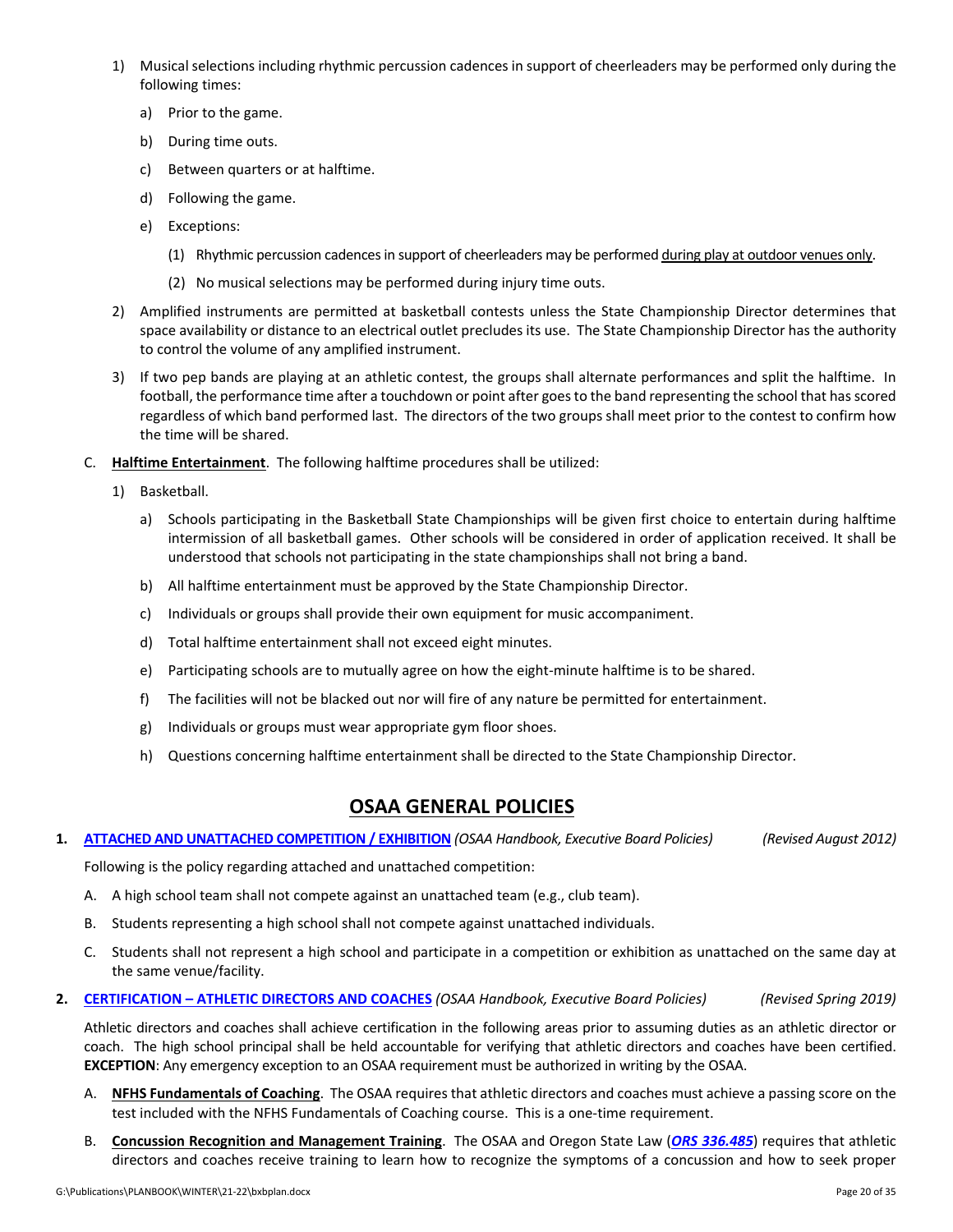medical treatment for a person suspected of having a concussion. The NFHS's Concussion in Sports free course satisfies this requirement. This training is required annually.

- C. **NFHS Heat Illness Prevention**. The OSAA requires that athletic directors and coaches must achieve a passing score on the test included with the NFHS's Heat Illness Prevention free course. This training is required once every four years.
- D. **Anabolic Steroids and Performance‐Enhancing Substances Training**. The OSAA and Oregon State Law (*ORS [342.726](https://www.oregonlegislature.gov/bills_laws/Pages/Oregon-Laws.aspx)*) require that athletic directors and coaches receive training on identifying the components of anabolic steroid abuse and use and prevention strategies for the use of performance-enhancing substances. This training is required once every four years.
- E. **Spirit Safety Clinic (Cheerleading and Dance/Drill Coaches Only)**. The OSAA requires that any cheerleading or dance/drill coach receive spirit safety training by achieving a passing score on the test included with the OSAA's online Spirit Safety Clinic. This training is required annually.
- F. **Heads Up Football Certification***.*The OSAA requiresthat any football coach complete the USA Football Heads Up Certification prior to assuming coaching duties and to recertify annually prior to the beginning of each Association year. Additionally, each member school sponsoring football is required to identify a Player Safety Coach. Each Player Safety Coach Is required to attend an in-person clinic biennially prior to the start of the Association year that is conducted by a USA Football Master Trainer in preparation for implementing and overseeing the primary components of Heads Up Football at their school.
- **1. Q.** Does certification through the American Sport Education Program (ASEP) satisfy the requirement in [Rule](http://www.osaa.org/governance/handbooks/osaa#_Toc456100264) 1.4?
	- **A.** Yes, so long as the athletic director or coach was certified through ASEP prior to August 1, 2007. Thereafter, only the NFHS Coach Education Program "Fundamentals of Coaching" will satisfy this requirement unless an exception is granted in writing by the OSAA.
- **2. Q.** When must a coach be certified?
	- **A.** All coaches must be certified prior to assuming coaching duties unless an emergency exception is authorized in writing by the OSAA. This includes cheerleading coaches, dance/drill coaches and choreographers at schools that do not participate in competitions.
- **3. Q**. Is certification required of volunteer coaches? **A.** Yes.
- **4. Q.** Must a "guest" coach be certified?
	- **A.** No, but if the coach has contact with students more than three times in a sport season, the coach shall no longer be considered a "guest" and must be certified*.* A non‐certified "guest" coach may not serve as a coach at a contest.
- **5. Q.** May a school bring in alumni or other non‐high school personnel to scrimmage with teams or individuals as "guest coaches" if those personnel are limited to student contact on no more than three occasions during the sport season?
	- **A.** No. The "guest coach" exception is intended to allow a limited number of visits by a guest instructor; it is NOT intended to allow coaches to bring in coaches or players to participate in drills or scrimmages against teams or individuals. Any attempt to circumvent the Participation Limitations by calling practice participants "guest coaches" would be a violation of OSAA rules.
- **6. Q.** In individual sports, may a parent or non‐certified coach accompany a participant to a contest as the school representative if that person is an authorized representative of the principal?
	- **A.** Yes, but the authorized representative may not coach the participant unless specific permission has been granted in writing by the Executive Director.
- **7. Q.** Does the OSAA require high school coaches to have current first aid certification?
	- **A.** No. However, coaches should check with their athletic directors as most high schools have this as a requirement.
- **8. Q.** What is required of a Player Safety Coach (PSC) during the year they attend an in‐person PSC clinic in order to be Heads Up Football certified?
	- **A.** Coaches attending an in‐person PSC clinic are required to complete the following online courses in order to be Heads Up Football certified: Concussion Recognition and Training; Heat Illness Prevention.
- **9. Q.** What isrequired of every football coach, including previously certified PSC coaches, not attending an in‐person PSC clinic in order to be Heads Up Football certified?
	- **A.** Every football coach, including previously certified PSC coaches, not attending an in‐person PSC clinic is required to complete the following online courses in order to be Heads Up Football certified: Concussion Recognition and Training; Heat Illness Prevention; *USA Football Tackling and Contact*,; Sudden Cardiac Arrest.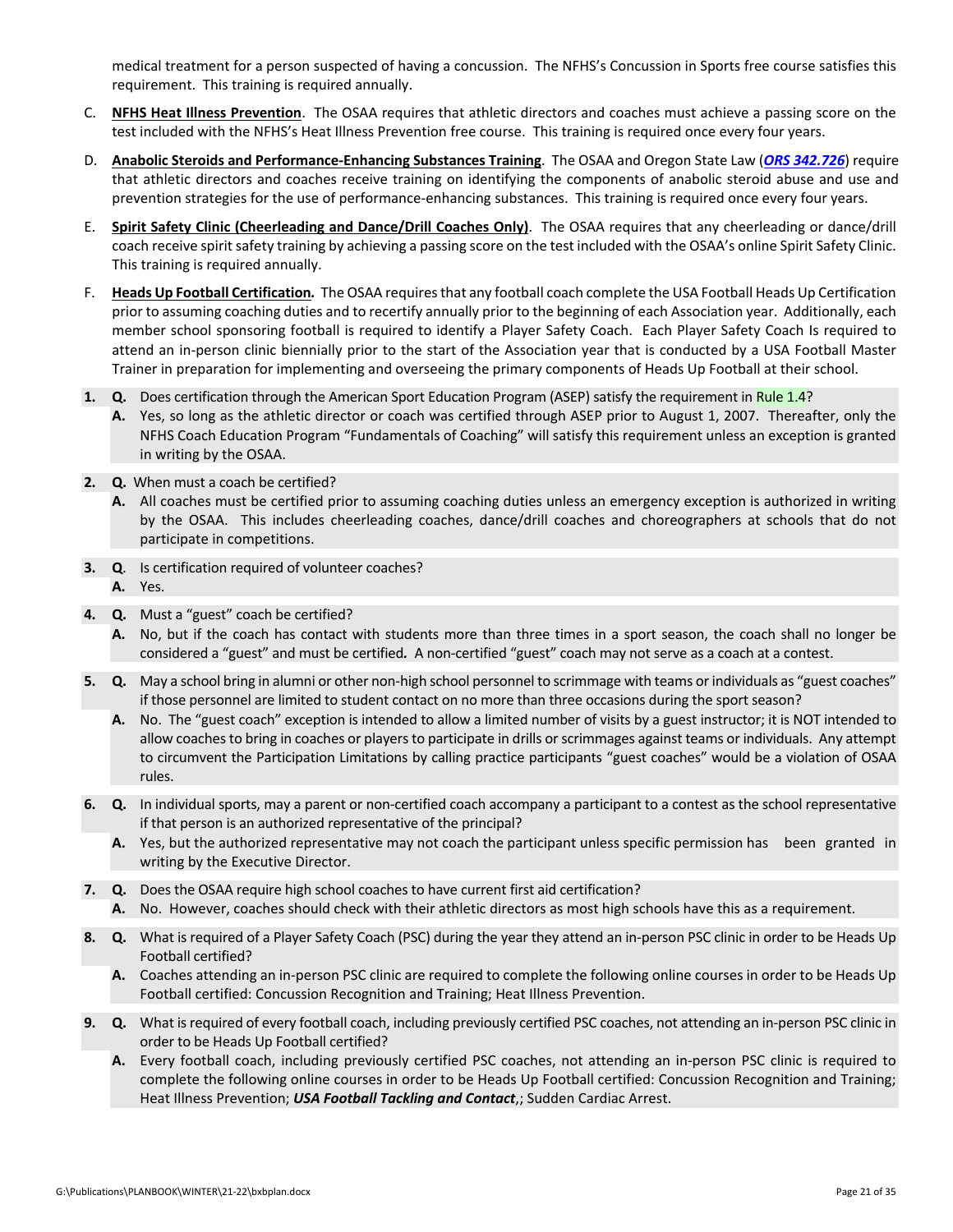#### **3. [CHARITABLE](http://www.osaa.org/governance/handbooks/osaa#_Toc456100331) CAUSES** *(OSAA Handbook, Executive Board Policies) (Fall 2012)*

The OSAA is supportive of charitable initiatives and has developed guidelines in regards to an athletic competition being held in the name of a charitable cause. Schools may host a contest in recognition of a charitable cause under the following conditions:

- A. Uniform color must be legal under NFHS rules. Example: Breast cancer awareness pink uniforms would not be legal in sports that require white and dark uniforms because pale pink is neither. Pale pink would be a legal color uniform in sports that require LIGHT and dark uniforms.
- B. A permanently attached commemorative patch may be worn but must adhere to NFHS rules in each specific sport.
- C. Colored game balls may not be used during competition unless they are legal under NFHS rules. They may be used during any warm‐up period prior to the contest, except in softball and baseball.
- D. **Basketball Only**: Pink headbands or wristbands, not legal under NFHS basketball rules unless pink is a school color, are allowed. Note that all team members must be uniform in color of headbands or wristbands.
- E. Officials may use a colored whistle.

### **4. CONCUSSION [MANAGEMENT](http://www.osaa.org/governance/handbooks/osaa#_Toc456100338)** *(OSAA Handbook, Executive Board Policies) (Revised Summer 2020)*

(Medical Release - Return to [Participation](http://www.osaa.org/governance/forms) Following a Concussion) (Medical Release - Return to Learn Following a Concussion)

- A. Member School's Responsibilities (Max's Law, ORS [336.485,](https://www.oregonlegislature.gov/bills_laws/Pages/Oregon-Laws.aspx) OAR 581-022-0421) (Jenna's Law, ORS 417.875) (Qualified **Health Care Professional,** *ORS 336.490***)**
	- 1) **Suspected or Diagnosed Concussion**. Any athlete who exhibits signs, symptoms or behaviors consistent with a concussion following an observed or suspected blow to the head or body, or who has been diagnosed with a concussion, shall not be permitted to return to that athletic contest or practice, or any other athletic contest or practice on that same day. In schools which have the services of an athletic trainer licensed by the Oregon Board of Athletic Trainers, that athletic trainer may determine that an athlete has not exhibited signs, symptoms or behaviors consistent with a concussion, and has not suffered a concussion, and return the athlete to play. Athletic trainers may also work in consultation with a Qualified Health Care Professional (see below) in determining when an athlete is able to return to play following a concussion.
	- 2) **Return to Participation**. Until an athlete who has suffered a concussion is no longer experiencing signs, symptoms, or behaviors consistent with a concussion, and a medical release form signed by a Qualified Health Care Professional is obtained, the athlete shall not be permitted to return to athletic activity. As of July 1, 2020, *ORS [336.490](https://www.oregonlegislature.gov/bills_laws/Pages/Oregon-Laws.aspx)* requires athletes be cleared by one of these Oregon Qualified Healthcare Professionals: Medical Doctor (MD), Osteopathic Doctor (DO), Chiropractic Doctor (DC), Naturopathic Doctor (ND), Nurse Practitioner (NP), Physician Assistant (PA), Physical Therapist (PT), Occupational Therapist (OT) or Psychologist who is licensed or registered under the laws of Oregon. Before signing any RTP forms, except for MD and DO signers, course completion certificatesfrom the Oregon Concussion Return‐To‐Play Education must be obtained by all DC, ND, PT and OT and, after July 1, 2021, by all NP, PA and Psychologists.
	- 3) **Private Schools Only**. **[\(Concussion](http://www.osaa.org/governance/forms)‐Private School Informed Consent)**

On an annual basis prior to participation, private schools shall require each athlete and at least one parent or legal guardian of the athlete to sign the Concussion – Private School Informed Consent form acknowledging the receipt of information regarding symptoms and warning signs of concussions. Private schools shall maintain a copy of each athlete's signed form on file for review at any time by OSAA staff.

#### B. **Official's Responsibilities**.

An official shall remove an athlete from a contest when that athlete exhibits signs, symptoms or behaviors consistent with a concussion due to an observed or suspected blow to the head or body. The official shall document and notify the head coach or their designee making sure that the head coach or designee understands that the athlete is being removed for exhibiting signs, symptoms or behaviors consistent with a concussion as opposed to behavior, a non-concussive injury or other reasons. The official is not responsible for evaluation or management of the athlete after they are removed from play. The official does not need written permission for an athlete to return nor does the official need to verify the credentials of the Qualified Health Care Professional who has cleared the athlete to return. The responsibility of further evaluating and managing the symptomatic athlete falls upon the school and an appropriate Qualified Health Care Professional.

#### 5. [EJECTION](http://www.osaa.org/governance/handbooks/osaa#_Toc456100349) POLICIES - EJECTED PLAYER OR COACH (OSAA Handbook, Executive Board Policies) [\(Ejection](http://www.osaa.org/governance/forms) Report) (Revised May 2020)

A. If a player or coach is ejected by an official, the commissioner of officials shall notify the OSAA and the athletic director of the school of the ejected player/coach by completing the online ejection report by the next workday. Ejected coaches must leave the contest immediately and shall remain out of "sight and sound" of the team for the duration of that contest and any other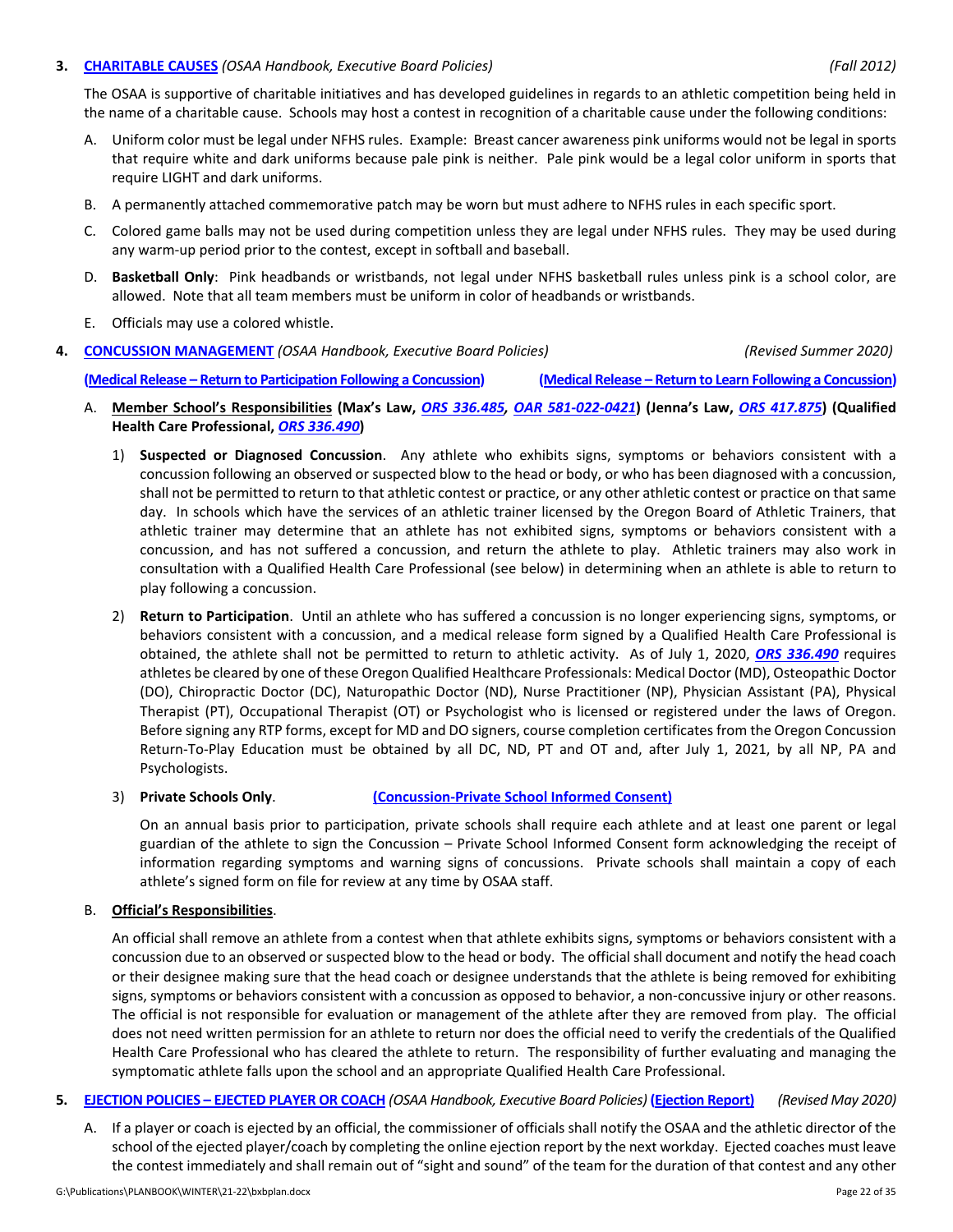school contests that day. It shall be the responsibility of the school to disallow the ejected player or coach from participating during the period of suspension specified in the Regulations*,* regardless of whether written notification has been received by the school from the commissioner of officials. Should an ejected player participate, or an ejected coach remain within "sight and sound" of the team during the period of suspension specified in the Regulations, and no appeal is pending, that action shall be considered use of an ineligible participant and shall result in forfeiture of that contest and other penalties as determined by the Executive Board.

- B. **Additional Requirements Regarding an Ejected Coach**. In addition to the requirements previously listed in this policy, an ejected coach shall be required to complete the online NFHS course, "Teaching and Modeling Behavior", within seven calendar days of the school being provided a license to take the course by the OSAA. Should a coach fail to complete the course requirement within the time limit stipulated in this policy, the ejection suspension shall be reinstated, and the coach shall be ineligible to coach until the requirement has been fulfilled. Should an ejected coach remain within "sight and sound" of the team during the reinstated period of suspension specified in the Regulations, and no appeal is pending, that action shall be considered use of an ineligible participant and shall result in forfeiture of that contest and other penalties as determined by the Executive Board.
- C. **Appeal Process**. If the principal or the Athletic Director of the ejected coach/player and the commissioner of officials agree that the suspension should be set aside, the principal may appeal to the Executive Director within 48 hours of the ejection to set aside the next game suspension portion of the penalty. Unless the commissioner agrees that the suspension should be set aside, the appeal must be denied by the Executive Director as the final ruling. Implementation of the next game suspension may be postponed during the time that an appeal is pending.
- D. Appeal Process at State Championship final sites where the officials' crew are from different local Associations. If the principal or the athletic director from the school of the ejected coach/player and the on‐site OSAA staff member agree that the suspension should be set aside, the principal may appeal to the Executive Director within 24 hours of the ejection to set aside the next game suspension portion of the penalty. Unless the on-site OSAA staff member agrees that the suspension should be set aside, the appeal must be denied by the Executive Director as the final ruling.
- **1. Q.** When a player is ejected, may the player remain on the bench? **A.** Yes. The player is required to sit out the remainder of the contest but may remain on the bench.
- **2. Q.** When a coach is ejected, must the coach leave the playing area?
	- **A.** Yes. The coach must leave the playing area and shall be allowed no further direct or indirect contact with the team until the contest is completed. In order to avoid direct or indirect contact, the coach must be "out of sight and sound" of the team.
- **3. Q.** May a player sit on the bench during a period of suspension? **A.** Yes, but the player must not be in uniform.
- **4. Q.** May a coach have any contact with a team at a contest following an ejection or at the contest at which the suspension is served? **A.** No. The coach is allowed no direct or indirect contact with the team during the contest following ejection. In order to avoid direct or indirect contact, the coach must be "out of sight and sound" of the team. Further, the coach is allowed no direct or indirect contact with the team at the contest at which the suspension is served nor is the coach permitted to attend the contest at which the suspension is served.
- **5. Q.** May a coach or participant who has been suspended at one level of competition (e.g., varsity) participate in a contest at another level during the period of suspension?
	- **A.** No.
- **6. Q.** May a coach or participant who has been suspended at one level of competition (e.g., varsity) serve the suspension in a contest at another level?
	- **A.** No.
- **7. Q.** When a coach or player is ejected, when and over what period of time are the ejection period and suspension period? **A. NOTE**: If the ejection occurs in the last contest at a particular level, the suspension carries over to the next contest at

| any level in that sport in that season. |                                |                                                  |
|-----------------------------------------|--------------------------------|--------------------------------------------------|
| Sport                                   | <b>Ejection Period</b>         | <b>Suspension Period</b>                         |
| Baseball                                | Remainder of that day.         | Sit out through next contest at that level.      |
| Basketball                              | Remainder of that day.         | Sit out through next contest at that level.      |
| Football                                | Remainder of that day.         | Sit out through next contest at that level.      |
| Soccer                                  | Remainder of that day.         | Sit out through next contest at that level.      |
| Softball                                | Remainder of that day.         | Sit out through next contest at that level.      |
| Volleyball                              | Remainder of that day.         | Sit out through next playing date at that level. |
| Wrestling                               | <b>Follow NFHS Rules Book.</b> | Sit out through next contest at that level.      |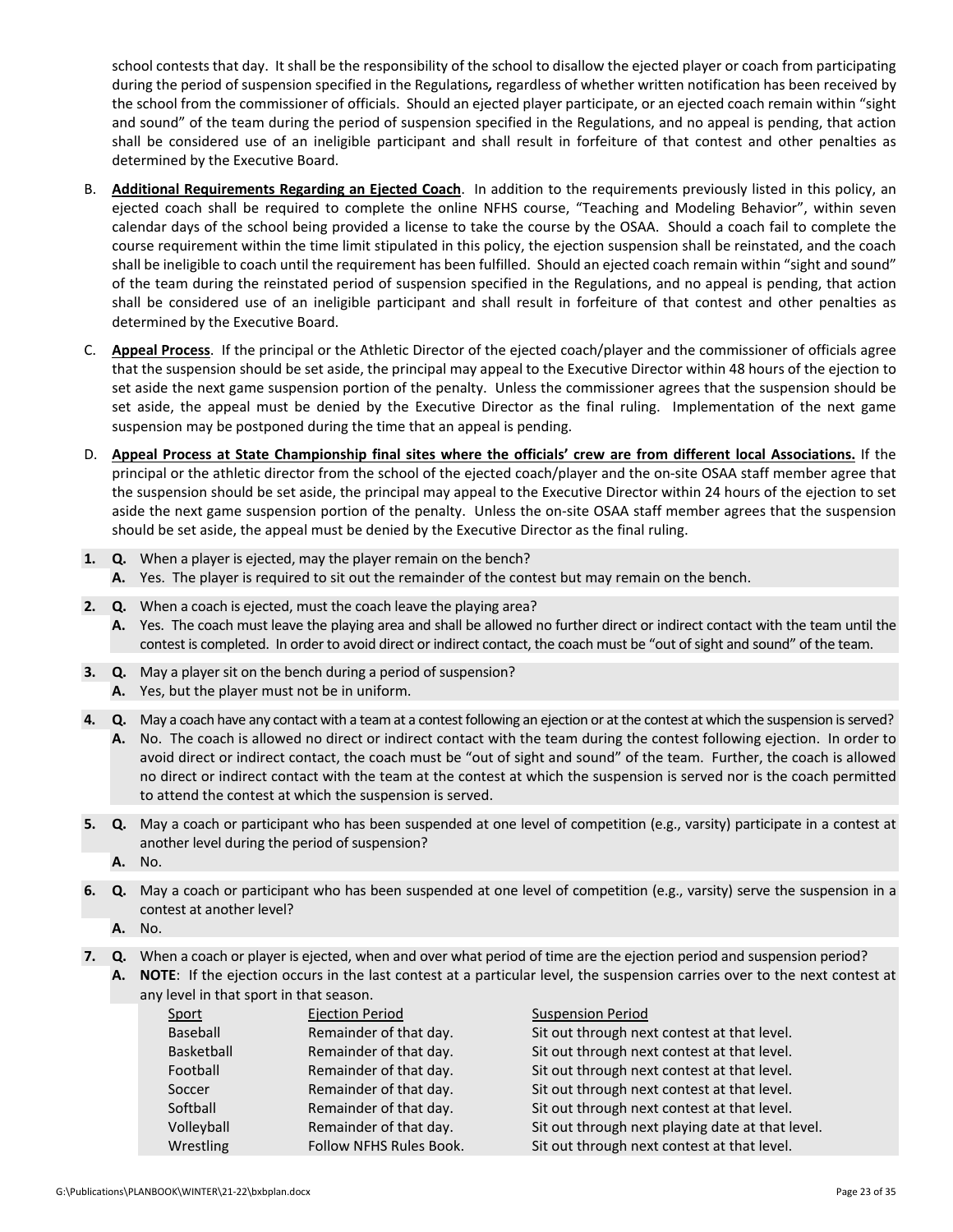- **8. Q.** When does the period of suspension begin?
	- A. The suspension is served after the ejection has been served. The ejection and suspension may not be served simultaneously.
- **9. Q.** May a coach or participant ejected from a contest serve the one‐game suspension at a jamboree?
	- A. No, the coach or participant may not count a jamboree as a "contest" for the purpose of serving the period of suspension. The coach or participant must sit out the jamboree and the next contest at that level of competition.
- **10. Q.** May a suspended coach have contact with team members/other coaches of the team during the period of suspension on a game day that is a school day?
	- **A.** A suspended coach may have contact with team members/other coaches of the team during regular school hours. However, once the regular school day is over, the coach must be "out of sight and sound" of the team members/other coaches of the team and have no contact with them until the game is over.
- **11. Q.** May a suspended coach have contact with team members/other coaches of the team during the period of suspension on a game day that is NOT a school day?
	- **A.** The suspended coach may have no contact with team members/other coaches of the team until the game is over.
- **12. Q.** May a suspended coach have any contact with other coaches of the team (for example, via mobile phone or wireless radio) during a game in which a suspension is being served?
	- A. No. The suspended coach must be "out of sight and sound" of the contest during which a suspension is served.
- **13. Q.** If a player or coach is ejected during the last contest of the season, does the unserved suspension carry forward to a subsequent season?

**A.** No.

- **14. Q.** In basketball, does the ejection of a player or coach as a result of receiving two technical fouls result in the player or coach being suspended through the next contest at that level?
	- **A.** Yes, a player or coach who is ejected as a result of receiving two technical fouls is ejected for the remainder of the day and must sit out through the next contest at that level.
- **15. Q.** Does the contest from which a participant is suspended due to an ejection count against the individual contest limitation for the participant?
	- **A.** Yes.
- **16. Q***.* When a player or coach is ejected while acting as a spectator at a contest, but at which he or she is not serving as a player or a coach, does a period of suspension still apply?
	- **A.** Yes. The ejected player or coach is suspended from all participation for the same period of time as if he or she had been a participant in the contest at which the ejection occurred.
- **17. Q.** When a player or coach is ejected in one sport, may the player or coach participate or coach in another sport during the period of suspension?
	- **A.** No.
- **18. Q.** When a player or coach is ejected from an out-of-state contest, does the OSAA ejection policy apply? **A.** Yes. It is the responsibility of the school to notify the OSAA of the ejection*.*
- **19.** Q. When a player or coach is ejected from an out-of-state contest, what appeals process is followed?
	- **A.** If the school of the ejected player or coach wishes to appeal to set aside the next game suspension portion of the penalty for the ejection, it is the responsibility of the school to contact the commissioner of the out-of-state officials' association to obtain written information to submit to the OSAA in support of the appeal.
- **20. Q.** May a forfeited contest that is not actually played count toward the period of suspension for a player or coach?
	- **A.** Yes, but only for a player or coach from the team that is receiving the forfeit. It would not count toward the period of suspension for a player or coach from the team forfeiting the contest.
- **6. [EJECTION](http://www.osaa.org/governance/handbooks/osaa#_Toc456100350) POLICIES – FINES** *(OSAA Handbook, Executive Board Policies) (Revised Fall 2015)*

A. Schools shall be assessed fines for ejections within specific sports programs. Each sport (e.g., Football, Boys Basketball, Softball) shall be tracked as separate and distinct for the purpose of calculating fines. When the first participant or coach in a sport is ejected, the school that the participant or coach is representing shall be assessed a \$50 fine by the Executive Board. A second ejection in the same sport during the same season shall result in the assessment of a \$100 fine, and each ejection thereafter in that sport during that season shall result in a fine to be increased by \$50 increments for each ejection without limitation.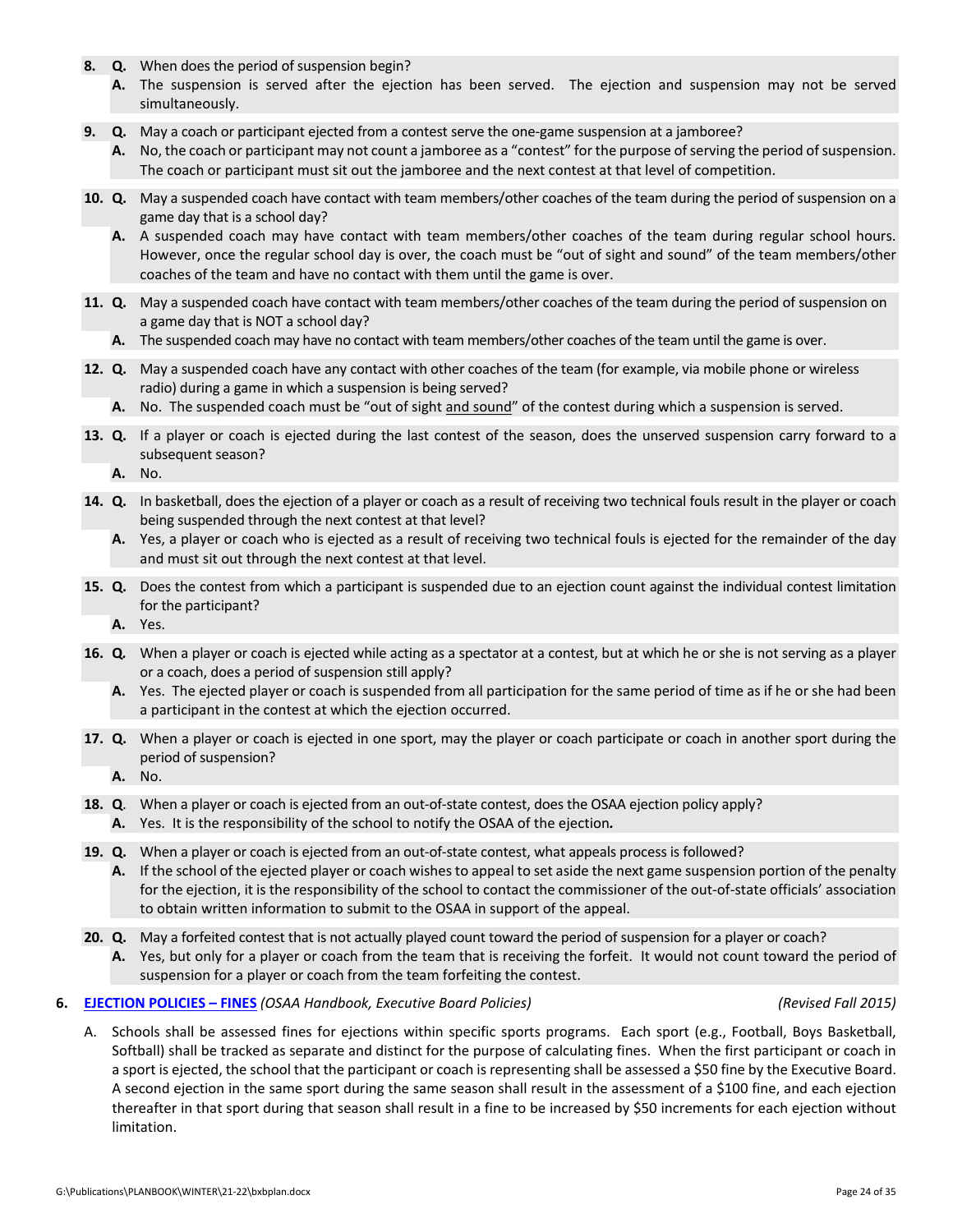- 1) **EXCEPTION**: The fine for an ejection in the last contest of the season shall be increased by \$100 over the greater of the standard fine described above or the most recent fine for that program.
- 2) **EXCEPTION**: Soccer Player: A soccer player who is disqualified because he or she "deliberately handles a ball to prevent it from going into the goal" *or "receives two cautions (yellow cards)"* shall not be subject to the fine specified in this and other OSAA ejection policies but shall be subject to the specified suspension.
- B. A school receiving five or more ejections during one school year shall be required to attend a sportsmanship training class and submit a written Plan of Correction to the OSAA, including timelines for implementation of the Plan.
- **7. EJECTION POLICIES – MULTIPLE EJECTIONS OF [INDIVIDUAL](http://www.osaa.org/governance/handbooks/osaa#_Toc456100351)** *(OSAA Handbook, Executive Board Policies) (Fall 2012)*

A second ejection during the same sport season will result in a two‐game suspension. A third ejection during the same sport season will result in disqualification from further participation in that sport during that sport season.

**8.** *HAIR [ADORNMENT](https://www.osaa.org/governance/handbooks/osaa#_Toc456100372) (OSAA Handbook, Executive Board Policies) (July 2021)*

The OSAA aims to be inclusive of all students from varying cultural backgrounds to access athletic and activity programs provided at member schools, while providing a fair and safe environment. This policy was developed inclusive of the language established in Oregon House Bill 2935 and in collaboration with the OSAA Equity and Diversity Committee and other stakeholders. The OSAA recognizes that this policy will need to be reviewed on a regular basis and continued education to member schools will be required to ensure understanding of this policy. The OSAA recognizes the value of athletics and activities for all students and the potential for inclusion to reduce harassment, bullying and barriers faced by certain students. The OSAA also recognizes the concerns of students, parents, and coaches to ensure a fair, equitable, and safe competitive *environment.*

- A. House Bill 2935 Language. House Bill 2935 amended ORS [659A.001,](https://www.oregonlegislature.gov/bills_laws/Pages/Oregon-Laws.aspx) ORS 332.075 and ORS 659.850 relating to *discrimination.* 
	- 1) *ORS [659A.001,](https://www.oregonlegislature.gov/bills_laws/Pages/Oregon-Laws.aspx) Amended to read:*
		- a) "Protective hairstyle" means a hairstyle, hair color or manner of wearing hair that includes, but is not limited to, braids, regardless of whether the braids are created with extensions or styled with adornments, locs and twists.
		- b) *"Race" includes physical characteristics that are historically associated with race, including but not limited to natural hair, hair texture, hair type and protective hairstyles.*
	- 2) ORS [332.075,](https://www.oregonlegislature.gov/bills_laws/Pages/Oregon-Laws.aspx) Amended to read: (1) Any school district board may: (e) Authorize the school district to be a member of and pay fees, if any, to any voluntary organization that administers interscholastic activities or facilitates the *scheduling and programming of interscholastic activities only if the organization: (A) Implements equity focused policies that:*
		- a) Address the use of derogatory or inappropriate names, insults, verbal assaults, profanity or ridicule that occurs at *an interscholastic activity, including by spectators of the interscholastic activity;*
		- b) *Prohibit discrimination as defined in ORS [659.850;](https://www.oregonlegislature.gov/bills_laws/Pages/Oregon-Laws.aspx)*
		- c) Permit a student to wear religious clothing in accordance with the student's sincerely held religious belief and *consistent with any safety and health requirements; and*
		- d) Balance the health, safety and reasonable accommodation needs of participants on an activity-by-activity basis;
	- 3) ORS [659.850,](https://www.oregonlegislature.gov/bills_laws/Pages/Oregon-Laws.aspx) Amended to read: (B) "Discrimination" does not include enforcement of an otherwise valid dress code *or policy, as long as the code or policy:*
		- a) Provides, on a case-by-case basis, for reasonable accommodation of an individual based on the health and safety *needs of the individual; and*
		- b) Does not have a disproportionate adverse impact on members of a protected class to a greater extent than the *policy impacts person generally.*
		- c) *"Race" includes physical characteristics that are historically associated with race, including but not limited to natural hair, hair texture, hair type and protective hairstyles as defined in ORS [659A.001.](https://www.oregonlegislature.gov/bills_laws/Pages/Oregon-Laws.aspx)*
- B. Activities Allowing Hair Adornments as Exception to NFHS Rules. House Bill 2935 requires OSAA to implement equity focused policies that balance the health, safety, and reasonable accommodation needs of participants on an activity-byactivity basis. After careful review, and in alignment with House Bill 2935 and other rule-governing bodies, the OSAA will *allow hair adornments in the following activities, despite current NFHS rules prohibiting them.*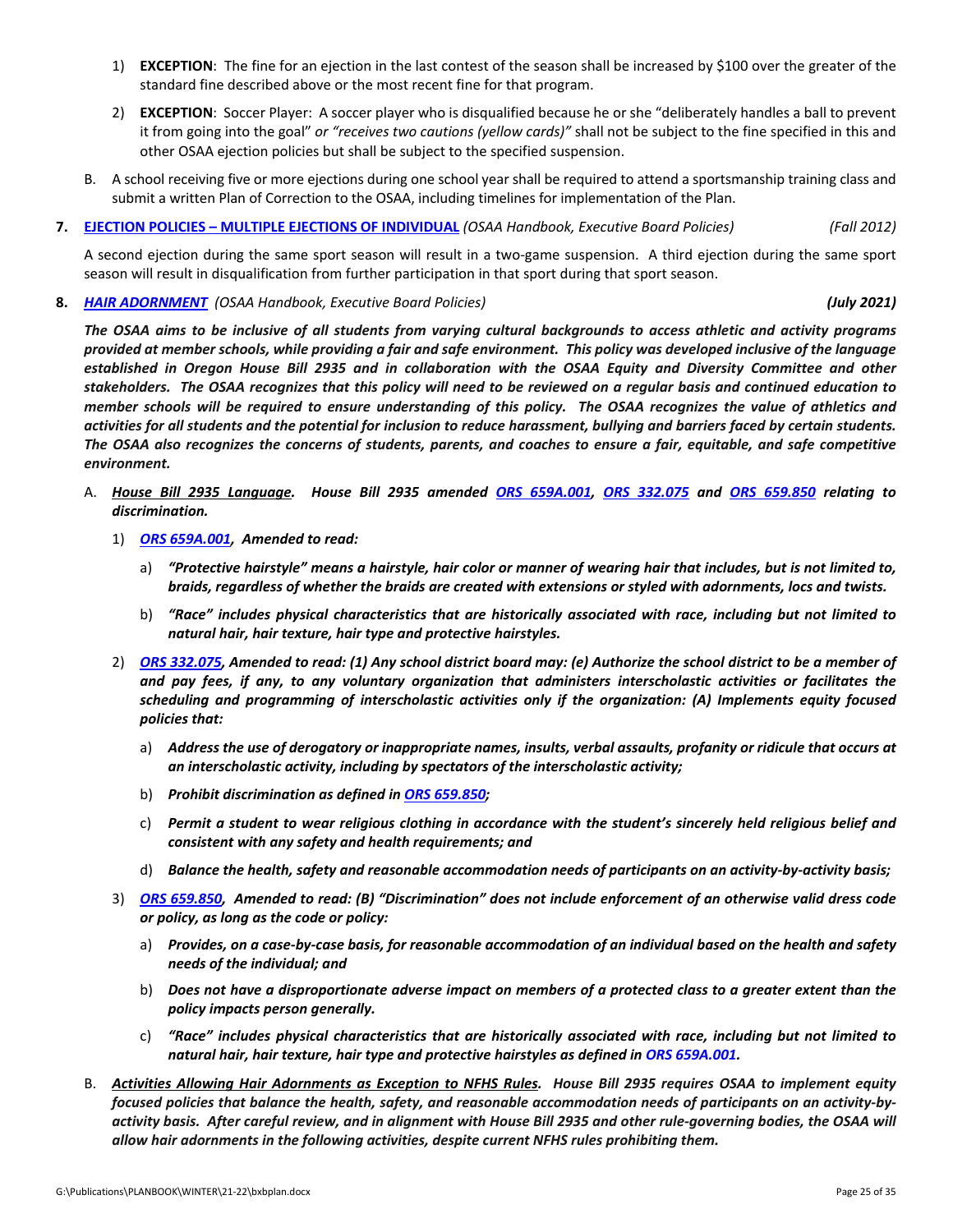1) *Cheerleading – Currently prohibited per NFHS Spirit Safety Rule: 2.1.5 Situation A.*

OSAA Interpretation – Hair must be worn in a manner that is appropriate for the activity involved. Hair adornment(s) *must be secured.*

2) *Volleyball – Currently prohibited per NFHS Volleyball Rule 4.1.6.*

OSAA Interpretation - Hair with adornments must be secured so as not to present a safety hazard to the player, teammates, or opponents. If the hair adornment(s) become dislodged prior to or during competition, it must be secured *before the participant can return to play.*

- C. Activities Adhering to NFHS Rules Prohibiting Hair Adornments. House Bill 2935 requires OSAA to implement equity focused policies that balance the health, safety, and reasonable accommodation needs of participants on an activity-by-activity basis. After careful review, and in alignment with House Bill 2935 and other rule-governing bodies, the OSAA is adhering to NFHS rules prohibiting hair adornments in the following activities due to health and safety considerations.
	- 1) *Basketball – Prohibited per NFHS Basketball Rule 3‐5 Article 4.*
	- 2) *Football – Prohibited per NFHS Football Rule 1‐5 Article 3.*
	- 3) *Soccer – Prohibited per NFHS Soccer Rule 4‐2 Article 1.*
	- 4) *Wrestling – Prohibited per NFHS Wrestling Rules 3‐1‐4b and 4‐2‐1.*
- D. Activities Already Allowing Hair Adornment per NFHS Rules. OSAA-sanctioned activities where hair adornments are *already allowed by NFHS or rule‐governing bodies.*
	- 1) *Cross Country* 2) *Dance* 3) *Baseball* 4) *Golf* 5) *Softball* 6) *Swimming* 7) *Tennis* 8) *Track & Field*
- 9. ADVERSE WEATHER CONDITIONS / AREA-WIDE EMERGENCY [PROCEDURES](http://www.osaa.org/governance/handbooks/osaa#_Toc456100325) (OSAA Handbook, Executive Board Policies) (May 2020)

There may be times in the interest of minimizing risk due to adverse weather conditions and/or a clear area‐wide emergency that it becomes necessary to postpone, cancel, and/or reschedule regular season or postseason events. The intent of this policy is to outline procedures and policies to provide guidance to OSAA member schools when such conditions impact an event.

#### A. **Regular Season Events**

- 1) Administrators have the responsibility to define and communicate contingency plans in the event of adverse weather conditions and/or a clear area-wide emergency. A stepwise progression that places emphasis on minimizing risk for athletes, coaches, contest staff, spectators, and contest officials will be used to help guide decision makers on the appropriate course of action.
- 2) The following steps shall be taken:
	- a) **Suspend the Event**:NFHS rules allow officials to "delay" or "suspend" any contest where factors may endanger the participants. At no time may officials "terminate" a contest between schools unless administrators or representatives from each school mutually agree to end the contest. If the participating schools involved mutually agree to end the game the contest will be considered complete. Officials should use the following guidelines when choosing to suspend a contest:

| Starting Time of the Event | 8am to 12pm | 12:01pm to 3:30pm | $3:31$ pm to $6$ pm | After 6pm |
|----------------------------|-------------|-------------------|---------------------|-----------|
| Maximum Suspension         | 3 hours     | 2 hours           | 1.5 hours           | 1 hour    |

- b) **Modify the Event**: NFHS rules in most sports and activities allow for modifications to timing and structure if necessary, with mutual agreement of participating schools, to address factors that may endanger the participants.
- c) **Reschedule the Event**:When situations arise involving a suspension of play and the participating schools cannot reach mutual agreement on ending the contest, the following steps shall be taken:
	- (1) Convene a meeting between representatives from participating teams;
	- (2) Review and record contest details up to the point of suspension;
	- (3) Review each of the following options;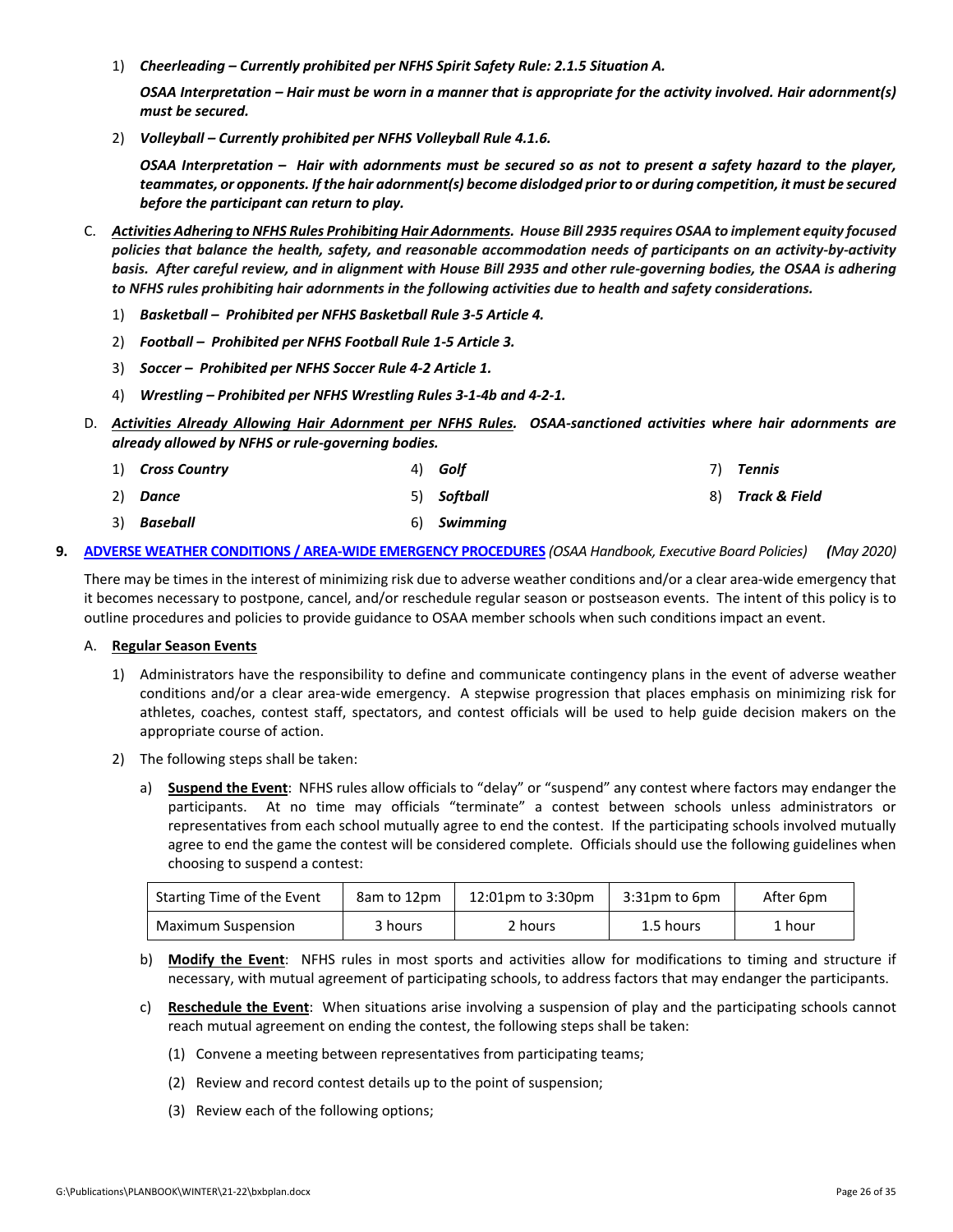| <b>Option</b>                                                                                                                | Implication                                                                                            | <b>Contest Result</b>               |
|------------------------------------------------------------------------------------------------------------------------------|--------------------------------------------------------------------------------------------------------|-------------------------------------|
| Schools agree to reschedule contest during<br>the current game week (i.e., Friday game,<br>continued on Saturday or Sunday). | See Executive Board Policy, "Interrupted<br>Contests" procedures for<br>specific<br>sport/activity.    | Upon conclusion result<br>is final. |
| Schools agree to reschedule contest during<br>a future game week (i.e,. Friday game,<br>continued on following Tuesday).     | See Executive Board Policy, "Interrupted<br>Contests" procedures<br>for<br>specific<br>sport/activity. | Upon conclusion result<br>is final. |
| Schools cannot reach agreement on when<br>to reschedule contest.                                                             | Contest is suspended.                                                                                  | No Result.                          |

d) **Cancel the Event:**Cancelling the contest is not an option if the cancellation has a bearing on advancing a team(s) to the final site.

#### B. **OSAA Final Site Events**

- 1) A culminating event shall be defined as the event(s) conducted at the final site only. Early round contests and district qualifying should tournaments follow the stepwise progression listed in part A.
- 2) School personnel have the responsibility of making alternative travel plans to final sites based upon adverse weather forecasts and any other pertinent information. It shall be the responsibility of the participating school(s) to notify the OSAA Executive Director or OSAA staff designee if the school is having difficulty traveling to the final site and may not arrive in time for the scheduled event(s) due to adverse weather conditions or a clear area-wide emergency.

#### C. **Championship Final Site Specifics**

- 1) If a team/individual is unable to arrive at a final site for their scheduled competition due to adverse weather conditions or a clear area‐wide emergency, that team/individual will be allowed to participate in their scheduled event provided they arrive at the site and are able to compete on the day of their scheduled event. In this situation the OSAA Executive Director or OSAA staff designee, shall adjust the schedule of the event for the purpose of allowing maximum participation for all qualified schools when these conditions are present. If the team/individual is unable to arrive to compete on the day of their event, and NFHS playing rules allow the modification, a forfeit is recorded and that team/individual shall move into the consolation bracket or be dropped from competition, whichever is applicable to the event.
- 2) When the number of teams/individuals unable to reach the final site for their scheduled event due to adverse weather conditions or a clear area‐wide emergency exceeds 25% of those participating, the OSAA Executive Director or OSAA staff designee, shall consider postponement or cancellation of all or part of the event. An alternative schedule shall be determined by OSAA Executive Director or OSAA staff designee. Should the need arise for the schedule of a final site to be altered the next available date, including Sunday, will be used.
- 3) For the purpose of this policy, the TOTAL number of teams/individuals scheduled to attend the final site for that classification shall be the number used from which to obtain the percentage of those needed, regardless of the total number of classifications scheduled to attend the event.
- 4) Note: For the purpose of this policy, when the percentage used results in a number that is not a whole number, the number shall be rounded up to the next whole number. For example, if a tournament is being held for 30 teams, 25% of the total would be 7.5 which would be rounded up to 8.

#### D. **Procedures to Follow If Contests at The Final Site Are Rescheduled**

- 1) The OSAA Executive Director or OSAA staff designee has the final authority on final site contest rescheduling.
- 2) If contests are rescheduled on the same day as originally scheduled but at a differentsite, the semifinal and championship contests will be scheduled at the same time or later than originally scheduled.
- 3) Time between contests may be shortened. Example: If contests were originally scheduled at two-hour intervals, they may be rescheduled at one and one half‐hour intervals.
- 4) Individuals/teams shall be granted a minimum of 20 minutes for rest between contests.
- 5) Whenever possible, contests played on the final day of the tournament shall be scheduled to allow individuals/teams to return to their home community that day.
- 6) If during the last scheduled day at the final site, contests are unable to be restarted requiring postponement overnight, only those individuals/teams still in contention for the championship will continue play. Individuals/teams not in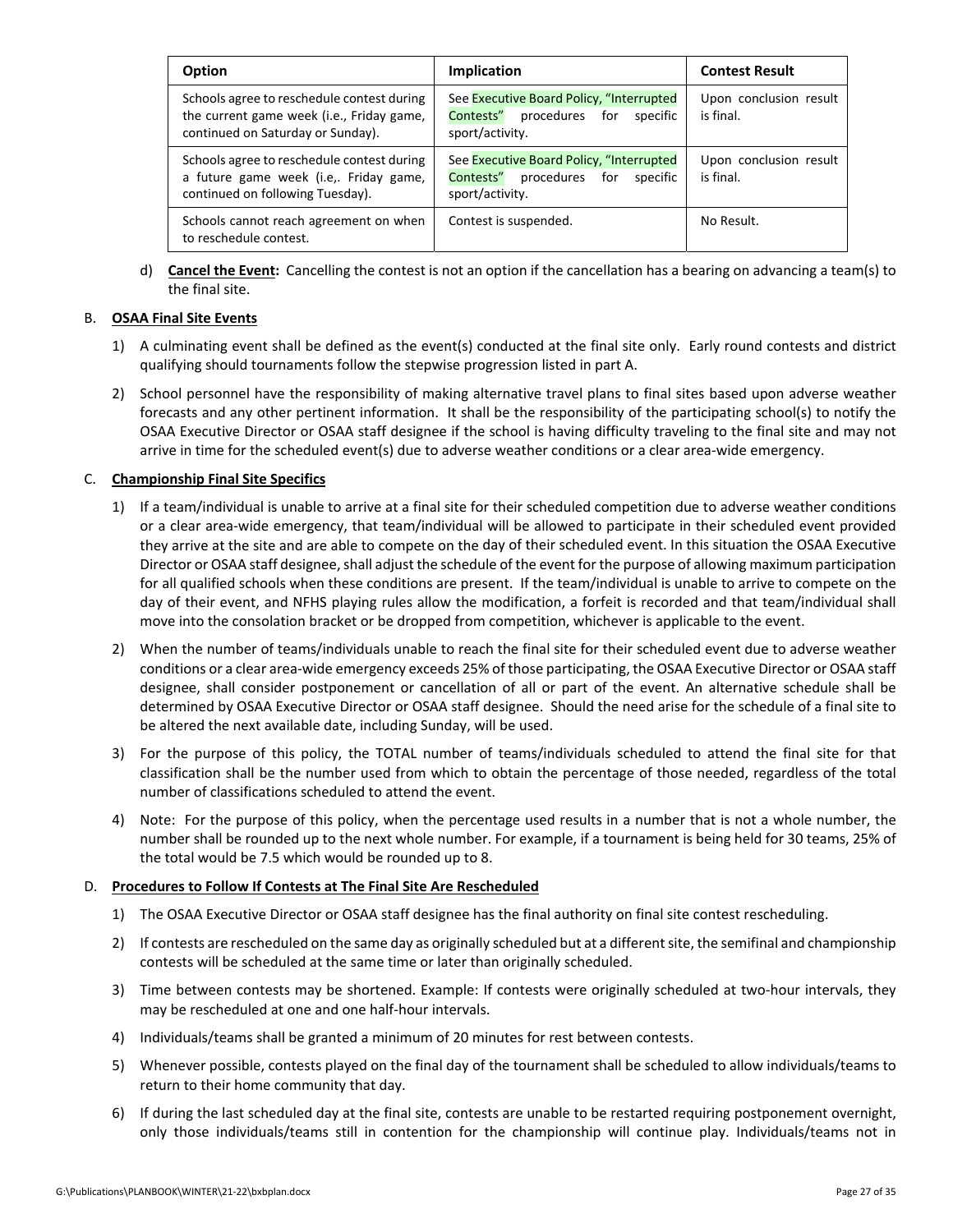contention for the championship shall be awarded a tie for the highest placing that could have been earned if postponement had not been necessary.

E. Ticket revenue will not be refunded in the event the schedule and/or day(s) of the event are changed due to adverse weather conditions or a clear area‐wide emergency.

#### **10. [MORATORIUM](http://www.osaa.org/governance/handbooks/osaa#_Toc456100399) WEEK** *(OSAA Handbook, Executive Board Policies) (Revised May 2014)*

- A. Each year a seven‐day OSAA Moratorium Week shall be in effect during which there shall be no contact between administrators/coaches/directors/advisors and students involved in any OSAA‐sanctioned sport or activity, including cheer, dance/drill, speech, solo music, choir, band/orchestra. In addition, there shall be no high school athletic facility usage by athletic staff and students/teams, including dance/drill and cheer, during the OSAA Moratorium Week. Use of non‐athletic facilities by athletic staff is allowed.
- B. Week 4 of the NFHS Standardized Calendar shall be designated as Moratorium Week.Designated OSAA Moratorium Week dates:

| 2021 July 25- July 31  | $2023$ July 23 – July 29  | 2025 July $27 -$ August 2 |
|------------------------|---------------------------|---------------------------|
| 2022 July 24 – July 30 | $2024$ July 28 – August 3 | 2026 July 26 – August 1   |

- **1. Q.** During the Moratorium Week, will coaches be allowed any contact with their athletes? **A.** No.
- **2. Q.** During the Moratorium Week, will schools be allowed to have open facilities?
	- **A.** Schools may only host an activity that includes high school students involved in athletics and activities if they have appealed for and been granted permission from the Executive Director prior to the Moratorium Week. Permission shall not be granted for team camps.
- **3. Q.** During the Moratorium Week, will coaches be allowed to have conditioning with their athletes, including working out in the weight room?
	- **A.** No, no contact is allowed.
- **4. Q.** During the Moratorium Week, may students attend camps, clinics, etc.?
	- **A.** Yes, so long as no high school administrators/coaches/directors/advisors are present, and participation is not organized or paid for by the school.
- **5. Q.** Are there any exceptions to this policy?
	- **A.** Yes. There will be an appeals process in place for teams, coached by a high school coach, that have been playing together all summer and have qualified for a post‐season event that is taking place during all or part of the Moratorium Week. Approval must be granted by the Executive Director prior to the Moratorium Week.
- **6. Q.** What is the penalty for a Moratorium Week violation?
	- **A.** The violation penalty will be similar to that assessed for a Rule of Two violation. The standard penalty is a \$500 fine and game suspension for the offending coach.
- **7. Q.** May coaches work with non‐high school students during the Moratorium Week? **A.** Yes, but not at a high school venue.
- **8. Q.** May coaches encourage their athletes to work out at another facility during the Moratorium Week? **A.** No. The intent of the policy is that coaches and students take a week off.

**9. Q.** May a school schedule their athletic physical night, or a similar event, during the Moratorium Week? **A.** No, the school may schedule nothing that is related to OSAA activities.

- **10. Q.** May coaches/student make contact through phone, email, etc., during Moratorium Week? **A.** Yes, but with restrictions. For example, the coach may not ask the student, "What is your workout today?".
- **11. Q.** May a high school coach work with another high school's students during the Moratorium Week? **A.** No. Contact is not allowed by high school coaches with any high school students during the Moratorium Week.
- **12. Q.** May a coach work in any capacity (coaching or not coaching) at a camp during the Moratorium Week? **A.** Yes, but only if there are no high school students at the camp and not at a high school venue.
- **13. Q.** May an outside entity hold an event during Moratorium Week (e.g. youth soccer camp, little league baseball tournament) that utilizes high school athletic facilities?
	- **A.** Yes, provided that no high school students and no members of the high school athletic staff are involved in any capacity (scheduling, supervising, instructing, etc.) with the event.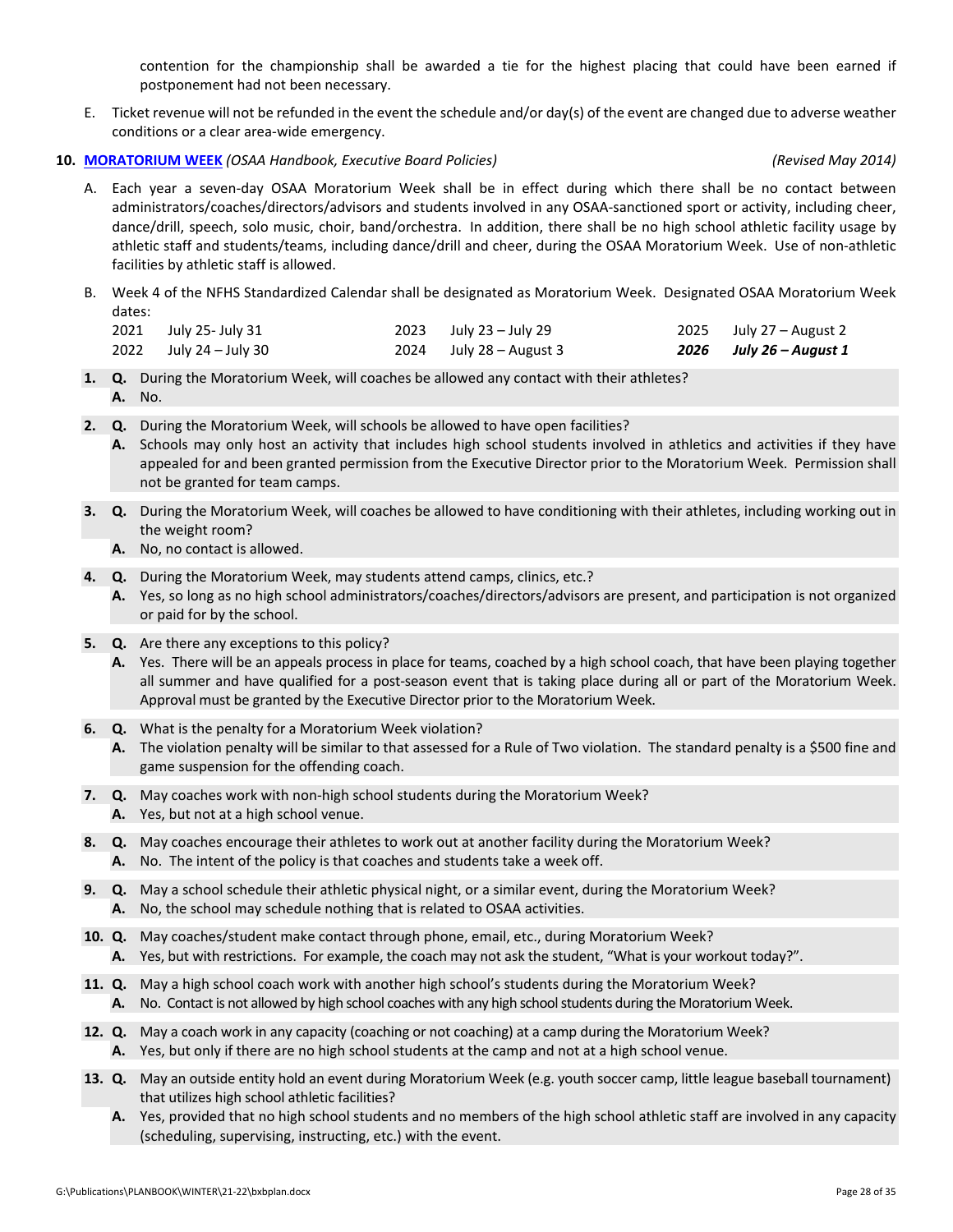- **14. Q.** May athletic staff members work in school offices or classrooms during the Moratorium Week, even if they may have contact with students?
	- A. Yes, provided that the contact with students is limited to non-athletic pursuits such as schedule changes, registration, etc.
- **15. Q.** At what point does the OSAA consider a person to be a school's coach?
	- **A.** Once a person and a school have verbally agreed that the person will perform coaching duties for the school, he/she is considered to be that schools coach by the OSAA. At that time, all OSAA policies are in effect for that coach until such time that the coach resigns or is notified by the school that they are no longer a coach for that school.
- **16. Q.** May a returning coach work with students outside their designated sports season since the coach working under a one‐ year contract and has not signed a contract for the coming year?
	- **A.** No. Once a person becomes a school's coach, the OSAA considers that person to be a coach for the school until such time that the coach resigns or is notified by the school that they are no longer a coach for that school. Coaches who resign and are then brought back in a coaching capacity by the same school in an attempt to circumvent OSAA policy are subject to penalties as outlined in Rule 5, "Violations of [Regulations](http://www.osaa.org/governance/handbooks/osaa#_Toc456100268) - Penalties."

#### **11. OFFICIALS – HOST SCHOOL [RESPONSIBILITIES](http://www.osaa.org/governance/handbooks/osaa#_Toc456100410)** *(OSAA Handbook, Executive Board Policies) (Revised Winter 2014)*

A game manager shall be designated by the host school for all contests in sports that use certified officials. A member of the coaching staff of the home team is not eligible to serve as game manager during a varsity contest at which he or she is coaching. A coach of a sub‐varsity team may act as the game manager at a sub‐varsity contest at which he or she is coaching. The game manager shall wear easily recognizable identification, shall be physically present and / or readily accessible by phone and shall be responsible for:

- A. Designating reserved parking for officials as close as possible to the contest site where available if requested by the commissioner of the Local Association providing the officials;
- B. Designating dressing facilitiesfor officials where available if requested by the commissioner of the Local Association providing the officials;
- C. Monitoring and responding to inappropriate crowd conduct during and after the contest; and
- D. Providing an escort to the designated dressing facilities or vehicle for officials following each contest unless that offer is declined.

#### **12. REPORTING [SCHEDULES,](http://www.osaa.org/governance/handbooks/osaa#_Toc456100424) ROSTERS AND RESULTS** *(OSAA Handbook, Executive Board Policies) (Revised Summer 2020)*

- A. **Schedules**.
	- 1) **Team Sports**. It shall be the responsibility of each memberschool to submit varsity team schedules to the OSAA through *<http://www.osaa.org/>* prior to the first contest date of that sport's season. Varsity schedules are required for the following OSAA‐sanctioned sports: football, boys' soccer, girls' soccer, volleyball, boys' basketball, girls' basketball, baseball, softball. Subsequent changes to each varsity team's schedule shall be submitted as they occur throughout the season.
	- 2) **Wrestling***.*  It shall be the responsibility of each member school to input varsity team schedules into the assigned TrackWrestling team profile prior to the first contest date. Subsequent changes to the schedule shall be submitted as they occur throughout the season.
	- 3) **Tennis***.* It shall be the responsibility of each member school to input varsity team schedules into the assigned Tennis Reporting System *[\(http://www.tennisreporting.com\)](http://www.tennisreporting.com)* team profile prior to the first contest date. Subsequent changes to the schedule shall be submitted as they occur throughout the season.

#### B. **Rosters.**

1) **Team Sports.** It shall be the responsibility of each member school to submit varsity team sport rosters to the OSAA through *<http://www.osaa.org/>* prior to the first contest date of that sport's season. Varsity rosters are required for the following OSAA‐sanctioned sports: football, boys' soccer, girls' soccer, volleyball, boys' basketball, girls' basketball, baseball, softball. Subsequent changes to each varsity team's roster shall be updated as they occur throughout the season.

#### C. **Results***.*

1) **Team Sports**. The host school is required to report the result of each varsity contest through *<http://www.osaa.org/>* by 10pm on the day the contest is played. In neutral site contests, the designated home team shall report the result. In the case where an OSAA member school is competing outside of Oregon, it is the responsibility of the member school to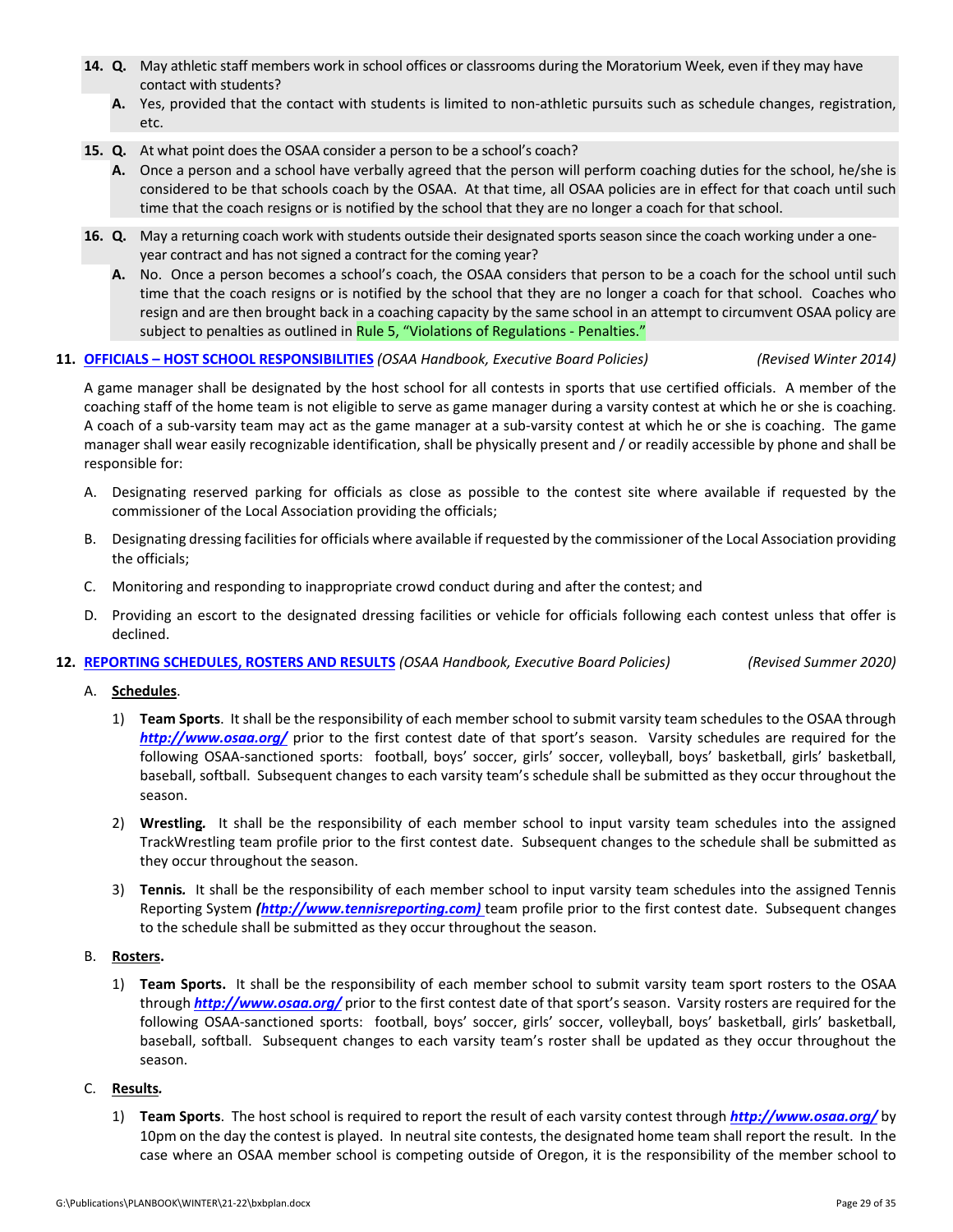report the result. Reports of varsity scores are required for the following OSAA‐sanctioned sports: football, boys'soccer, girls' soccer, volleyball, boys' basketball, girls' basketball, baseball, softball.

- 2) **Wrestling***.* Member schools shall verify after all Varsity dual meets and Varsity tournaments (individual and dual meet formats) that complete results are entered into the school's assigned TrackWrestling team profile and have been accepted. It is highly recommended, but not required, that all events be scored live using TrackWrestling. If the host school does not score the event live using TrackWrestling, then the host school has the responsibility for inputting results for all participating teams within 24 hours after the conclusion of the event. In the case where an OSAA member school is competing outside of Oregon, it is the responsibility of the member school to input the results.
- 3) **Tennis***.* Member schools shall verify after all Varsity dual meets and Varsity tournaments (individual and dual meet formats) that complete results are entered into the school's assigned Tennis Reporting System *[\(http://www.tennisreporting.com\)](http://www.tennisreporting.com)* team profile and have been accepted. The host school has the responsibility for inputting results for all participating teams within 24 hours after the conclusion of the event. In the case where an OSAA member school is competing outside of Oregon, it is the responsibility of the member school to input the results.
- D. **Consequences of Failure to Report Complete Schedules or Rosters**. Failure to report a complete schedule or a varsity team sport roster shall be punishable by fines, forfeiture and/or other penalties as determined by the OSAA Executive Board.
- E. **Consequences of Failure to Report Results**. Failure to report results shall cause the following progressive sanction(s) process for each individual incident and in the time stated. Failure to report results by the  $3<sup>rd</sup>$  Level shall be punishable by fines, forfeiture and/or other penalties as determined by the OSAA Executive Board.

#### 1) **Team Sports**:

- a)  $1<sup>st</sup> Level Reminder Email (1<sup>st</sup> day after scheduled contest)$
- b)  $2^{nd}$  Level Warning Email ( $2^{nd}$  day after scheduled contest)
- c)  $3^{rd}$  Level Probation Email (3<sup>rd</sup> day after scheduled contest)

#### 2) **Wrestling and Tennis:**

- a)  $1<sup>st</sup>$  Level Reminder Email (5<sup>th</sup> day after scheduled contest)
- b)  $2^{nd}$  Level Warning Email (6<sup>th</sup> day after scheduled contest)
- c)  $3^{rd}$  Level Probation Email (7<sup>th</sup> day after scheduled contest)

#### **13. NON‐[DISCRIMINATION](http://www.osaa.org/governance/handbooks/osaa#_Toc456100407) POLICY** *[\(Complaint](http://www.osaa.org/governance/forms) Form) (Revised July 2019)*

- A. The Oregon School Activities Association does not discriminate on the basis of race, color, religion, sex, sexual orientation, national origin, marital status, age or disability in the performance of its authorized functions, and encourages its member schools, school personnel, participants and spectators to adopt and follow the same policy.
- B. A claim of discrimination against a member school shall be brought directly to the member school of concern.
- C. Any party that believes they have been subjected to an incident involving discrimination or discriminatory harassment at an OSAA sanctioned event, may submit a written complaint through the online complaint process proved on the OSAA website*.* When the coaches, players students, staff or spectators of any members school engage in discriminatory behaviors, or act in a manner disruptive to the school environment, or cause disorder or infliction of damage to persons or property in connection with any festival, meet, contest or championship sanctioned by the Association, the Executive Board may treat such acts as a violation by the school of the Rules of the Association. See Rule 3, "Contests – [Sportsmanship](http://www.osaa.org/governance/handbooks/osaa#_Toc456100266) – Crowd Control" for additional information*.*
- **14. SHARED [FACILITIES](http://www.osaa.org/governance/handbooks/osaa#_Toc456100428)** *(OSAA Handbook, Executive Board Policies)* **(Shared Facility [Request\)](http://www.osaa.org/governance/forms)** *(Fall 2015)*

Member schools are permitted to share practice and/or competition facilities with other teams with prior approval from the OSAA. Schools requesting a shared facility are required to submit a "Shared Facility Request" for approval prior to the facility being utilized by different groups at the same time. This policy prohibits practice or competition to or between groups approved to share a facility. It is recommended that each team have their own coaching staff and that staggered practice times be utilized when possible.

#### **15. STATE [CHAMPIONSHIPS](http://www.osaa.org/governance/handbooks/osaa#_Toc456100456) – RANKINGS** *(OSAA Handbook, Executive Board Policies) (Revised Fall 2018)*

The OSAA shall use a ranking system to place qualifying teams on to OSAA State Championship brackets in the following team sports: football, boys' soccer, girls' soccer, volleyball, boys' basketball, girls' basketball, baseball and softball. Specifics regarding the ranking system and its implementation are listed below.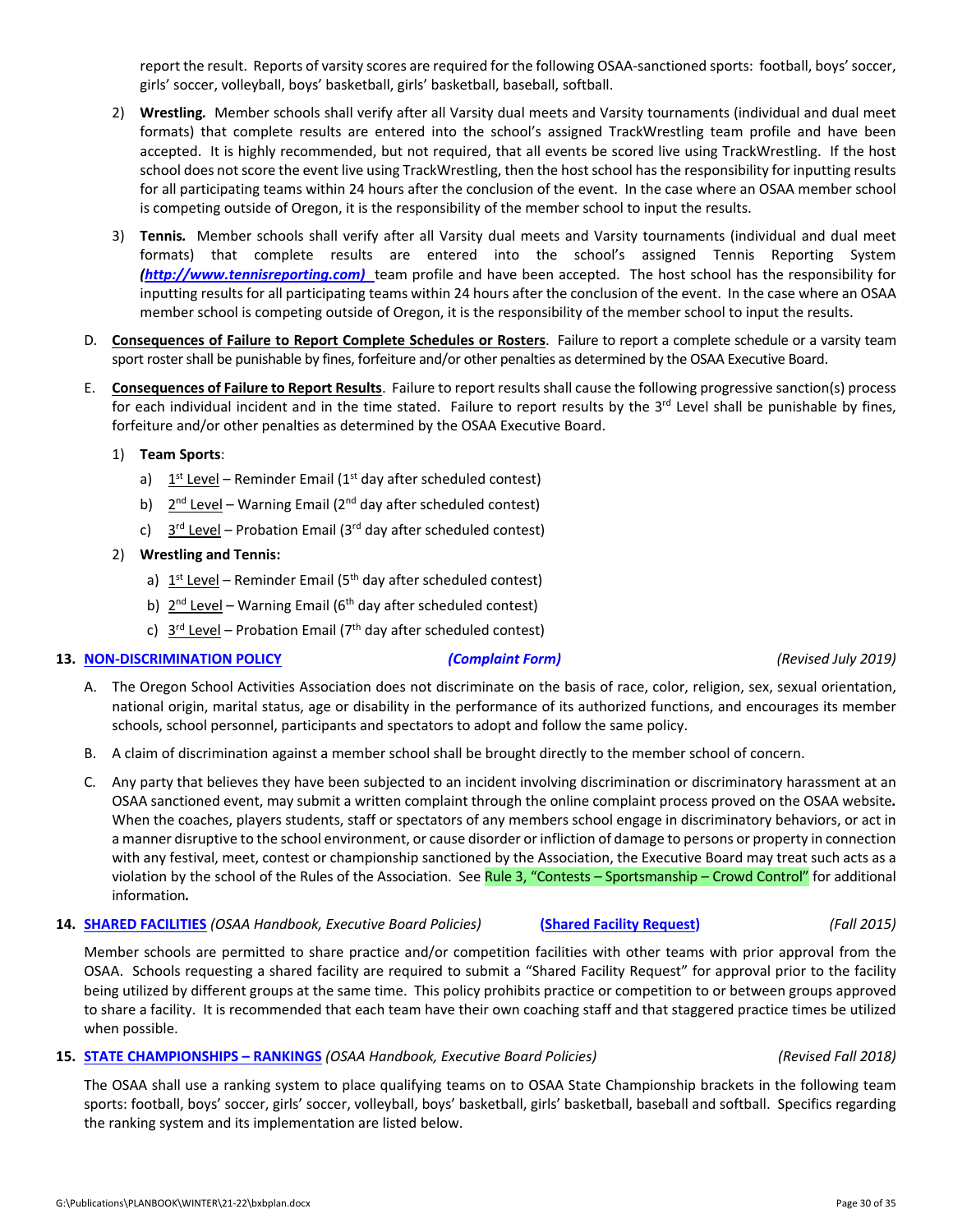- A. **Overall OSAA Ranking**. The overall OSAA ranking system shall be a combination of a Rating Percentage Index (RPI) system and the Colley Rating system. Each team will have an RPI Rank and a Colley Rank that will be averaged to create their overallOSAA Ranking. The Colley Rank will be used to break ties between teams with the same OSAA Ranking.
- B. **Rating Percentage Index (RPI)**. Factors included are wins, losses, ties and location of the contest (home, neutral, away). Score differential and rewards/penalties for playing teams outside one's classification are not a part of the RPI system.
	- 1) **Weighting of Contests**. The weight of a particular contest in the RPI system is determined by its location.

| Home Win $-$ .8 of .8 | Road Win $-1.2$ of 1.2 | Neutral Site Win $-$ 1.0 of 1.0 |
|-----------------------|------------------------|---------------------------------|
| Home Tie $-$ .4 of .8 | Road Tie $-$ .6 of 1.2 | Neutral Site Tie - .5 of 1.0    |
| Home Loss $-0$ of 1.2 | Road Loss $-0$ of .8   | Neutral Site Loss $-$ 0 of 1.0  |

- 2) **Percentage Breakdown**. The RPI system factors a team's weighted winning percentage (35%) and a team's opponents' winning percentage (65%) to create a team's RPI ranking.
- C. **Colley Rating**. This system is based on winning percentage, which is adjusted for a team's strength of schedule. Only games against opponents within the same classification or one classification away are included in the formula. When this system is expanded to include all teams in a classification or one classification away, a linear system is created with the same number of variables as there are equations. The result of the calculations is a rating for each team that measures the team's winning percentage against the strength of its opponents and the interactions of their opponents with all teams within the classification or one classification away.
- D. **Results**. Wins and losses shall be included in the rankings for all team sports. Ties shall only be included for boys' and girls' soccer.
	- 1) **Endowment Games**. Results from contests designated as Endowment Games shall be included.
	- 2) **Independent Status Teams**. Results from contests that have been granted Independent Status by the OSAA shall be included.
	- 3) **Forfeits**. Forfeits shall be included and counted as a loss for the forfeiting team and a win for the team receiving the forfeit victory. However, in the RPI system, computation of opponents' winning percentage (OWP) shall not include the results of any forfeits where the result of the contest changes due to the forfeit. Contests that have been legally played (using eligible players, etc.) shall not be counted as forfeits in the rankings, regardless of a league/district's standard operating procedures.
	- 4) **Out of State Teams**. In the RPI system, results from contests against out of state teams shall be included in a team's weighted winning percentage and a team's opponents' winning percentage only. Schools are strongly encouraged to utilize the Out‐of‐State Opponent form in order to have direct, regular contact with these teams.
	- 5) **Out of Country Teams**. In the RPIsystem, resultsfrom contests against out of country teamsshall not be included, except for contests against teams who are members of NFHS Affiliate Associations (e.g., Canadian provinces, U.S. territories, etc.) which shall be treated like contests against out of state teams.
	- 6) **Contests vs. Teams Whose Classification's Rankings Are Frozen**. Results from contests involving any team whose classification's rankings are already frozen shall not be included in the rankings.
	- 7) **Contests vs. Teams More Than One Classification Away**. In the RPI system, results from contests added to a team's schedule after a certain date each season *(Fall – Sept. 15; Winter – Dec. 22; Spring – Apr. 6)* vs. a team more than one classification away shall not be included in the rankings. **NOTE**: bracketed contests at tournaments are not affected by this policy.
	- 8) **Contests Added After a Certain Date***.* Results from contests added to a team'sschedule after a certain date each season *(Fall – Sept. 29; Winter – Jan. 12; Spring – Apr. 13)* shall not be included in the rankings. **NOTE**: Contests not affected by this policy include bracketed contests at tournaments, league tiebreakers, and district/league tournaments. Schools may apply for an exception to OSAA Staff in extenuating circumstances.
	- 9) **Volleyball Pool Play**. Results from pool play in volleyball tournaments shall not be included.
	- 10) **Football**. Results from contests between football teams of differing on field participants (11‐player, 8‐player, 6‐player) shall not be included.
	- 11) **JV Teams**. Results from contests against JV teams shall not be included.
	- 12) **Alumni Teams**. Results from contests against alumni teams shall not be included.
	- 13) **Jamborees**. Results from jamborees shall not be included.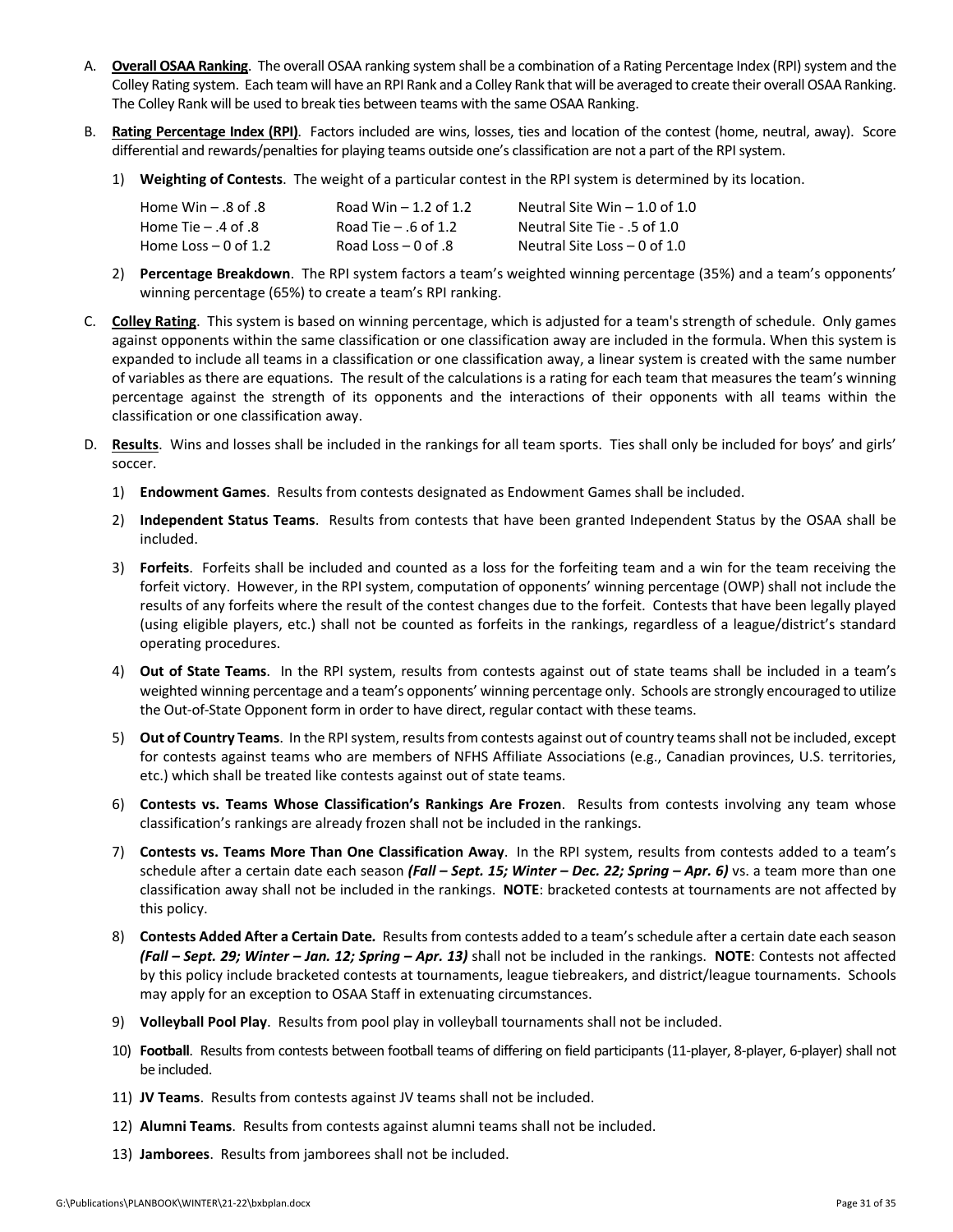- 14) **Cancellations**. Results from contests that are cancelled shall not be included.
- E. **Home/Away Designation**. Since the RPI system factors in where a contest is played, it is important that schools correctly designate this information when reporting schedules and results, especially for tournaments. Tournament play shall be considered a neutral site, except for contests played by the tournament host at its home venue. Baseball and softball contests, even those played as part of a tournament, shall not be listed as neutral due to the fundamental difference associated with being the home team in those sports (advantage of batting last).
- F. **Ranking Timelines**. The rankings for each team sport shall be available to the public through the OSAA website beginning with the first contest date of each sports season. Rankings shall be frozen on the following dates for each classification in each team sport:

| Sport (includes all games played on that day)    | <u>6Δ</u>     | <u>5Δ</u>    | <u>4A</u>     | <u>3A</u>    | <u>2A</u>     | <u>1A</u>     |
|--------------------------------------------------|---------------|--------------|---------------|--------------|---------------|---------------|
| Volleyball - Rankings Freeze Date (10pm)         | Sat, Oct 23   | Tues, Oct 26 | Thurs, Oct 21 | Tues, Oct 26 | Tues, Oct 26  | Sat, Oct 23   |
| Soccer - Rankings Freeze Date (10pm)             | Tues, Oct 26  | Sat, Oct 30  | Tues, Oct 26  | Sat, Oct 30  | Sat, Oct 30   | Sat, Oct 30   |
| Football - Rankings Freeze Date (10pm)           | Fri, Oct 29   | Fri, Oct 29  | Sat, Oct 30   | Sat. Oct 30  | Sat, Oct 30   | Fri, Oct 29   |
| Basketball (Boys) - Rankings Freeze Date (10pm)  | Fri. Feb 25   | Tues, Mar 1  | Tues. Feb 22  | Sat, Feb 19  | Sat. Feb 19   | Sat, Feb 19   |
| Basketball (Girls) - Rankings Freeze Date (10pm) | Sat, Feb 26   | Wed. Mar 2   | Tues, Feb 22  | Sat, Feb 19  | Sat, Feb 19   | Sat, Feb 19   |
| Baseball/Softball - Rankings Freeze Date (10pm)  | Thurs, May 19 | Sat, May 21  | Mon, May 16   | Sat, May 21  | Thurs, May 19 | Thurs, May 19 |

- G. **Breaking Ties in the Overall Rankings**. In the event of a tie in the final overall OSAA Rankings, the teams' Colley Rank will be used to break the tie. Although the Colley Ratings are displayed to the thousandths, the Colley Ratings shall be extended to as many digits as possible in order to break the tie. If a tie still exists, then head-to-head competition shall decide the higher overall OSAA ranking. If a tie still exists, the RPI ranking shall be extended to as many digits as possible in order to break the tie. If that does not resolve the tie, the RPI ranking shall be extended to as many digits as possible for each of the following components in this order: winning percentage, weighted winning percentage, opponents' winning percentage. If a tie still exists, a coin flip by the OSAA staff shall decide the higher overall OSAA ranking.
- H. **Home Games for League Champions**. League champions at the 6A, 5A, 4A, 3A, 2A and 1A classifications shall be guaranteed a home game in their first state playoff contest, provided that the league champion finished in the top 16 of the final frozen rankings. Only one team per league will be considered the league champion under this policy; ties must be broken by the league. League champions meeting this criterion shall be moved up in the rankings the least number of places in order to ensure a home game (e.g., a league champion ranked #13 in the final frozen rankings shall be moved up to #8 and affected teams will shift down accordingly). League champions not meeting this criterion shall not be moved. **Note**: Division champions of football special districts with at least 11 teams that have split into two divisions shall be treated as a league champion for the purpose of this policy.
- I. **Avoiding Same League Matchups in 1st Round**. The OSAA Staff shall make adjustments to the bracket to avoid teams from the same league matching up in the 1<sup>st</sup> Round. At the 1A level in volleyball and basketball, adjustments to the bracket shall be made beginning in the Round of 16 to avoid same league matchups. **Note**: Divisions in football special districts with at least 11 teams that split into two divisions shall be considered different leagues for the purpose of this policy. The following process shall be used:
	- 1) Always move the lower ranked team when a conflict occurs.
	- 2) Never take a home game away from a team when trying to resolve a conflict.
	- 3) Make a total of three moves for a team to try and fix the conflict.
	- 4) The three moves must move downward, if possible (e.g., #23 shifting with #24, #25, #26).
	- 5) If there is not room to move downward (e.g., #32 is the conflict in a 32-team bracket), then move upward.
	- 6) If the conflict is not resolved after a total of three moves, no change shall be made to fix the conflict.
- J. **Placing Teams on the OSAA Bracket**. Once any adjustments are completed per sections H and I above, teams shall be assigned an adjusted playoff ranking (APR) and placed on the bracket accordingly (e.g., 1‐32, 1‐16, etc.). In football only, if a non‐league champion state qualifying team does not have four rankable contests, they will be placed in the last possible APR seed.
- **16. [WITHDRAWAL](http://www.osaa.org/governance/handbooks/osaa#_Toc456100494) DURING A COMPETITION** *(OSAA Handbook, Executive Board Policies)*
	- A. Removal of a team from competition prior to completion of that competition shall be considered a gross act of unsportsmanlike conduct.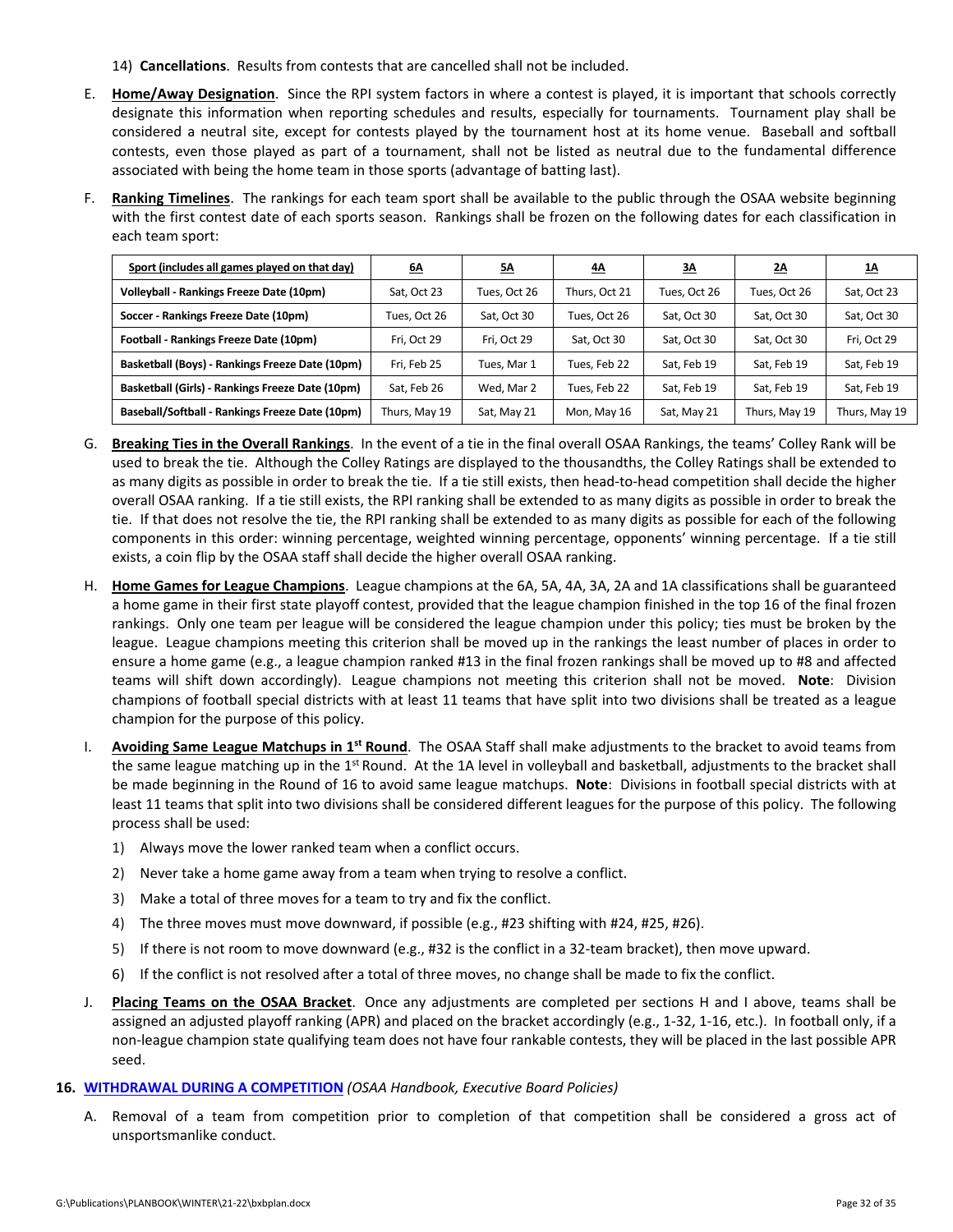B. In such a case, the school shall forfeit the contest and an administrator and the coach responsible for the action shall appear before the Executive Board at its next regularly scheduled meeting. See Executive Board Policies, "Withdrawal from State [Championships"](http://www.osaa.org/governance/handbooks/osaa#_Toc456100495) for additional information.

#### **Rule 3 – Contests – [Sportsmanship](http://www.osaa.org/governance/handbooks/osaa#_Toc456100266) – Crowd Control** *(OSAA Handbook, Rules)*

- **3.1.** The arrangement of all festivals, meets, contests or championships is the responsibility of the superintendent, assistant superintendent or high school principal, subject to the Regulations of the Association.
- **3.2.** When a festival, meet, contest or championship is in progress, the National Federation of State High School Associations (NFHS) rules governing such activities shall apply, except for specific deviations as approved by the Executive Board.
- **3.3. Sportsmanship Responsibility**. The high school administration, coach and other responsible officials of each member school shall take all reasonable measures to ensure that the school's coaches, players, students and spectators maintain a sportsmanlike attitude at all events so that events may be conducted without unreasonable danger or disorder. All cheers, comments and actions shall be in direct support of one's team. Discriminatory harassment and bullying behavior will not be tolerated. Discrimination is defined as (OAR 581‐021‐0045(1)(a) "any act that unreasonably differentiates treatment, intended or unintended, or any act that is fair in form but discriminatory in operation, either of which is based on age, disability, national origin, race, color, marital status, religion, sex, and sexual orientation." Harassing conduct may take many forms, including verbal acts and name‐calling; graphic and written statements, which include use of cell phones or the Internet; or other conduct that may be physically threatening, harmful, or humiliating. Examples include but are not limited to hazing, intimidation, taunting, bullying, cyberbullying or menacing another, or engaging in behavior deemed by the member school to endanger the safety or well-being of students, employees, self or others. Harassment does not have to include intent to harm, be directed at a specific target, or involve repeated incidents. Harassment creates a hostile environment when the conduct is sufficiently severe, pervasive or persistent, so as to interfere with or limit the ability to participate in or benefit from the services, activities, or opportunities offered by a school. Thisincludesthe use of, or engagement in, abusive verbal expression or physical conduct, especially if that conduct interferes with the performance of students, staff, event officials or sponsors of interscholastic activities.
- **3.4. Spectator Conduct***.* The following expectations regarding spectator conduct at all OSAA sanctioned events, including regular and post season competition, are provided. Those violating or threatening to violate the following Association rules or site management spectator conduct expectations, may be ejected from the premises, issued a trespass citation, excluded from sanctioned activities temporarily or permanently and/or referred to law enforcement officials.
	- **3.4.1.** All cheers, comments and actions shall be in direct support of one's team. No cheers, comments or actions shall be directed at one's opponent or at contest officials. Some examples of unacceptable conduct include but are not limited to disrespecting players by name, number or position; negative cheers or chants; throwing objects on the playing surface; use of derogatory or racially explicit language; discriminatory harassment or conduct that creates a hostile environment that is disruptive to the educational environment.
	- **3.4.2.** Spectators shall not be permitted to use vulgar/offensive or racially/culturally insensitive language or engage in any racially/culturally insensitive action.
- **3.5. Complaint Process***.* The OSAA will sanction schools whom it has found negligent in the duties of reasonably protecting those involved in interscholastic activities from derogatory or inappropriate names, insults, verbal assaults, profanity, ridicule or engaging in behavior deemed by the member school to endanger the safety or well‐being of students, employees, self or others.
	- **3.5.1.** OSAA will acknowledge receipt of the complaint within 48 hours.
	- **3.5.2.** OSAA may prioritize the investigation of complaints based on information received.
	- **3.5.3.** Complaints deemed to be employee or student discipline matters only shall be returned to the complainant. Matters of employment and/or employee discipline which can best be resolved through the school district's complaint process include but are not limited to playing time, team level assignments (Varsity/JV), assignment of a student to a specific coach, equipment use, or dissatisfaction with a contract or payment term. Matters of student discipline which can best be resolved through the school district's complaint process include but are not limited to academic eligibility, drug/alcohol use, playing time or playing position, specific workout requirements, or dissatisfaction with a calendar, schedule or event location.
	- **3.5.4.** Complaints must include the complainant's name and contact information (phone and email or mailing address). Anonymous complaints shall not be considered.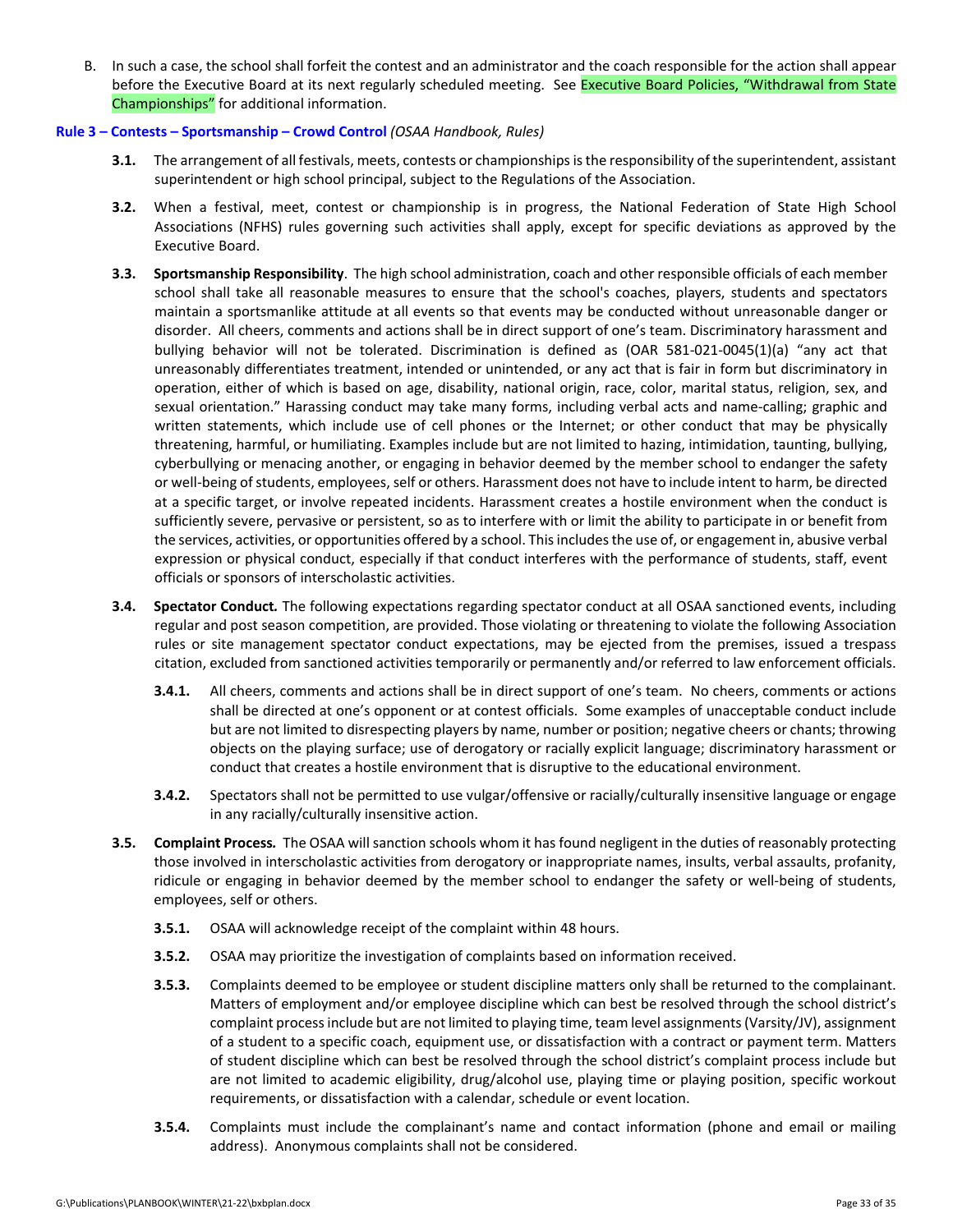- **3.5.5.** Every effort will be made to complete the investigation process within 30 days; however, should the investigation require more time, a 30‐day status update shall be provided.
- **3.5.6.** To assist in investigation of the complaint, complainants are asked to note the following:
	- **(a)** Complaints are only accepted on the official online form and each section of the Complaint Form must be completed. *[\(Complaint](http://www.osaa.org/governance/forms) Form)*
	- **(b)** Complaints which are determined to be outside the scope of the OSAA will be returned to the complainant via the contact address provided. See [Rules,](http://www.osaa.org/governance/handbooks/osaa#_Toc456100266) Rule 3.5.3. for guidance.
	- **(c)** Whenever possible, provide first‐hand accounts, with names and contact information of witnesses.
- **3.6. Sportsmanship Violations/Penalties**. When the coaches, players, students, staff or spectators of any member school engage in unsportsmanlike conduct, discriminatory harassing behaviors, act in a manner disruptive to the school environment, or cause disorder or infliction of damage to persons or property in connection with any festival, meet, contest or championship sponsored by this Association, the Executive Board may treat such acts as a violation by the school of the Rules of the Association and the school shall be subject to penalty. Penalties may vary depending on the actions taken by the school and/or school district during and after the event as it relates to trespassing spectators involved, removing players/coaches from the team for a period of time, requiring additional education/training, etc. Upon a ruling by the Executive Director or by the Executive Board the member school may be subject to probation, mandatory appearance before the Executive Board, required plan of action, forfeitures, fines, lack of institutional control penalties, suspension of membership or expulsion from the Association as determined by the Executive Board. The Executive Director or the Executive Board may determine that no penalties are necessary when an incident has been handled appropriately and in a timely fashion by the school and/or district.
- **1. Q.** Is the host school exclusively responsible for crowd control?
	- **A.** No. While the host school for any activity must assume a primary responsibility for the physical management of the activity, including providing for crowd control, this is a mutual responsibility. The visiting school also must take such measures as are necessary to ensure proper behavior on the part of its own students and fans.
- **2. Q.** May home team schools display signs and/or banners at their home venues?
	- **A.** Yes, home team schools may display "permanent" signs and/or banners that are positive / supportive at their home venues. Examples are welcome signs, in-season rosters, league banners, league / state championship banners and sportsmanship banners.
- **3. Q.** Are "run through" signs allowed?
	- **A.** Yes, so long as the message is positive/supportive.
- **4. Q.** May visiting schools bring signs and/or banners to hang at the host school's venue? **A.** No.
- **5. Q.** May spectators have signs at events?
	- **A.** Spectators are not permitted to have signs or bannerslarger than 8‐1/2 x 11 inches. "Fathead" type items are considered signs and shall not be larger than 8-1/2 x 11 inches. Spectators are required to wear shirts.
- **6. Q.** May a spectator have an artificial noisemaker?
	- **A.** No, spectators are not permitted to have artificial noisemakers. Some examples of artificial noisemakers are Thunder Stix, cowbells, clappers and air horns.
- **7. Q.** May a school use an artificial noisemaker at specific times during athletic events? **A.** In limited cases, yes. An example of an allowable use of artificial noisemakers by a school would be the firing of a cannon or the ringing of a bell after a touchdown is scored.
- **8. Q.** May spectators use small, handheld megaphones?
	- **A.** Yes, provided they are not electric. Only cheerleaders are allowed to use large megaphones. Neither cheerleaders nor spectators may use megaphones for banging on the floor or bleachers.
- **9. Q.** What are some examples of cheers that do not encourage a positive atmosphere?
	- **A.** Any yell that is intended to antagonize an opponent detracts from a positive atmosphere. "Air Ball! Air Ball!" booing, "You! You! You!", or "You Got Swatted!" are examples of yells that will not encourage a positive atmosphere. Conversely, a positive atmosphere is created when fans focus on positive yells in support of their team, rather than on negative yells attacking their team's opponents. Spectators shall not turn their heads or hold up newspapers during team introductions, or jeer at cheerleaders during opposing team introductions.